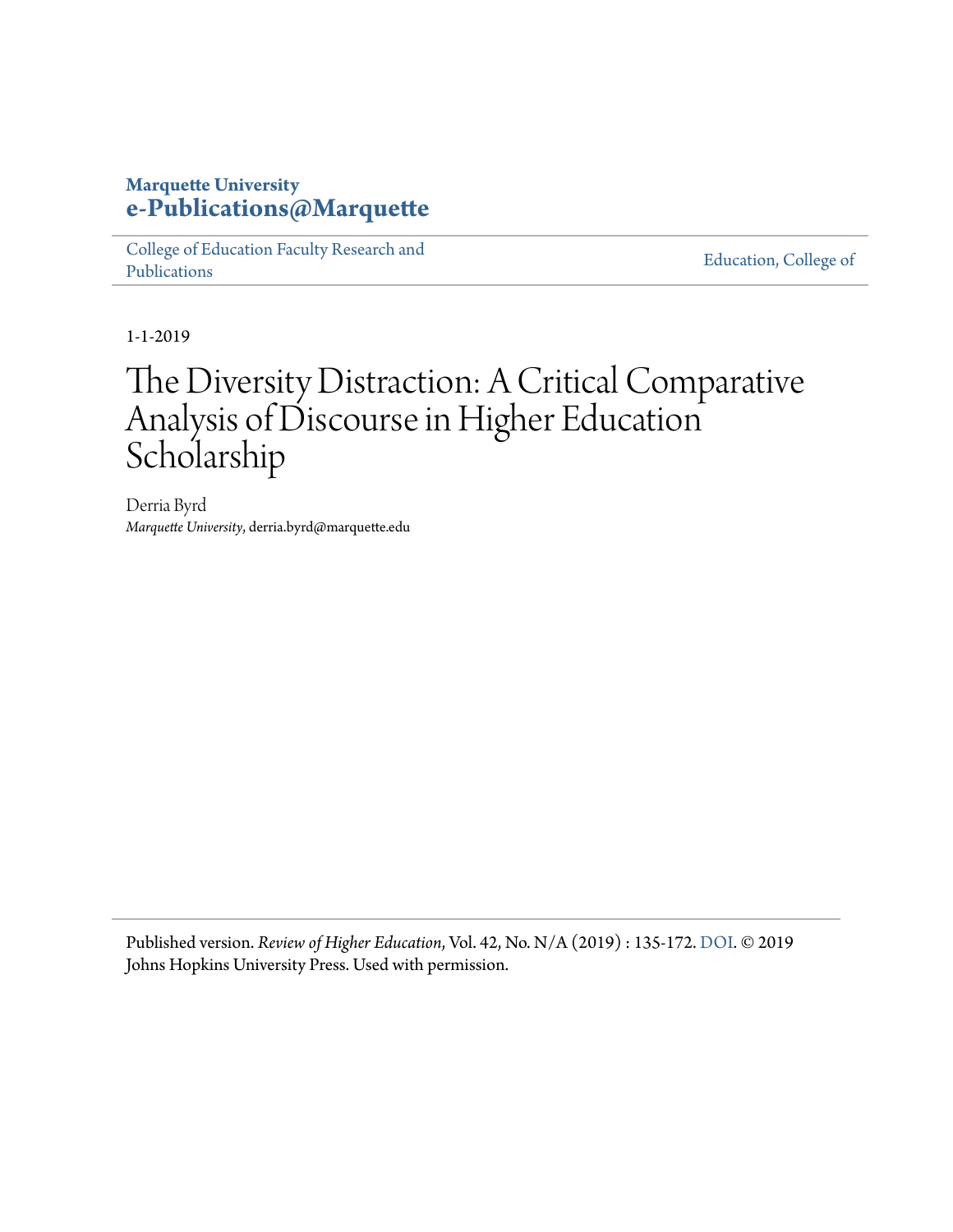*The Review of Higher Education* Special Issue 2019, Volume 42, Supplement, pp. 135–172 Copyright © 2019 Association for the Study of Higher Education All Rights Reserved (ISSN 0162–5748)

# **The Diversity Distraction: A Critical Comparative Analysis of Discourse in Higher Education Scholarship**

*derria byrd*

**Abstract:** This critical literature review investigates how "diversity" and "equity" are employed in top-cited higher education scholarship published between 2000 and 2015. No analysis to date has offered such a comparative exploration relative to well-recognized racial disparities in higher education. Findings reveal a divergence with "diversity" largely attending to affirmative action concerns and "equity" to analyses of the pursuit of equity in higher education. The article concludes with advocacy for the equity frame because

derria byrd is an Assistant Professor of Educational Policy and Leadership in the College of Education at Marquette University in Milwaukee, WI. Her primary research interest is in educational equity with higher education. Her research focuses on the factors that facilitate and constrain organizational change on behalf of and by marginalized populations in higher education, with a particular interest in the role of culture and power in these transformations.

*Author Note:* The research, writing and revision of this manuscript was supported in part by an Advanced Opportunity Fellowship offered as part of the University of Wisconsin-Madison School of Education Graduate Research Scholars program, and by the National Academy of Education/ Spencer Dissertation Fellowship Program. In addition to being grateful for the support of the Black Power! Writing Collective and critical friend Dr. Shameka Powell, the author would like to thank the anonymous reviewers whose input helped shaped this manuscript.

Correspondence concerning this article should be addressed to derria byrd, Marquette University, College of Education, P.O. Box 1881, Milwaukee, WI 53233. Contact: derria.byrd@ marquette.edu.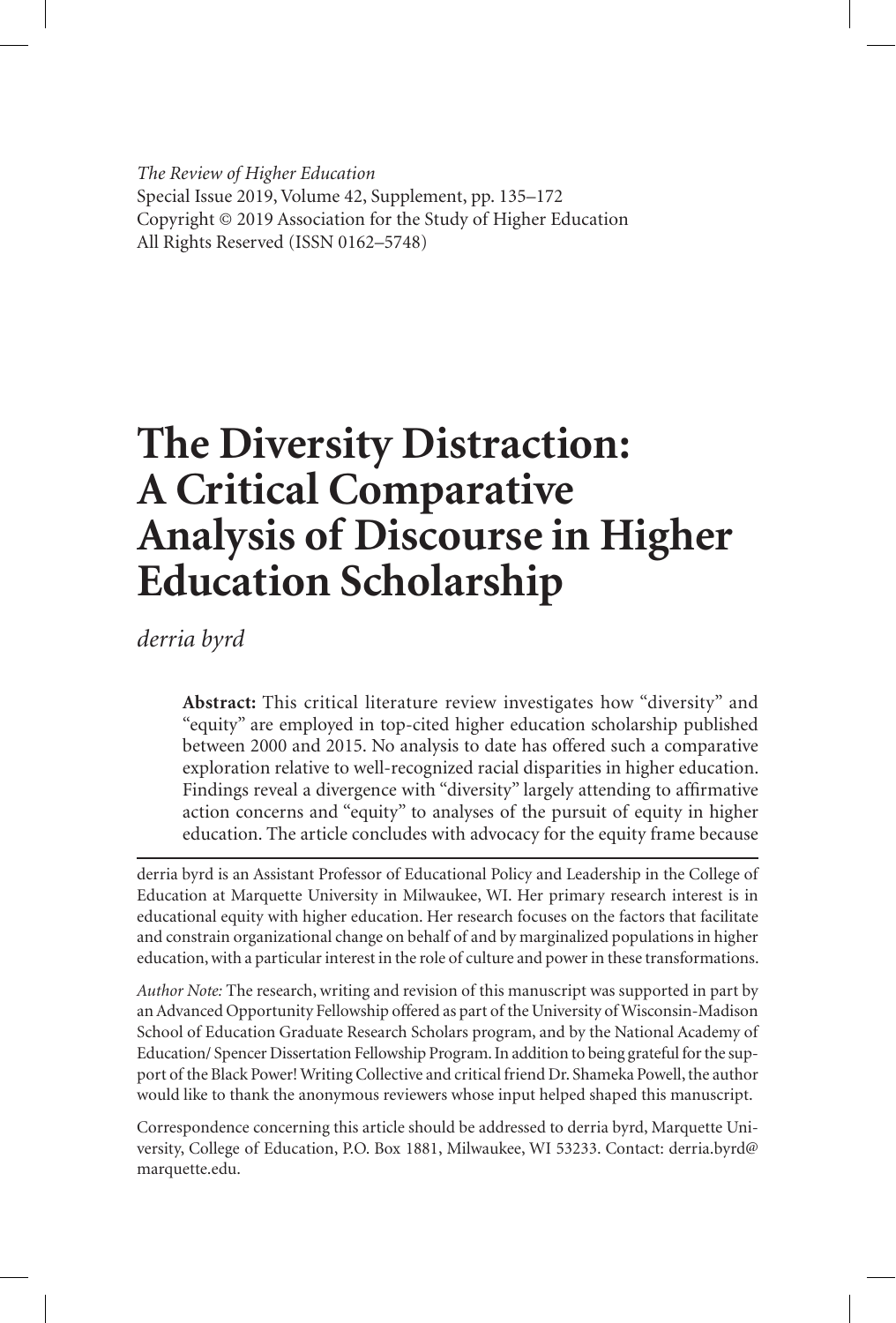of its presumption of a normative justice-oriented standard and embedded orientation toward inquiry and action, both of which offer greater promise for policy, practice, and research that aim to enhance racial justice in higher education.

# **The Diversity Distraction:** 1 **A Critical Comparative Analysis of Discourse in Higher Education Scholarship**

Acknowledgement of ongoing and increasing disparities experienced by students from marginalized backgrounds has led to rising concern about equitable educational access and outcomes for these populations as well as about appropriate responses to these realities (Dowd & Bensimon, 2015; Quaye & Harper, 2014). This relatively new attention to equity in educational opportunity in higher education exists alongside a more established concern about—and pursuit of—diversity in higher education, which often emphasizes numerical representation of particular groups within and across higher educational contexts and programs (Tienda, 2013). Despite the co-existence of these varied but related frames within higher education scholarship and practice, no analysis to date has offered a comparative exploration of the content of these frames relative to the well-recognized disparities in higher education access and success. Further, given that many of these long-standing disparities are faced by students from populations marginalized in terms of race and ethnicity, the relative efficacy of these frames in examining and promoting efforts toward increased racial justice in higher education is of relevance to scholars and practitioners.

Diversity and equity frames appear to have emerged from different impulses; however, with relatively little investigation into the content of these frames, it is difficult to assert whether this is a semantic or a substantive distinction. The purpose of the current analysis is to present such an examination. It offers a critical content analysis of top-cited higher education scholarship published between 2000 and 2015 in an effort to document the content of "diversity" and "equity" frames in higher education scholarship as well as their application to concerns about justice for racially marginalized college students. Such an examination can offer a useful guide for future

<sup>&</sup>lt;sup>1</sup>After conceptualizing this paper with the given title, I encountered "Diversity's Distraction," an article written by Derrick Bell (2003), a prominent legal and critical race scholar. While Bell's central critique is similar—that diversity acts as a distracting sleight-of-hand in the work of addressing racial inequity—the brunt of his argument focuses on conceptions of merit that limit access to higher education for minoritized students based on race as well as on class.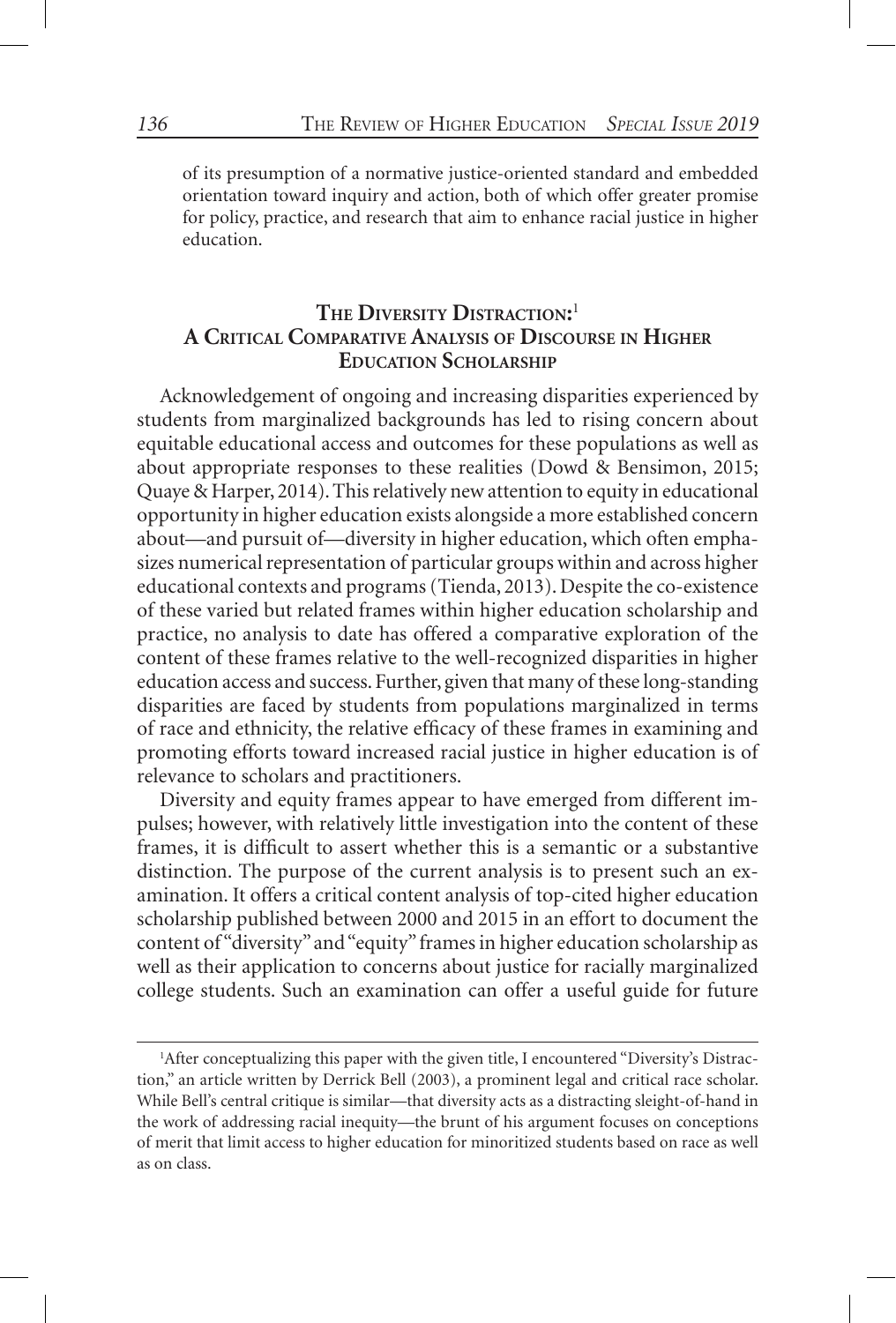programming, policy, and scholarly efforts focused on racial justice in higher education. After contextualizing the emergence of the diversity and equity frames in higher education, this paper presents findings from a critical examination of relevant scholarship. Given the challenges observed with the diversity frame, the paper concludes with a discussion of the implications and challenges of the equity frame—theoretically, empirically, and practically—and its potential to support the pursuit of racial justice in higher education through scholarship and practice.

# **Diversity and Equity in Higher Education**

The literature on diversity in higher education informs that the 1990s brought a shift away from a concern for equality (Ahmed, 2012; Oswick, 2010). The equality concern had spawned from the affirmative action and equal employment opportunity movements of the 1970s and 1980s, and had waned in the face of limited enforcement and a generalized fatigue (Kelly & Dobbin, 1998). By the 1990s, concern focused on understanding, honoring, and melding cultural difference in service of racial harmony—the beginning of the diversity revolution (J. M. Bell & Hartmann, 2007). While "diversity" may have evolved to mean something more—or at least something different—for many it was merely a new spin on affirmative action, not a new concept but a new rhetoric. Winbush (2004) states more bluntly the anticipated effect of this rhetoric:

Affirmative action became two dirty words in a country that felt it had given its ex-slaves, women, and other protected groups enough time to get themselves together on issues of equality. A more palatable term would be necessary . . . [W]e would see the word "diversity" flexing its muscles as the term of choice when discussing affirmative action. Like a sedative slipped into the glass of an unsuspecting person, it lulled people into a dream-like sleep about affirmative action; it became the fashionable way to express the inevitable change that would take place on university campuses. (p. 35)

And change did come. For years, college enrollment among minoritized populations increased dramatically, approaching parity with their more socially privileged counterparts (National Center for Education Statistics, 2012). What did not improve substantially, however, were these students' experiences and outcomes in college. As more minoritized youth enrolled in college, gaps by race and ethnicity in completion endured and, in some cases, worsened (Ryu, 2009). Today, in an era defined by debates about the post-racial and what some even term a "racially transcendent diversity" (Paradise, 2011), we must ask: What of the experiences and outcomes of minoritized college students? What is the way forward? Diversity initiatives and campus climate assessments are common responses (S. R. Harper &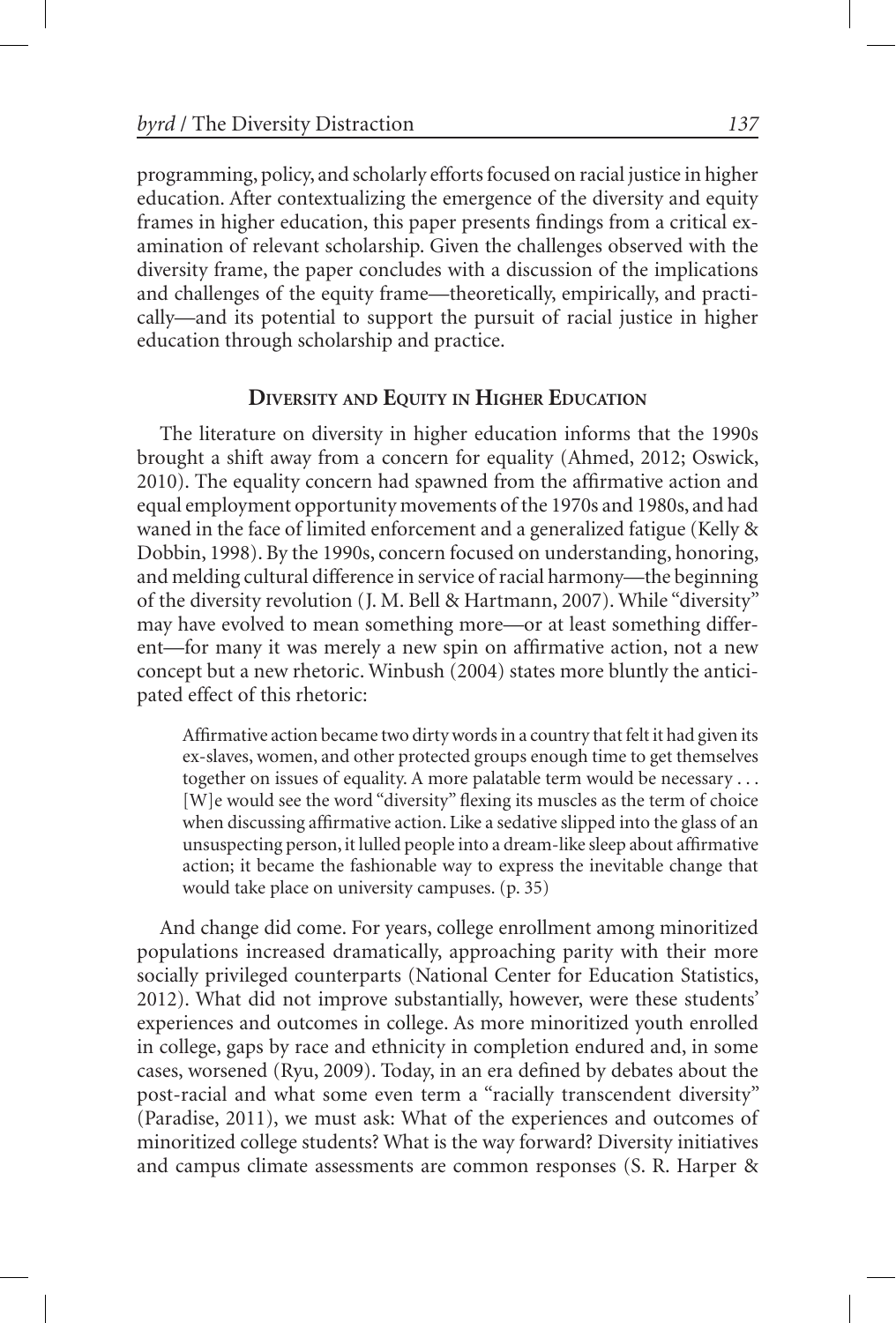Hurtado, 2007; Iverson, 2012), but what has gone virtually unanalyzed is the relatively nascent turn to an equity orientation in research and practice in higher education.<sup>2</sup> Below, I provide a brief overview of the rise of diversity and equity orientations, respectively, within higher education.

# *Seeking Diversity*

Colleges and universities initiated race-conscious programs in the 1960s as one remedy for the historical disadvantage that limited minoritized students' access to higher education (Bloom Jr, 1998; Brest & Oshige, 1995; Skrentny, 2002). These programs mirrored a larger movement in which civil rights activism resulted in policies that were aimed to increase the inclusion of minoritized populations in the country's social institutions (Allen, Teranishi, Dinwiddie, & Gonzalez, 2000; S. Harper & Reskin, 2005). The "special, systematic corrective actions" of these compensatory affirmative action policies relied on race-conscious mechanisms (Allen et al., 2000, p. 5; Bowen & Bok, 1998; Bowen, Kurzweil, Tobin, & Pichler, 2005). Unlike the antidiscrimination programs that preceded it, affirmative action aimed to shield members of protected groups from discrimination rather than compensate individuals who had experienced discrimination (S. Harper & Reskin, 2005). As other populations were recognized as protected groups, attention to diversity rather than to remedies for ongoing discrimination helped to redefine affirmative action efforts (Allen et al., 2000; S. Harper & Reskin, 2005). The Supreme Court also institutionalized this redefinition. In 1978, Justice Powell, in his opinion in *Regents of the University of California v. Bakke* (1978), rejected racial set-asides and articulated what came to be known as the "diversity rationale," noting that the educational benefits that accrue to all students in a diverse environment justify the use of race-conscious practices in higher education (S. Harper & Reskin, 2005; Orfield, Marin, Flores, & Garces, 2007).

Despite affirmative action efforts in government, industry, military, and education, however, this compensatory approach never became a widely

<sup>&</sup>lt;sup>2</sup>I attend to diversity and equity frames in this analysis because of their relatively longstanding prevalence within domestic scholarship on higher education, but they are not the only frames that center the issues raised in this analysis. Other frames relevant to this inquiry—equal educational opportunity and equality of (educational) opportunity—are not addressed here because they tend to be employed more consistently at the K-12 level, to apply to subareas within higher education rather than to the field writ large (e.g., in reference to women's access to and participation in higher education), or are no longer common within higher education discourse (see, for example, Coleman, 1968; Meyer, 2016; Rose, 2015; Sewell, 1971). Another frame gaining momentum among higher education practitioners—inclusion—is also related to the present inquiry, however, its relative newness within higher education discourse and scholarship sets it apart from diversity and equity frames, which are currently consistently in-use within higher education scholarship and practice.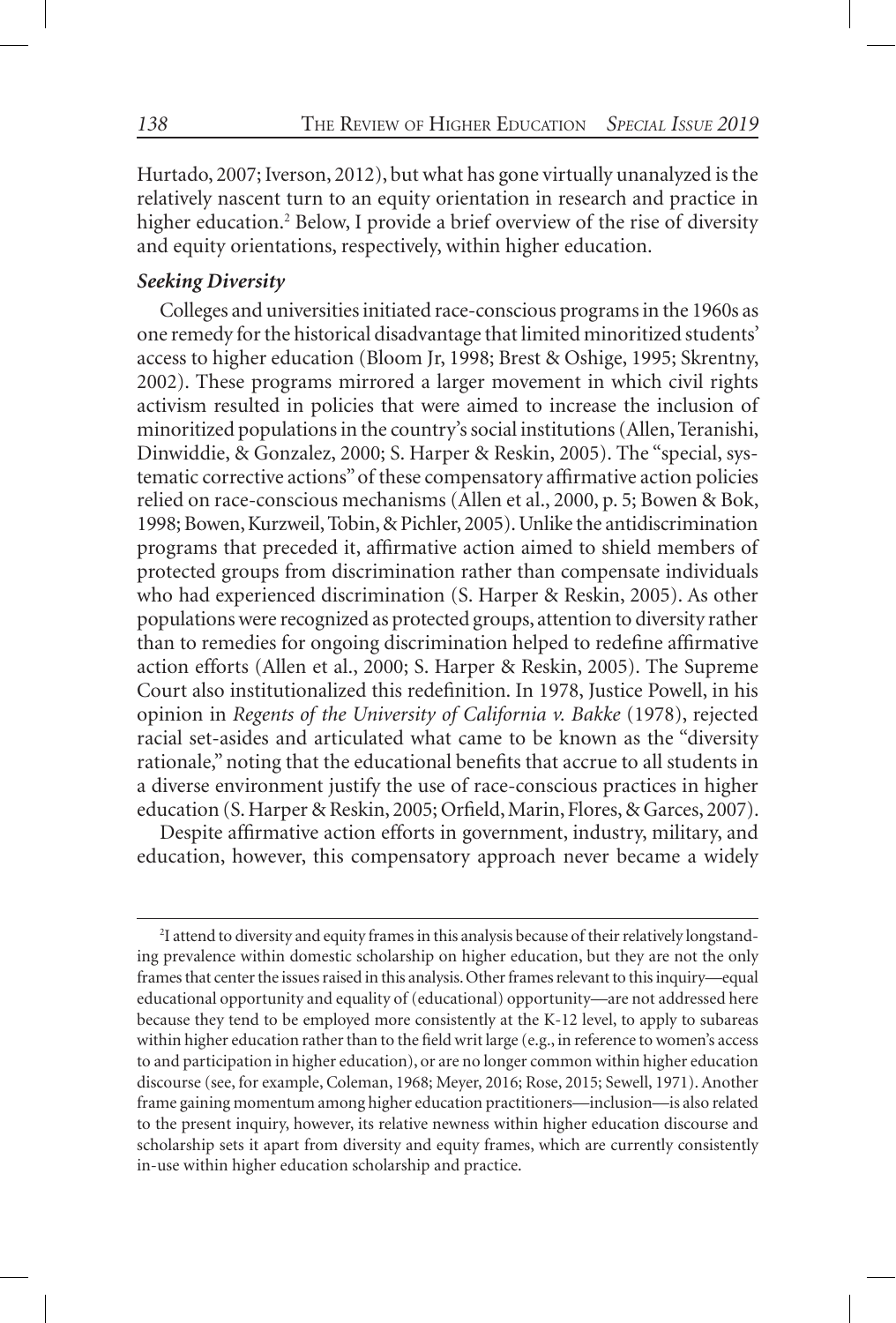held social agreement. Orfield and colleagues, among others, have traced the well-documented and consistent legal and political attacks on the policy, which have contributed to an "affirmative action crisis" (Orfield et al., 2007; Orfield & Miller, 1998). The 1990s brought sustained and, in some cases, successful legal challenges to affirmative action (Aguirre & Martinez, 2003; Tienda, Leicht, Sullivan, Maltese, & Lloyd, 2003). In what S. Harper and Reskin (2005) refer to as a "turning point for [affirmative action] in higher education," the University of California Regents initiated in 1995 what was to become a series of state-level bans on the use of preferences of any sort in higher education (Garces, 2012; S. Harper & Reskin, 2005, p. 362). Against this backdrop, the Court upheld the diversity rationale in subsequent decisions, and validated pursuit of a "critical mass" of minoritized students to realize diversity's benefits (Ancheta, 2007). In one sense, affirmative action has survived these challenges even as legal support for race-conscious practices has been chipped away and the defense of affirmative action approaches has taken a race-neutral, though not legally necessary, tack (Cokorinos, 2003; Garces, 2012; Morfin, Perez, Parker, Lynn, & Arrona, 2006).

In the midst of these negotiations, a range of stakeholders realized that having defended affirmative action on moral grounds—they had failed to document the value of increased diversity in higher education (Ibarra, 2001). Hurtado, Milem, Clayton-Pedersen, and Allen (1998) issued a call to educational researchers to "provide evidence of the educational outcomes of diversity in a way that puts the benefits of diversity at the center of the educational enterprise" (p. 280). Researchers took heed, investigating diversity's educational benefits (e.g., Chang, Astin, & Kim, 2004; Chang, Denson, Saenz, & Misa, 2006; Gurin, Dey, Hurtado, & Gurin, 2002) and, more recently, the effects of affirmative action bans on minoritized students and their college experiences (e.g., Cortes, 2010; Dickson, 2006; Hinrichs, 2012; Long, 2007; Tienda et al., 2003). Once a full affirmative action ban—"the feared, catastrophic outcome"—did not come to pass, however, Banks (2007) argued for a new approach, "Rigorous research can now be geared not toward defending what institutions have decided to do, so much as providing guidance as to what they should do" (p. 53). Nevertheless, the turn to diversity may have forestalled this possibility. Scholars argue that the diversity rationale led to increased use and long-term adoption of an "innocuous" diversity discourse in higher education, in part, as a way for college and universities to signal their commitment to an evolving legal environment (S. Harper & Reskin, 2005, p. 374).

# *Seeking Equity*

The impetus for the emergence of an equity frame—especially as it relates to race in higher education—is more difficult to identify. Clancy and Goastellec (2007) note equity's rise without identifying its source: "Increasingly it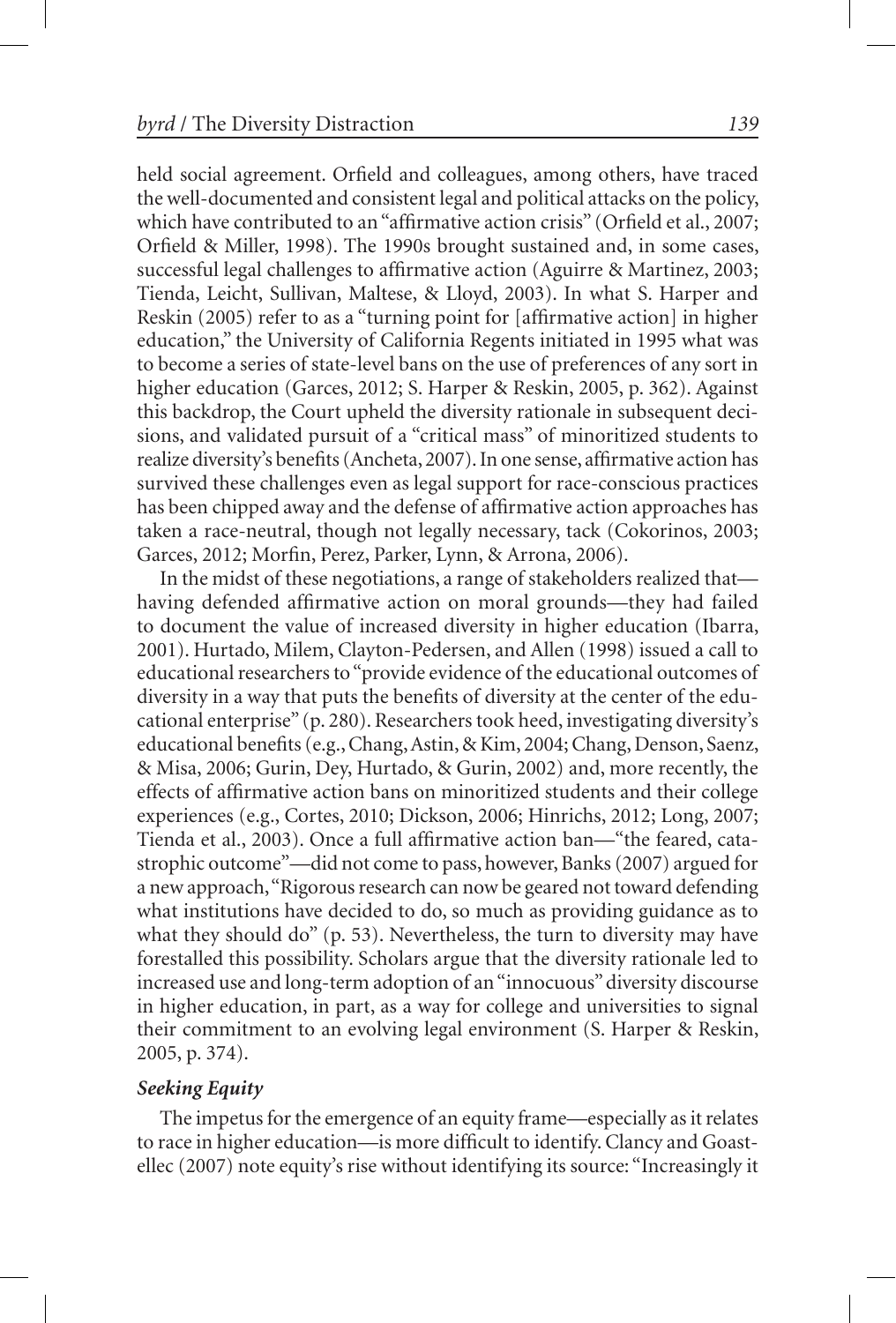is recognised that it is necessary to go beyond formal equality of rights and take account of differences in the opportunity structure" (p. 139). I offer here one potential line of development of the equity frame: a relative handful of scholars maintained focus on continuing disparities faced by minoritized populations, the existence of which has systemic equity implications (see Astin & Oseguera, 2004; Musil, 1996; Musil et al., 1999; Tierney, 1997). These scholars, like Anderson (2005), believed that "common sense endorsements of diversity and affirmative action does [sic] little in the way of guaranteeing greater access for racialized students" (p. 417). In fact, many concerned with equity felt as sharp blows Court decisions that continued to shift away from compensatory programs. One such scholar, D. Bell, wrote following the *Grutter v. Bollinger* (2003) decision:

These are difficult times for those working for racial equity, and there seemed reason for declaring victory after a years-long litigation that many . . . predicted would result in the invalidation of any use of race in the admissions process. I fear . . . that further events . . . will render this latest civil rights victory . . . hard to distinguish from defeat. (D. Bell, 2003, p. 1622)

Despite some progress, equity-focused scholars argued, inequities persisted in social life and in higher education and these were worthy of redress for their own sake (Allen et al., 2000; Teranishi, Allen, & Solorzano, 2004). Rather than shoring up the diversity rationale, these scholars attended to different ideals—often those focused on an "American cultural ethos" and the role of education in a democracy (Allen, 2005, p. 18; Tierney, 1997). For example, Allen et al. (2000) asked if the nation would "live up to the inspirational creed of the American Dream by offering freedom, opportunity, and equality to all, or will it continue to deny these ideals and by so doing lay the foundation for the destruction of yet another great civilization" (p. 10).<sup>3</sup>

Equity-focused efforts and rationales appeared in response to widespread discrimination faced by minoritized populations and what many saw as the reversal of civil rights era gains (Allen, 2005; D. Bell, 1980; Yosso, Parker, Solórzano, & Lynn, 2004). From this vantage point, scholars were concerned about the reproduction of an inequality of opportunity and challenged the unequal power structures they saw as the root of many of the challenges and disparities that minoritized students continued to face in college (Clancy & Goastellec, 2007; S. R. Harper, Patton, & Wooden, 2009; Yosso et al., 2004).

<sup>3</sup> Interest in equity can be also be linked to concerns about disparities *and* demography. Scholars have argued that as the numbers of minoritized and low-income individuals increases, ongoing disparities for such a large portion of the population will pose a significant equity challenge (Anderson, 2012; L. I. Brown, 2004).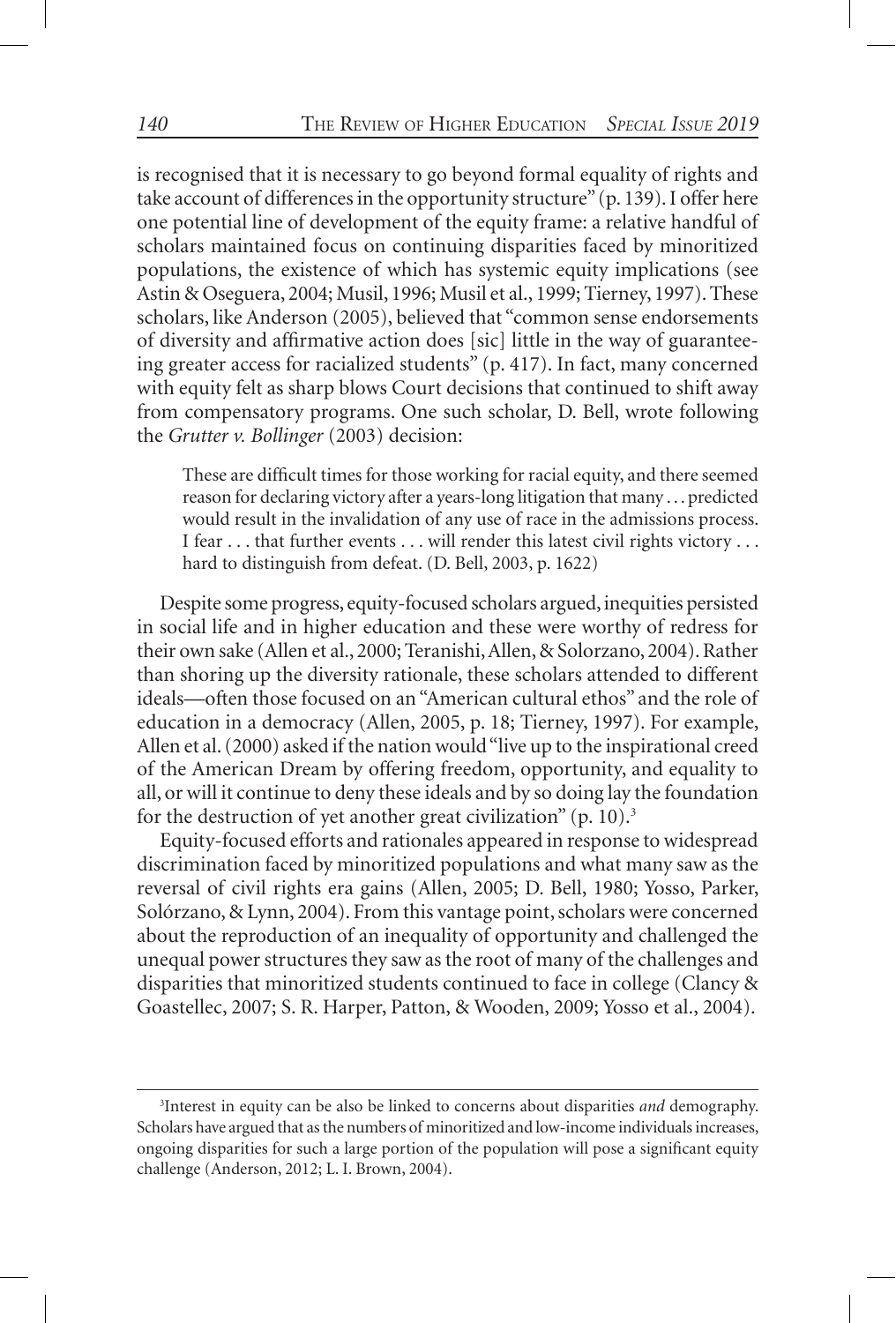# **Research Design**

This article offers analysis of the differential use of diversity and equity frames in higher education scholarship and discusses the implications of their use for racial justice in higher education. A critical turn grounds this study and emphasizes connections among how "we" talk, think, and act in regard to racial justice. Lynch (2006) offers that critical interpretation involves questioning the "assumptions underlying material that is already interpreted" (p. 293). Other critical scholars offer essential questions to guide scholarly and institutional practice (D. Gillborn, 2005; Taylor, 1997): In whose interests? Who wins? Who loses? The primary query for this critical review asks how diversity and equity frames may differentially influence scholars' and practitioners' efforts to recognize, interpret, and respond to racial inequities. Scholarship is a particularly important area for such an analysis because it both represents and informs institutional practice and shapes subsequent inquiry (Kincheloe & McLaren, 2011).

This critical examination of diversity and equity discourse—the unities and disjunctures between the two—in higher education scholarship is guided by the following research questions:

- What is the most influential literature related to diversity and equity in higher education scholarship, as measured by number of citations?
- How are "diversity" and "equity" employed in this influential higher education literature?
- What concerns related to race are centered in this influential literature?
- In what ways does this influential literature attend to racial justice in higher education?

# *Data Sources*

**Search procedure.** The literature reviewed for this analysis was identified in two stages using three multidisciplinary academic databases that provide citation counts (i.e., Google Scholar, ProQuest Research Library, Web of Science). Because the focus of this review is on influential published scholarship, I included peer-reviewed journal articles, books, and book chapters (Turner, González, & Wood, 2011). First, I employed two key-word searches to identify references whose titles contained "diversity and 'higher education'" or "equity and 'higher education,'" which yielded 1,440 and 1,230 references, respectively. Second, given my interest in the ways in which concerns about race, ethnicity, and minoritized populations emerged, I aimed to determine whether diversity and equity frames are used differently in references that specifically mention race and/or ethnicity or that focus on minoritized groups in higher education. To do so, I generated two additional sets of literature for "diversity and 'higher education' and race" and "equity and 'higher education' and race," which yielded 41 and 34 references, respectively.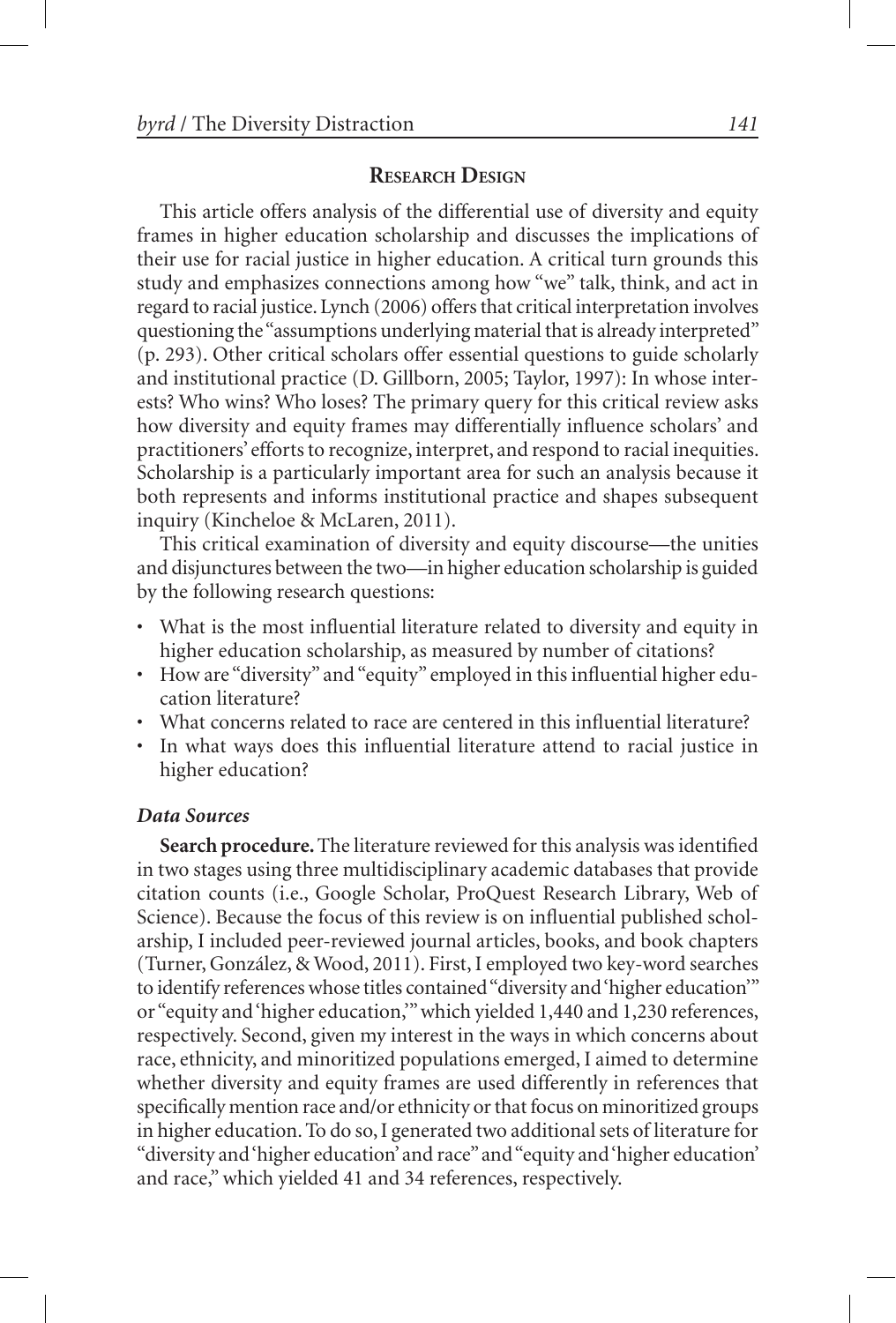In addition to increasing the feasibility of a wide analysis of literature, a titles-only approach has practical value because it represents "the first and most obvious means" through which others would identify the focus of a particular reference (Buhrke, Ben-Ezra, Hurley, & Ruprecht, 1992; Townsend, Donaldson, & Wilson, 2009, p. 710). Other scholars have used article titles to conduct comparable analyses of higher education literature (see Buhrke et al., 1992; Creamer, 1994; Donaldson & Townsend, 2007). That said, the approach does introduce a limitation. It overlooks references that are centrally focused on diversity or equity but that do not have titles that reflect this emphasis (Donaldson & Townsend, 2007). Nevertheless, this selective review can serve as a proof of concept that highlights the use to which scholars put diversity and equity frames in this subset of higher education scholarship. Further research would be needed to identify the extent to which this is an accurate representation of the broader field.

**Selection criteria.** I further reduced the population of references using three criteria: 1) publication date, 2) content focus, and 3) citation frequency. First, the final set of references analyzed was published between 2000 and 2015. While this does exclude older pieces that may have been influential, this time frame usefully limits the review to references that are important within contemporary scholarship. In addition, the emphasis in this analysis on topcited references, as discussed below, suggests that ending the review in 2015 does not exclude more recently published references because these have not yet had the opportunity to reach the level of citation that would have made them eligible for this analysis. Second, given the focus on higher education broadly, I attended to references that focus on the field of higher education, generally, rather than on specific disciplines or institutional sub-settings (e.g., business, women's studies, law, special education). I also excluded workplace research, leadership and management studies, scholarship on pedagogy, and references that employ "diversity" to examine higher education institutions themselves or the organization of the higher education system—that is, those that focus on institutional or structural diversity within higher education. However, I did include legal studies that consist of critical analysis of the state of diversity or equity discourse in higher education because analysis of what is being done or can be done with equity or diversity frames is central to this review. I included international or comparative studies that explicitly discuss or are relevant to the U.S. context.

Finally, many analyses of content and discourse in education scholarship center leading or core journals (e.g., Banning, Ahuna, & Hughes, 2000; Creamer, 1994; Donaldson & Townsend, 2007; Kuh & Bursky, 1980). Rather than attempting to encapsulate a field of scholarship, as shaped by research journals (Townsend et al., 2009), I aimed to document the contours of a particular conversation about equity and diversity in higher education.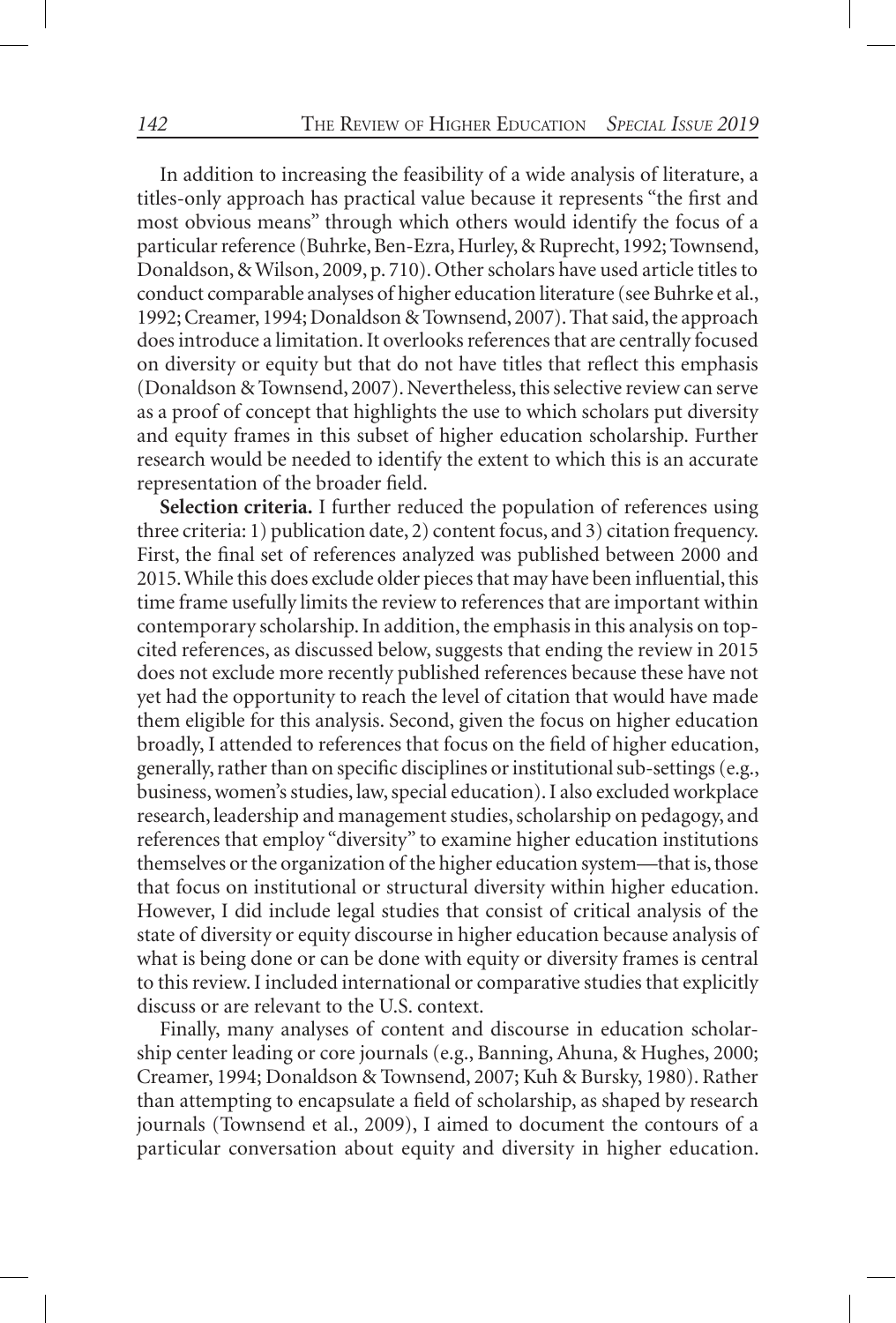Therefore, my selection criteria were weighted toward those texts that appear to play a significant role in that conversation. As Lynch (2006) argues, "Dominant interpretations have enormous influence, because they shape not only the way scholars . . . see a particular set of issues, but also what kinds of questions about these are considered legitimate for scholars to ask" (p. 294). Thus, taking a lead from Halverson and colleagues, I drew my attention to dominant interpretations in literature with "significant currency, resonance, timeliness, and influence"—that is, references that have gained the most attention as measured by frequency of subsequent citation (Halverson, Graham, Spring, & Drysdale, 2012, p. 20; Halverson, Graham, Spring, Drysdale, & Henrie, 2014).4

On the whole, the literature identified in the searches that included race were cited less frequently than those that did not include race. This was true of the literature subsets for both diversity and equity scholarship. Thus, to maintain focus on the top-cited literature and to expand the amount of literature that could be investigated in the "diversity and 'higher education' and race" and "equity and 'higher education and race" literature sets, I employed a threshold of 25 citations for these subsets. As a result, in the searches that did not include race, reviewed references were cited a minimum of 50 times. In the searches that did include race, references were cited a minimum of 25 times. Based on these guiding parameters, I reduced the population of references to those that focally address diversity or equity in higher education, were published between 2000 and 2015, and were cited a minimum of 50 or 25 times, depending on the subset.

This left a final sample of 30 references that formed the core of this critical analysis:

- Diversity, higher education: 8 references, cited at least 50 times
- Diversity, race, higher education: 8 references, cited at least 25 times
- Equity, higher education: 8 references, cited at least 50 times
- Equity, race, higher education: 6 references, cited at least 25 times

By crafting these inclusion parameters, I do not mean to suggest that this expanded handful of articles represents the full extent of debate and research

<sup>4</sup> In addition, I extrapolate here on Delgado's (1984, 1992) notion of "imperial scholarship" to center texts that are prevalent in higher education scholarship. Delgado (1984) coined the term to refer to the work of a small handful of White, male scholars who dominated legal scholarship on civil rights, measured—in part—by citation frequency. While Delgado investigated the ways in which this group of writers was able to keep minoritized scholars out of a field related to race and the law, imperial scholarship is applicable here, more generally, in terms of the scholarship that appears to be most prominent in the field—with no particular gatekeeping function implied.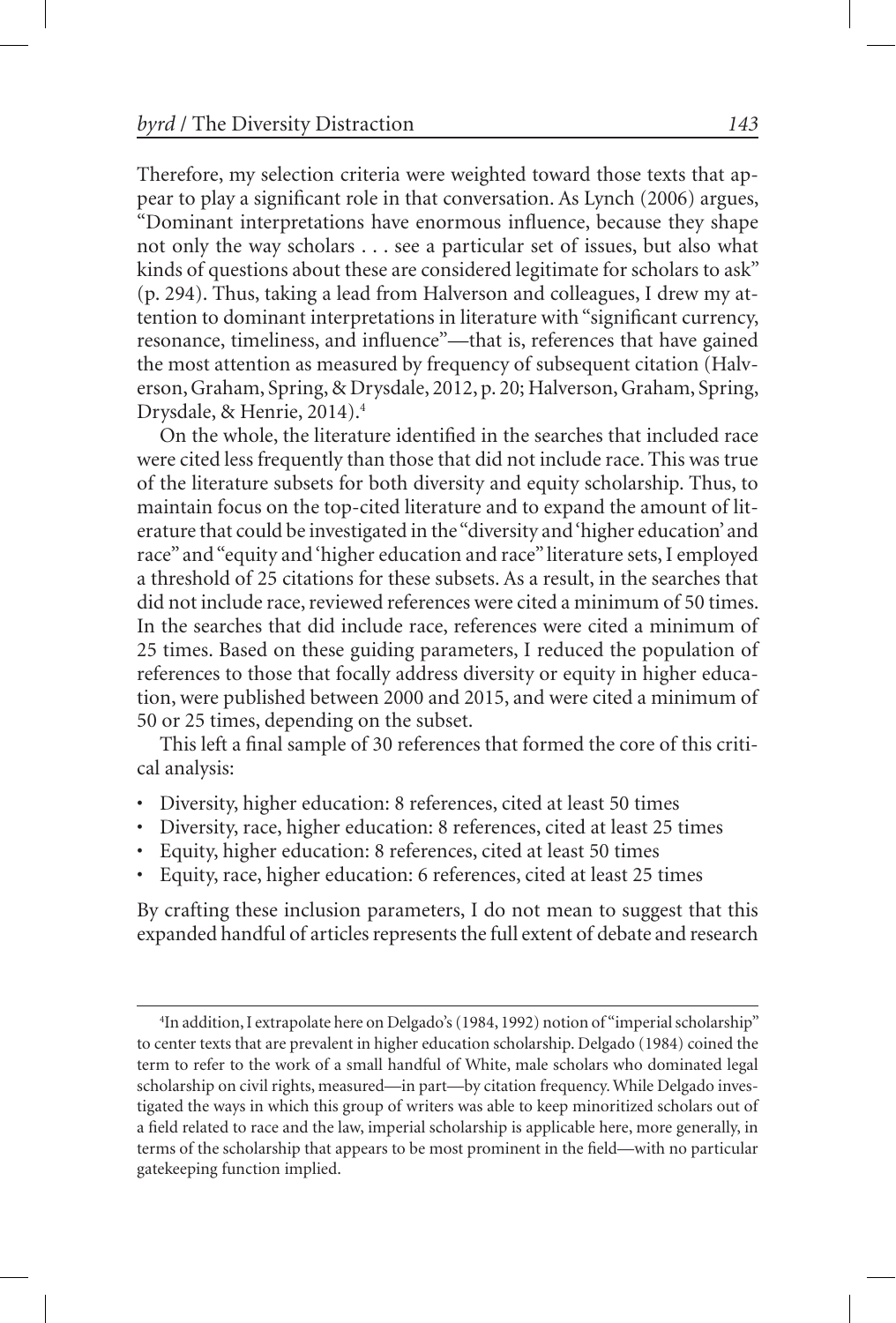regarding diversity and equity in higher education. I do, however, mean to query references whose content is sharply focused on these issues and, based on the extent to which other scholars engage their ideas, most pervade discussion in these critical areas.

# *Analytic Procedures*

To review the collected scholarship, I created a coding scheme to identify characteristics most relevant to this study and to analyze patterns and themes related to the use of equity and diversity frames in this set of higher education scholarship (Donaldson & Townsend, 2007; Mars & Rios-Aguilar, 2010). The coding scheme included the following five elements:

- *Topic*: Content focus of each text;
- *Purpose*: Author(s)' stated objectives;
- *Stance*: Author(s)' motivation based on content or the conclusions drawn from analyses;
- *Framing*: Use and content of definition of diversity or equity employed; and
- *Race*: Attention to race and/or particular racially minoritized population(s).

After this initial round of coding, I conducted inductive thematic analysis to further deconstruct the articles' content (Boyatzis, 1998; Charmaz, 2014). This thematic analysis allowed for closer investigation of each article in terms of its content, relevance and meaning given the goals of the larger inquiry (Saldaña, 2009). In addition, this inductive approach helped to ensure that the resultant themes were fully data-driven and emic—that is reflective of the concerns articulated by the articles' author(s) (Denzin & Lincoln, 2008).

Guided by the inquiry's research questions and the emergent patterns in the thematic analysis, I then conducted focused coding to identify themes related to diversity, equity, and racial justice as well as points of similarity and divergence within these themes within each article subset (Charmaz, 2014; Fereday & Muir-Cochrane, 2006; Saldaña, 2009). This resulted in the cluster of themes reported in the findings section below. For example, I identified the following themes in the eight articles in the "diversity and higher education" subset: *affirmative action*, *supporting diversity*, and *diversity discourse*. Further, the four articles under the *affirmative action* theme were further coded to reflect the articles' emphases within this theme—specifically on various aspects of the educational benefits of diversity: skill development, preparation for a multicultural society, workforce competencies, and inhibited by merit. These themes, along with review of the full text, enabled me to investigate each reference's deployment of diversity and equity, and how each relates to the larger project of racial justice in higher education.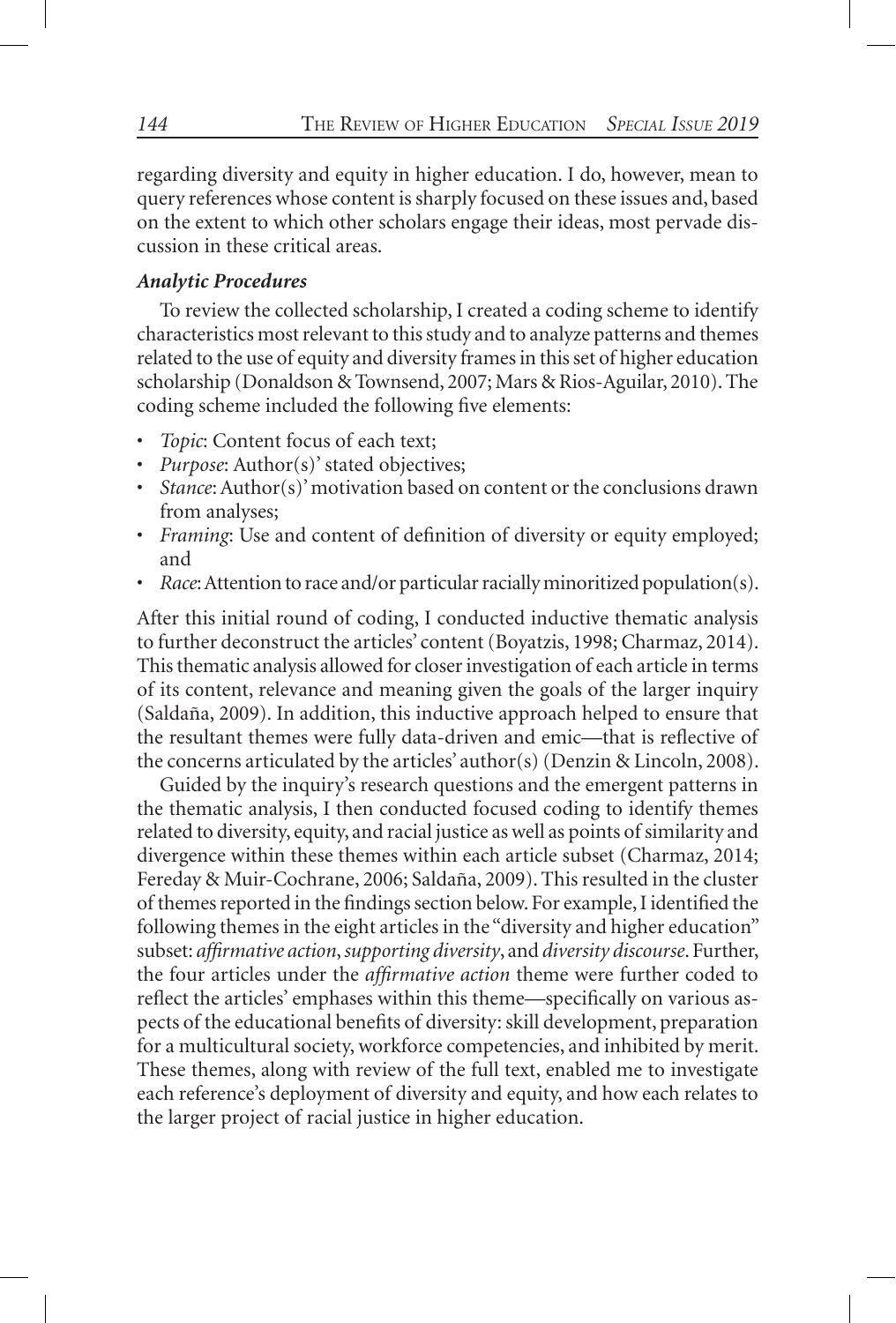|                                            | FULL CITATION AND CITATION COUNTS OF REVIEWED ARTICLES<br>TABLE 1.                                                                                                                                                                                                                                        |                             |
|--------------------------------------------|-----------------------------------------------------------------------------------------------------------------------------------------------------------------------------------------------------------------------------------------------------------------------------------------------------------|-----------------------------|
| Subset                                     | Article                                                                                                                                                                                                                                                                                                   | Number of citations         |
| Diversity, higher education (8 references) |                                                                                                                                                                                                                                                                                                           | Cited at least 100<br>times |
|                                            | Alon, S., & Tienda, M. (2007). Diversity, opportunity, and the shifting meritocracy in higher<br>education. American Sociological Review, 72(4), 487-511.                                                                                                                                                 | 186                         |
|                                            | Hurtado, S. (2007). Linking diversity with the educational and civic missions of higher education.<br>Gurin, P., Dey, E. L., Hurtado, S., & Gurin, G. (2002). Diversity and higher education: Theory and<br>impact on educational outcomes. Harvard Educational Review, 72(3), 330-367                    | 1184                        |
|                                            | Review of Higher Education, 30(2), 185–196.                                                                                                                                                                                                                                                               | 166                         |
|                                            | Jayakumar, U. M. (2008). Can higher education meet the needs of an ncreasingly diverse and iglobal<br>society? Campus diversity and cross-cultural workforce competencies. Harvard Educational                                                                                                            |                             |
|                                            | Review, 78(4), 615–651.                                                                                                                                                                                                                                                                                   | Cited at least 50<br>Ξ      |
|                                            |                                                                                                                                                                                                                                                                                                           | times                       |
|                                            | A Archer, L. (2007). Diversity, equality and higher education: a critical reflection on the ab/uses of                                                                                                                                                                                                    |                             |
|                                            | equity discourse within widening participation. Teaching in higher Education, 12(5-6), 635-653.<br>Brown, L. I. (2004). Diversity: The challenge for higher education. Race Ethnicity and Education,                                                                                                      | $86*$                       |
|                                            | $7(1), 21-34.$                                                                                                                                                                                                                                                                                            | $\overline{8}$              |
|                                            | Pinel, E. C., Warner, L. R., & Chua, P. P. (2005). Getting there is only half the battle: Stigma consciousness                                                                                                                                                                                            |                             |
|                                            | $\wedge$ Tisdell, E. (2007). In the new millennium: The role of spirituality and the cultural imagination in<br>dealing with diversity and equity in the higher education classroom. Teachers College Record,<br>and maintaining diversity in higher education. Journal of Social Issues, 61(3), 481-506. | 74                          |
|                                            | $109(3), 531 - 560.$                                                                                                                                                                                                                                                                                      | 57                          |
| Diversity, race, higher                    | education (8 references)                                                                                                                                                                                                                                                                                  | Cited at least              |
|                                            |                                                                                                                                                                                                                                                                                                           | 25 times                    |
|                                            | Berrey, E. C. (2011). Why diversity became orthodox in higher education, and how it changed the                                                                                                                                                                                                           |                             |
|                                            | meaning of race on campus. Critical Sociology, 37(5), 573-596.                                                                                                                                                                                                                                            | 25                          |
|                                            | Davis, L. R. (2002). Racial diversity in higher education: Ingredients for success and failure.                                                                                                                                                                                                           |                             |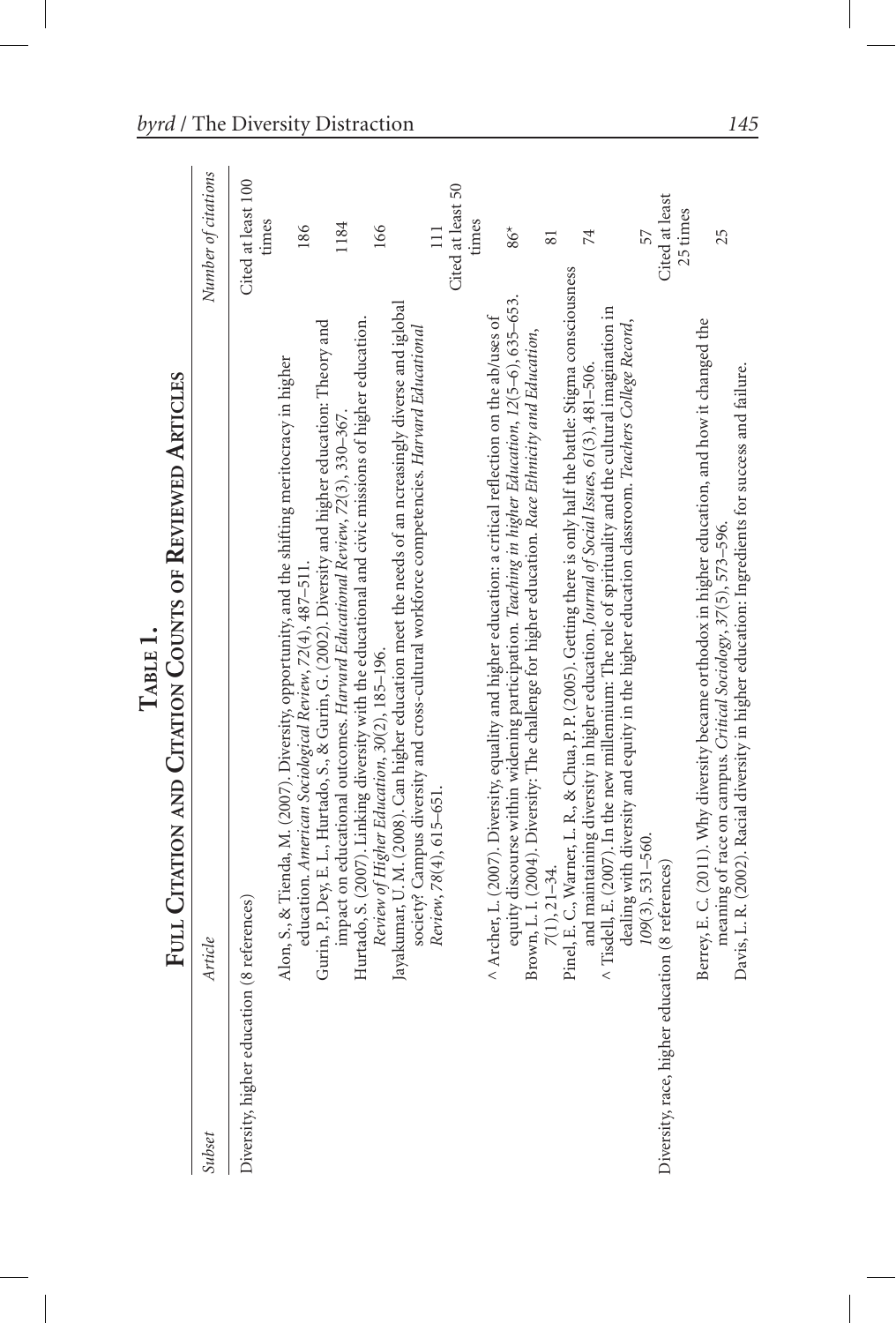| Table 1, cont.                                   |                                                                                                                                                                                                          |                     |
|--------------------------------------------------|----------------------------------------------------------------------------------------------------------------------------------------------------------------------------------------------------------|---------------------|
| Subset                                           | Article                                                                                                                                                                                                  | Number of citations |
| Diversity, race, higher education (8 references) |                                                                                                                                                                                                          |                     |
|                                                  | Journal of Applied Behavioral Science, 38(2), 137-155.                                                                                                                                                   | 28                  |
|                                                  | Dumas-Hines, F. A., Cochran, L. L., & Williams, E. U. (2001). Promoting diversity: Recommendations                                                                                                       |                     |
|                                                  | for recruitment and retention of minorities in higher education. College Student Journal, 35(3), 433.<br>Epple, D., Romano, R., & Sieg, H. (2008). Diversity and affirmative action in higher education. | 49                  |
|                                                  | Journal of Public Economic Theory, 10(4), 475-501.                                                                                                                                                       | 35                  |
|                                                  | Hale, F. W. (Ed.). (2004). What makes racial diversity work in higher education. Sterling, VA: Stylus.                                                                                                   | 25                  |
|                                                  | Kidder, W. C. (2000). Affirmative action in higher education: Recent developments in litigation,<br>admissions and diversity research. Berkeley La Raza Law Journal, 12, 173-230.                        | 28                  |
|                                                  | Moran, R. F. (2006). Of doubt and diversity: The future of affirmative action in higher education.                                                                                                       |                     |
|                                                  | Ohio State Law Journal, 67, 201–243.                                                                                                                                                                     | 35                  |
|                                                  | Morfin, O. J., Perez, V. H., Parker, L., Lynn, M., & Arrona, J. (2006). Hiding the politically obvious:<br>A Critical Race Theory preview of diversity as racial neutrality in higher education.         |                     |
|                                                  | Educational Policy, 20(1), 249–270.                                                                                                                                                                      | 53                  |
| Equity, higher education (8 references)          |                                                                                                                                                                                                          | Cited at least      |
|                                                  |                                                                                                                                                                                                          | 100 times           |
|                                                  | Astin, A. W., & Oseguera, L. (2004). The declining "equity" of American higher education.                                                                                                                |                     |
|                                                  | Review of Higher Education, 27(3), 321–341.                                                                                                                                                              | 286                 |
|                                                  | Bowen, W. G., Kurzweil, M. A., Tobin, E. M., & Pichler, S. C. (2005). Equity and excellence in                                                                                                           |                     |
|                                                  | American higher education. Charlottesville, VA: University of Virginia Press.                                                                                                                            | 504                 |
|                                                  | Clancy, P., & Goastellec, G. (2007). Exploring access and equity in higher education: Policy and                                                                                                         |                     |
|                                                  | performance in a comparative perspective. Higher Education Quarterly, 61(2), 136-154.                                                                                                                    | 106                 |
|                                                  | Garcia-Penalosa, C., & Wälde, K. (2000). Efficiency and equity effects of subsidies to higher                                                                                                            |                     |
|                                                  | education. Oxford Economic Papers, 52(4), 702-722.                                                                                                                                                       | 142                 |
|                                                  | A Archer, L. (2007). Diversity, equality and higher education: a critical reflection on the ab/uses of                                                                                                   |                     |
|                                                  | equity discourse within widening participation. Teaching in Higher Education, 12(5-6), 635-653.                                                                                                          | 86                  |
|                                                  | Brennan, J., & Naidoo, R. (2008). Higher education and the achievement (and/or prevention) of                                                                                                            |                     |
|                                                  | equity and social justice. Higher Education, 56(3), 287-302.                                                                                                                                             | 95                  |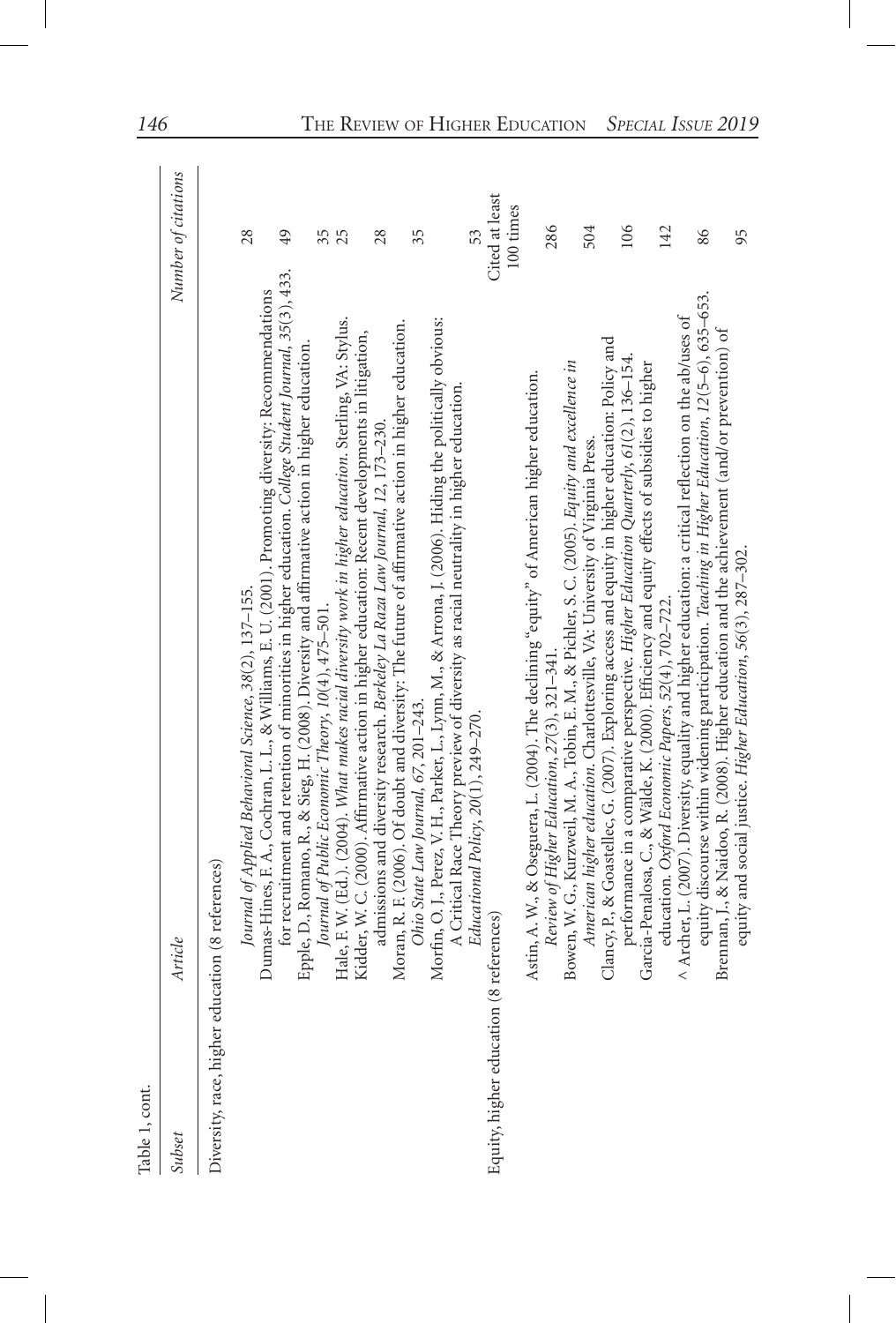| Subset                                                                                  | Article                                                                                                                                                                                                                                                                                                                                                                                                                                                                                        | Number of citations              |
|-----------------------------------------------------------------------------------------|------------------------------------------------------------------------------------------------------------------------------------------------------------------------------------------------------------------------------------------------------------------------------------------------------------------------------------------------------------------------------------------------------------------------------------------------------------------------------------------------|----------------------------------|
| Equity, higher education                                                                | 8 references)                                                                                                                                                                                                                                                                                                                                                                                                                                                                                  |                                  |
| Equity, race, higher education (6 references)                                           | Horvat, E. M. (2001). Understanding equity and access in higher education: The potential contribution<br>in dealing with diversity and equity in the higher education classroom. Teachers College Record,<br>A Tisdell, E. (2007). In the new millennium: The role of spirituality and the cultural imagination<br>of Pierre Bourdieu. In J. C. Smart (Ed.), Higher education: Handbook of theory and research<br>(Vol. XVI, pp. 195–238). New York, NY: Agathon Press.<br>$109(3)$ , 531-560. | Cited at least<br>85<br>57       |
|                                                                                         | students in higher education: A critical race historical analysis of policy efforts. Journal of<br>Harper, S. R., Patton, L. D., & Wooden, O. S. (2009). Access and equity for African American<br>Higher Education, 80(4), 389–414.                                                                                                                                                                                                                                                           | 100 times<br>167                 |
|                                                                                         |                                                                                                                                                                                                                                                                                                                                                                                                                                                                                                | Cited at least<br>50 times       |
|                                                                                         | Ward, N. L. (2006). Improving equity and access for low-income and minority youth into<br>institutions of higher education. Urban Education, $41(1)$ , 50–70.                                                                                                                                                                                                                                                                                                                                  | Cited at least<br>25 times<br>66 |
|                                                                                         | Contreras, F. (2011). Achieving equity for Latino students: Expanding the pathway to higher education<br>through public policy. New York, NY: Teachers College Press.                                                                                                                                                                                                                                                                                                                          | 25                               |
|                                                                                         | Orfield, G., Marin, P., & Horn, C. L. (2005). Higher Education and the color line: College access, racial<br>Perna, L. W., Milem, J., Gerald, D., Baum, E., Rowan, H., & Hutchens, N. (2006). The status of<br>equity, and social change. Cambridge, MA: Harvard University Press.                                                                                                                                                                                                             | 30                               |
|                                                                                         | Shabazz, A. (2004). Advancing democracy: African Americans and the struggle for access and equity in<br>equity for Black undergraduates in public higher education in the south: Still separate and<br>higher education in Texas. Chapel Hill, NC: University of North Carolina Press.<br>unequal. Research in Higher Education, $47(2)$ , 197–228.                                                                                                                                            | 35<br>47                         |
| $\wedge$ Appears in both diversity and equity searches<br>of 50 times were reviewed. In | Notes: The review included only references published between 2000 and 2015. In the searches that did not include race, only those references that were cited a minimum<br>the searches that did include race, only those that were cited a minimum of 25 times were included.                                                                                                                                                                                                                  |                                  |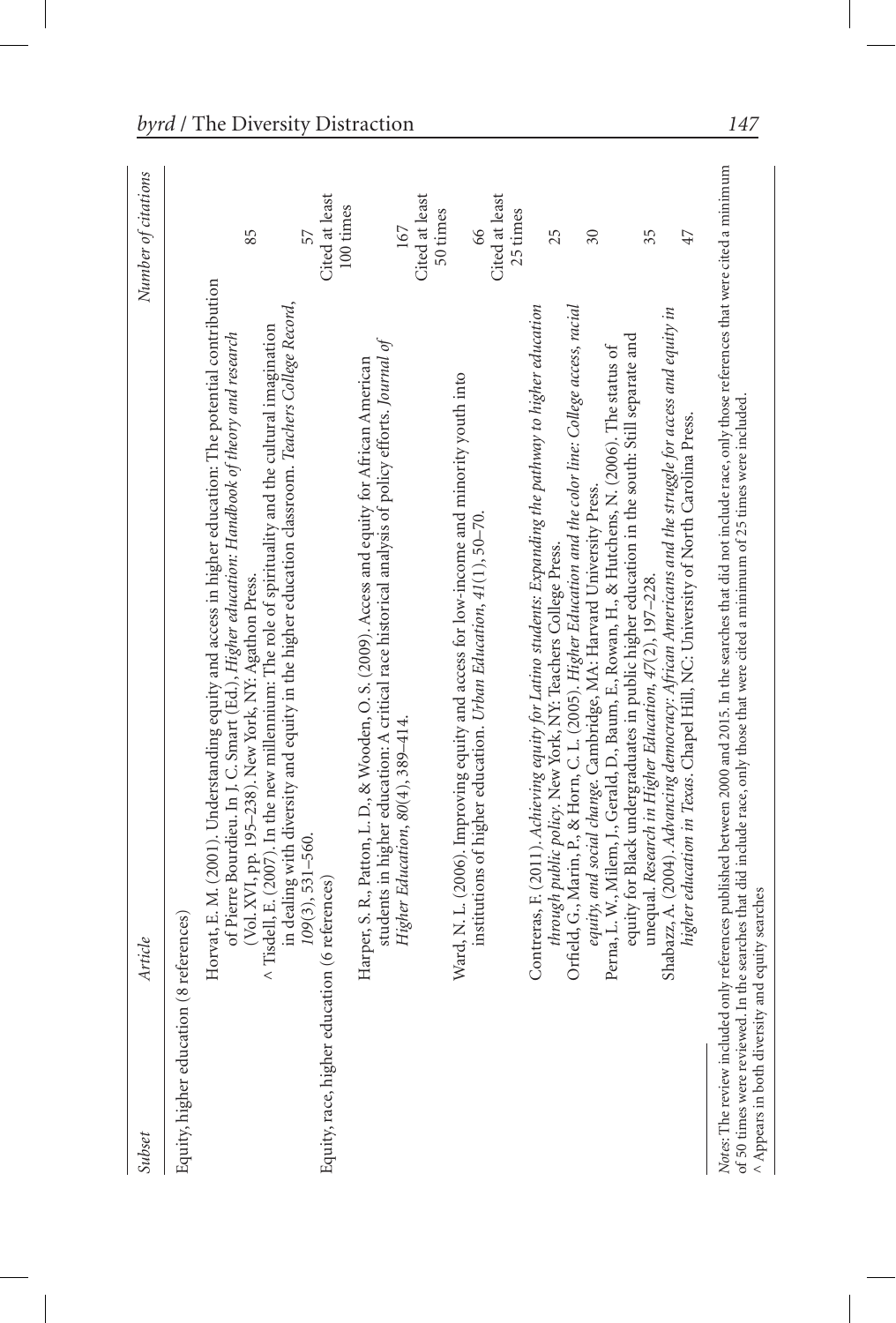#### **Findings**

#### *Diversity and Higher Education*

Eight articles in this review are centrally concerned with diversity and higher education. Four of these focus on affirmative action with three highlighting the benefits that can emerge from diverse learning environments. Three advocate for institutional approaches that support diversity. One discusses how the use of diversity rhetoric in higher education policy maintains the visibility of the issue while hiding its complexities. (See Table 2 for an overview of themes covered in reviewed articles.)

**Educational benefits of diversity.** The most widely cited articles (i.e., more than 100 times) that focus on diversity and higher education are concerned with affirmative action, particularly the use of race-conscious admissions practices. Three of the four articles address the educational benefits of diverse learning environments—academic, civic, and economic gains that, the authors argue, are needed in a democracy, in diverse workplaces, and in a global society.

By far the most "influential," Gurin, Dey, Hurtado and Gurin (2002)—cited more than 1,000 times—argue that a diverse learning environment is beneficial to all students and helps higher education institutions meet their civic and learning missions. Their analyses demonstrate that students' classroom-based and informal interactions with diversity on campus are positively related to academic skills and intellectual and civic engagement, among others deemed central to participation in a diverse democracy. Hurtado (2007)—a co-author of Gurin et al. (2002)—asserts that pursuit of these educational benefits is part of a transformation effort that would make diversity concerns central to higher education's work of "prepar[ing] the next generation of citizens for a multicultural society" (p. 186). Jayakumar's (2008) analysis identifies relationships between diverse learning environments and "cross-cultural workforce competencies" that enhance White students' "ability to adapt to different perspectives and cultures" (p. 636). Together, these articles emphasize diversity's benefit to "all students" or, more specifically, to White students, which indirectly counters the notion that diversity efforts are enacted only on behalf of minoritized populations. In the final article, Alon and Tienda (2007) note that a narrowing definition of merit in college admissions (i.e., test scores, resistance to race-conscious practices) inhibits equal educational opportunity for minoritized populations.

**Supporting diversity.** In the next set of three articles, authors emphasize the changes needed to support diversity in higher education. L. I. Brown (2004) underscores the need for more meaningful action, particularly given the widespread pronouncement of institutional commitments to diversity. Pinel, Warner, and Chua (2005) and Tisdell (2007) advocate for efforts to, respectively, decrease minoritized students' consciousness of their stereo-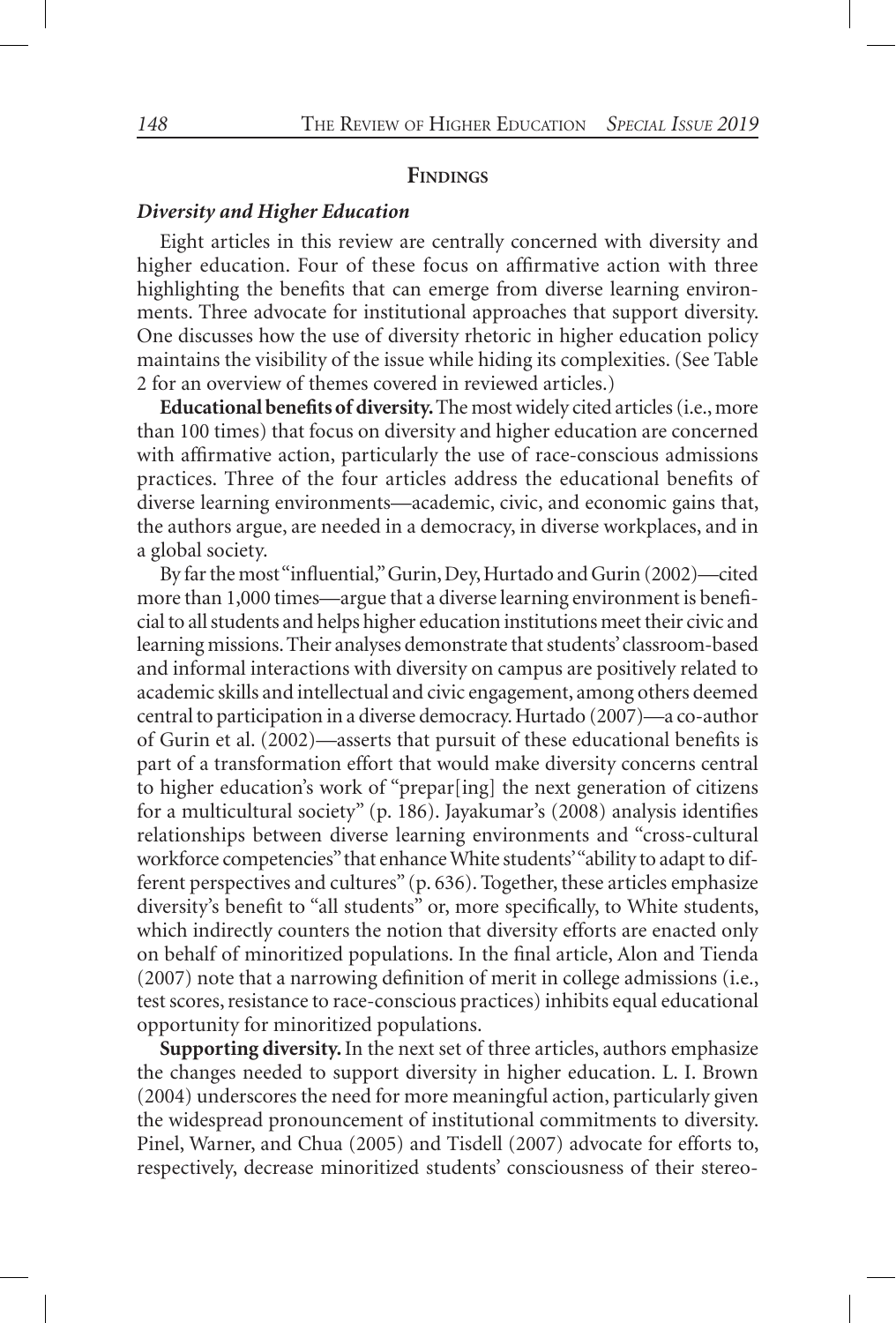|                                                                                                                                                                                                           |                                | FOCAL THEMES OF REVIEWED ARTICLES<br>TABLE 2. |                             |                                   |
|-----------------------------------------------------------------------------------------------------------------------------------------------------------------------------------------------------------|--------------------------------|-----------------------------------------------|-----------------------------|-----------------------------------|
| Theme                                                                                                                                                                                                     | higher education<br>Diversity, | higher education<br>Diversity, race,          | higher education<br>Equity, | higher education<br>Equity, race, |
| Affirmative action                                                                                                                                                                                        |                                |                                               |                             |                                   |
| Best practices and recommendations                                                                                                                                                                        |                                |                                               |                             |                                   |
| Discourse                                                                                                                                                                                                 |                                |                                               |                             |                                   |
| Equity analysis<br>Higher education's role in (in)equity                                                                                                                                                  |                                |                                               |                             |                                   |
|                                                                                                                                                                                                           | l                              | $\frac{1}{1}$                                 |                             | I                                 |
| Institutional framings/ approaches                                                                                                                                                                        |                                | I                                             |                             | I                                 |
|                                                                                                                                                                                                           |                                |                                               |                             |                                   |
| Notes. The numbers represent indicate how often each theme was centrally addressed in reviewed articles, arranged by article subsets. An "--" indicates that the topic<br>was not featured in the subset. |                                |                                               |                             |                                   |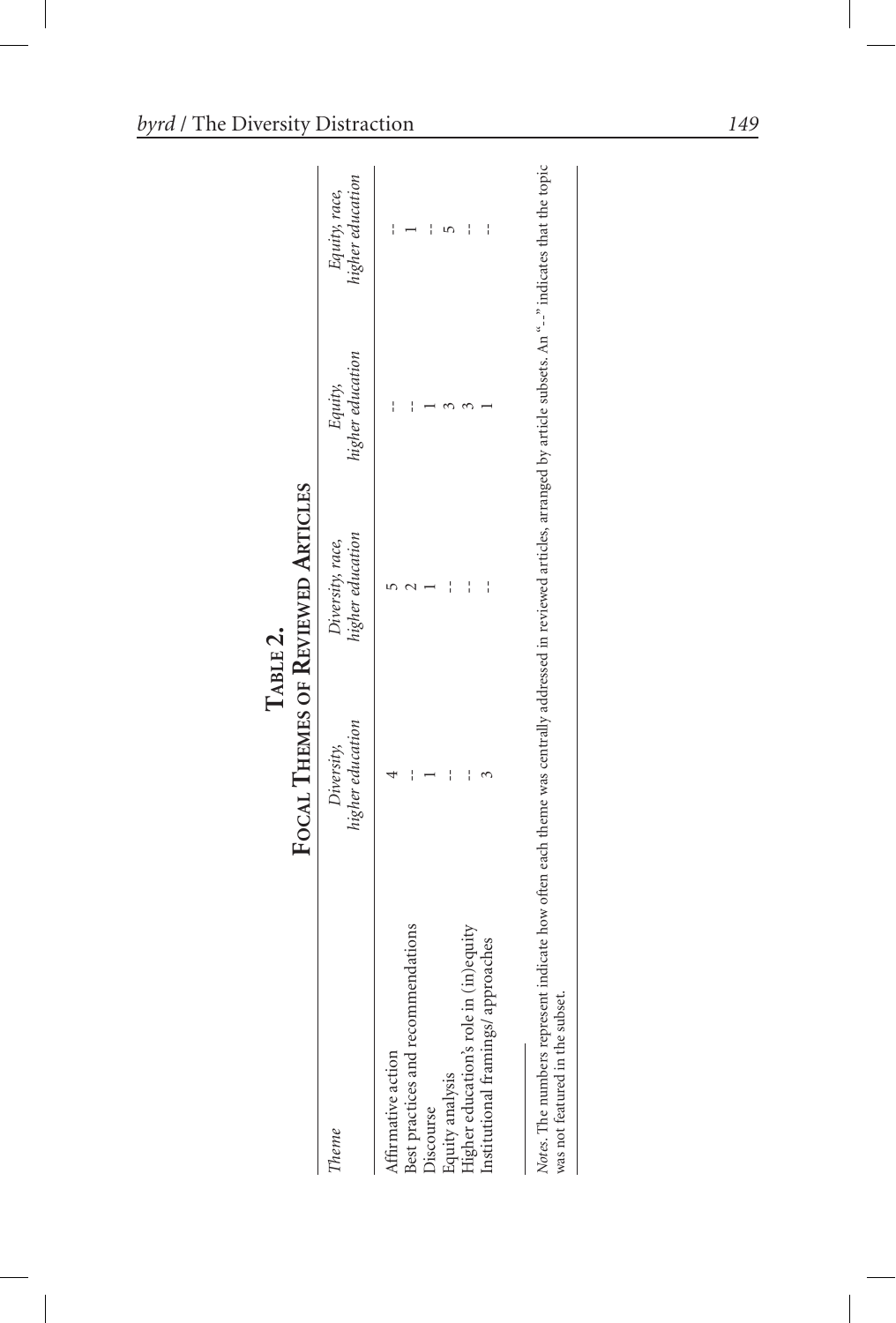typed status and to incorporate spirituality into the classroom as one link to students' cultural identities. Authors also highlight the role of diversity not as a divisive force but as one that can contribute to unity and even a "sense of oneness" (L. I. Brown, 2004, p. 29).

**Diversity discourse.** Archer (2007), who writes from the United Kingdom but whose analysis is relevant broadly, is the only author to explore diversity discourse. Archer charges that higher education policy presents diversity as:

an unquestionable proposition . . . [that] operates as a powerful justificatory discourse within policy . . . that signifies "good for everyone" rather than just "good for some" . . . [and] as a moral discourse—and the power of moral discourses lies in their capacity to silence and render alternative accounts "unsayable." (p. 648)

This discourse, Archer continues, separates social difference from patterns of social inequity, rendering this inequity invisible while making some bodies more visible with the concomitant need to manage diversity. Archer (2007) concludes by urging consumers of higher education policy—that is, all of us—to be wary of diversity's work and what it may silence.

**Diversity, higher education, race.** Among the eight most widely cited articles—cited a minimum of 25 times—that connect race to diversity in higher education, a preoccupation with affirmative action is evident. Five articles engage the affirmative action debate with three examining law and/ or practices on campuses or in higher education generally, and one reframing a key concept in order to make affirmative action more palatable. The fifth draws most centrally on critical race theory to examine institutional responses to the diversity rationale. Two of the other articles present diversity success stories that showcase or propose best practices. Again, only one article explores diversity discourse, addressing how and why higher education has embraced diversity rhetoric so roundly.

*Affirmative action law and practices.* Based on interviews with representatives from 16 institutions that more or less successfully leveraged affirmative action practices to increase racial diversity, Davis (2002) offers a potential best practice: recruit progressive-thinking students, faculty, staff, and administrators who are committed to racial diversity. Others imply that the orientation toward *how* might be premature at a time when the legality of *if* is still being debated. While Kidder (2000) offers a unique interpretation that the much-touted diversity rationale merely reflects the personal opinions—rather than validated legal opinion—of select Supreme Court justices, Epple, Romano, and Sieg (2008) approximate race-blind and race-sighted admission models. Their results indicate that use of race-blind approaches would detrimentally affect racial diversity and financial aid for minoritized students at selective colleges.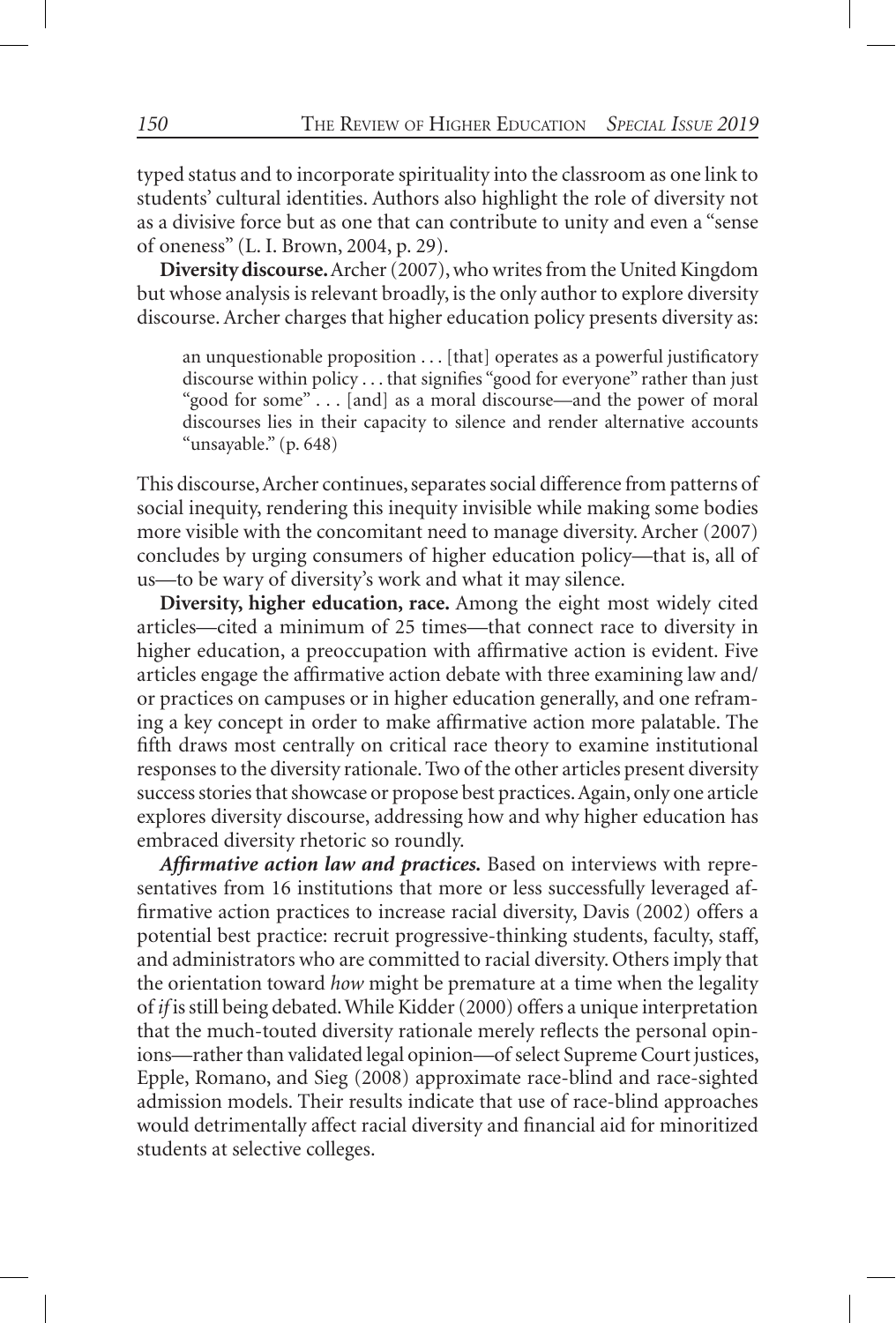*Reframing "critical mass."* Wary of an affirmative action ban, Moran (2006) offers a new conceptual framework meant to be more aspirational than the diversity rationale, which the author frames as a legitimate, if politically and practically ambiguous, justification for affirmative action. Moran's "synthetic approach" emphasizes the need for:

a critical mass of students of color [that] can learn unburdened by the stigma and isolation of being token presences on campus . . . Because this critical mass of underrepresented students can become full members of the campus community, all students enjoy the chance to share thoughts and experiences regardless of race or ethnicity. (p. 239)

Moran (2006) imagines this framework will enliven discourse by linking it to fundamental democratic values (e.g., membership, participation, liberty) and will remake the normative commitment to "corrective justice" that *Brown v. Board of Education of Topeka* (1954) captured.

*Institutional preferences for race-neutrality.* Morfin et al. (2006) charge that even within what is currently legally permissible, higher education institutions are largely making only symbolic attempts at change. While the authors lament the loss of the legal use of race as a remedial and justiceoriented strategy, they argue that a legally unnecessary preference for raceneutrality pervades higher education and inhibits institutions from using race-conscious practices to generate racially diverse student bodies. Morfin et al. (2006) conclude that the diversity rationale ultimately offers a "loophole" that allows institutions to retreat from race.

*Diversity success stories.* Dumas-Hines, Cochran, and Williams (2001) offer a mission-focused strategy that starts with the creation of a cultural diversity statement for the university and moves through analysis of cultural diversity on campus, research on best practices, and implementation of a comprehensive recruitment and retention plan. Following a similar howto inspiration, Hale (2004) presents the stories and reflections of diversity leaders whose efforts have made a positive impact and whose experience can inform inclusion efforts elsewhere.

*Diversity discourse.* Berrey (2011) contextualizes a retreat from race in higher education, situating it as part of a larger discursive move in toward a "racial orthodoxy [that] treats race as one of many valued cultural identities" (p. 574). The diversity of this racial orthodoxy, Berrey argues, is both color-conscious and racially ambiguous, allowing institutions to emphasize instrumental and interactional benefits of diversity while conflating racial difference with cultural difference. Berrey contends that "rather than prioritizing only the needs of racial minority students, diversity discourse and initiatives often incorporate, represent, and even cater to [W]hite students" (p. 574). In fact, this racial orthodoxy need not include race at all, which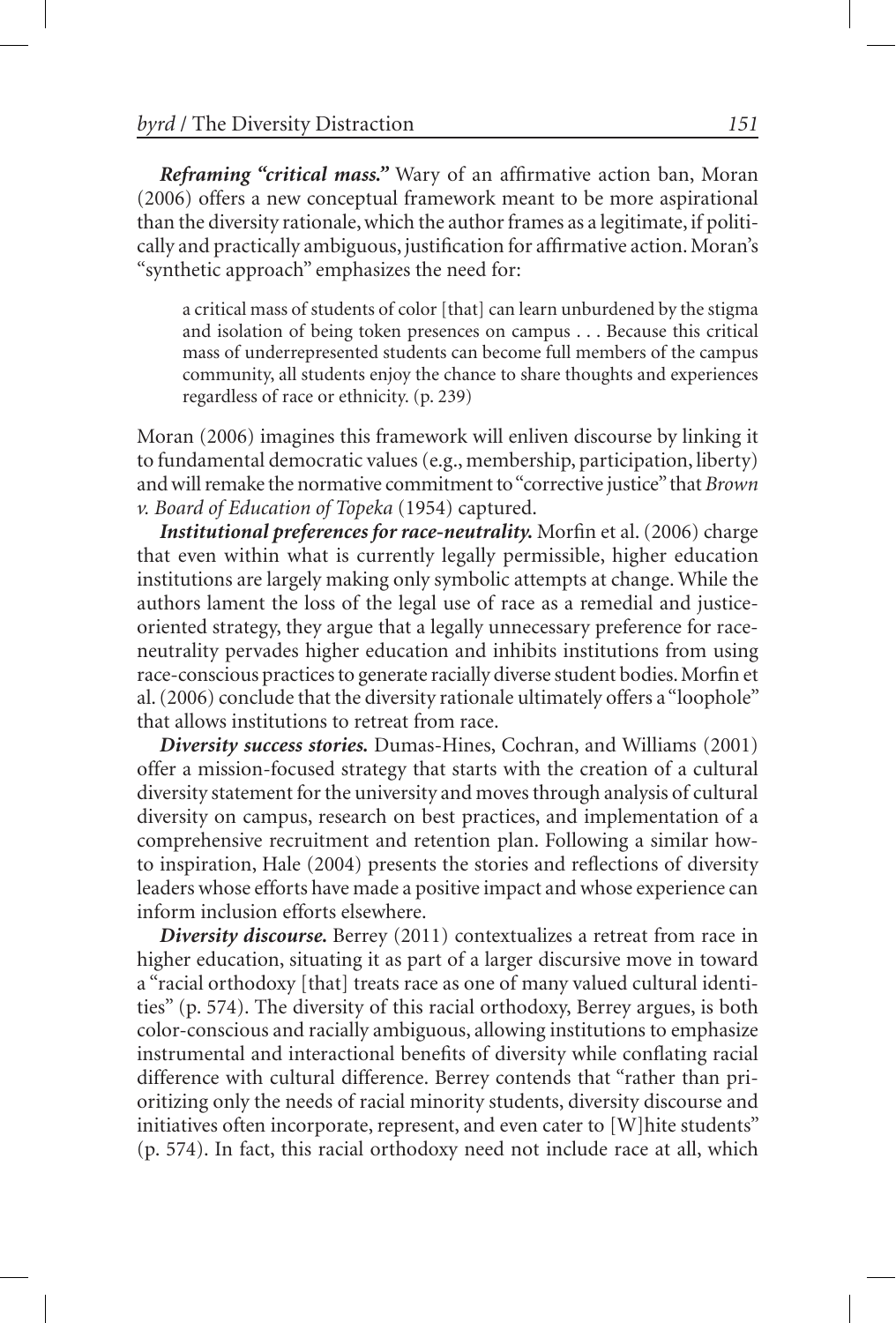creates a way for institutions to advertise diversity commitments to their reputational advantage without making racial commitments that may be untenable in the current political climate.

# *Equity and Higher Education*

Of the eight references that focus on equity and higher education, three center the relationship between the two and discuss the contribution of higher education to increasing or decreasing social equity. Three others offer analyses that reveal the current state of equity in higher education. One article is devoted to each of the following: how institutions can create community amidst diversity through intentional classroom practices, and the role of discourse in shaping how equity is understood in higher education contexts.

**Higher education and social equity.** By far the most widely cited, Bowen et al. (2005)—cited more than 500 times—inadvertently set the tone for this subset of articles. The authors note that progress toward equity in higher education has not proceeded uninterruptedly toward increased inclusion; it "is more like observing someone taking one step forward and two steps backward than it is like watching a steady sequence of forward-moving giant steps" (p. 14). In fact, the authors propose that the forces pushing against increased equity have been evident and formidable for decades. According to the authors, the resistance that countered the social welfare goals that President Harry S. Truman's Commission on Higher Education codified in the mid-twentieth century is still alive today in the form of "individuals who dismissed such altruistic rhetoric as misguided and whose defiance and self-righteousness mocked the very notion of equal opportunity" (Bowen et al., 2005, p. 35). Brennan and Naidoo (2008) also explore the connection between social forces and institutional action, framing it as an import-export relationship. While concerns for social justice and equity move in both directions, the authors insist that attention must be paid to the export aspect by asking, "What does higher education do for the achievement of equity and social justice across the rest of society?" (p. 288).

Relatedly, Horvat (2001) argues that structural inequities within and influenced by higher education are left under- or un-theorized because little research investigates the ways in which "the system itself perpetuates the circumstances that help to create these entrenched race- and class-based patterns of access and attainment" (p. 195). In response, Horvat offers and applies a critical theoretical framework that can shift researchers' attention away from examinations of individual characteristics to analyses that make visible institutions' role in perpetuating—and, in some cases, hiding—structural inequities that affect minoritized students' outcomes. As an example, Horvat's analyses demonstrate how and why two Black girls' race and class resources are reinterpreted as the two similarly situated young women enter new social fields of power in the transition to college, resulting in vastly different college experiences.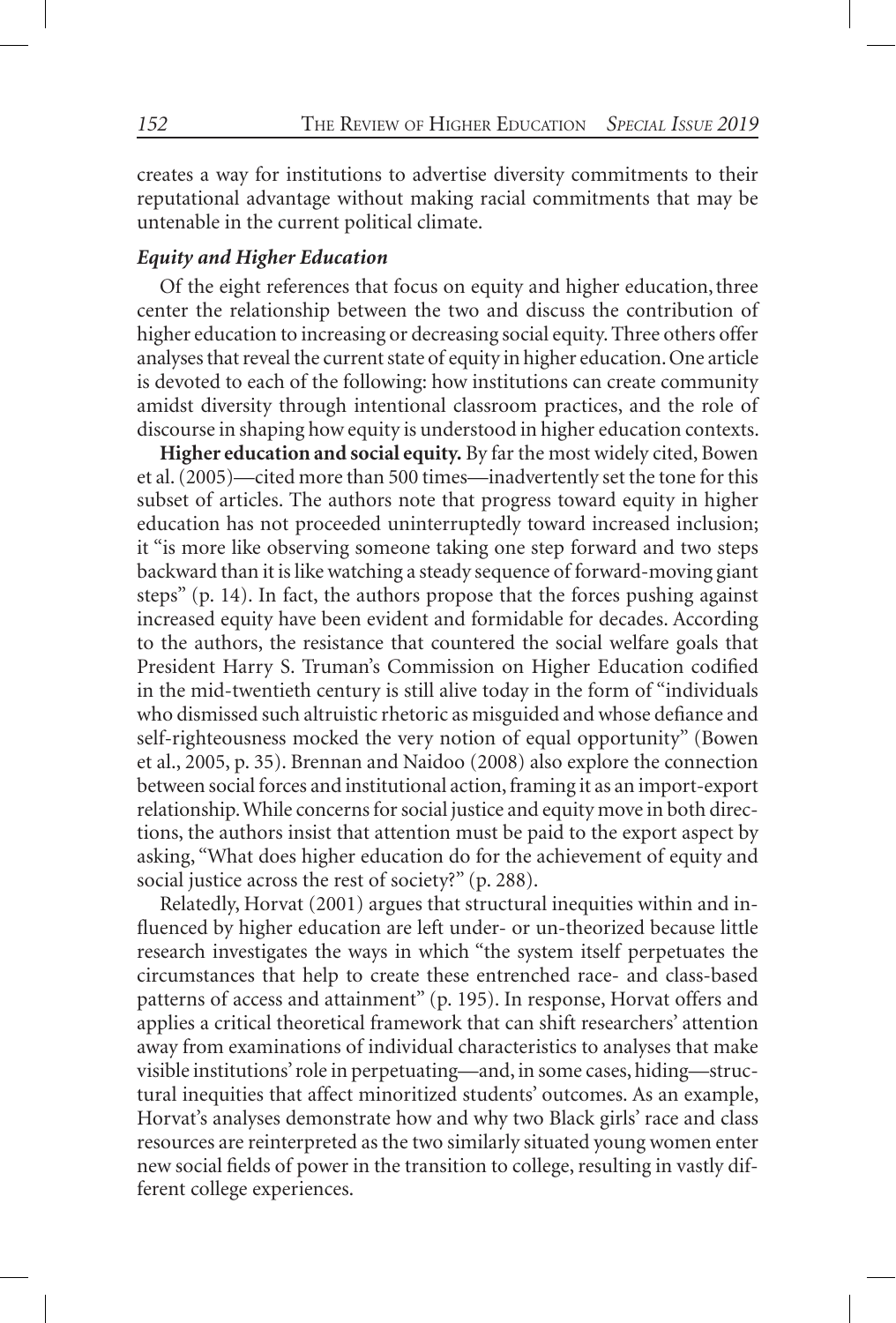**Equity analyses.** Underscoring the need for additional inquiry, Clancy and Goastellec (2007) are concerned with understanding the ways in which higher education can positively affect equity. Other authors highlight two enduring equity concerns in higher education: intensifying gaps in college access by socioeconomic status (Astin & Oseguera, 2004) and ongoing tension between narrowing and expanding notions of merit and their effect on college access for minoritized students (Astin & Oseguera, 2004; Clancy & Goastellec, 2007). For example, Garcia-Penalosa and Wälde (2000) model the relationship between higher education financing and equity. They find that current funding models inhibit opportunity because they do not mitigate the risk of uncertainty that keeps some students from pursuing college careers.

**Classroom practices.** Also addressed above in "Diversity and Higher Education," Tisdell (2007) emphasizes the role of spirituality and cultural imagination—as employed in the college classroom through symbols, music, rituals, images, poetry, and art—in helping students' meaning-making processes related to equity in higher education and in society. These approaches touch on more spiritual elements, the author argues, which creates a third approach that can integrate with the intellectual and critical elements of college teaching to enhance student learning about and engagement with equity issues.

**Equity discourse.** Archer (2007), also cited above in "Diversity and Higher Education," argues that pursuit of equity in higher education has been hamstrung by equality and diversity discourses that emphasize the individual over the structural. This muddies, Archer argues, problem definition and pursuit of solutions given that, for example, "the causes of unequal [college] participation are divorced from the structures and practices that create and frame participation" (2007, p. 643). As a remedy, Archer advocates for untwining the common sense connection between diversity and equality to aid the development of more equitable practices.

**Equity, higher education, race.** The majority of the six top-cited articles that engage equity, higher education, and race present analyses that summarize the state of equity for minoritized students. Five of the articles indicate that despite pockets of progress, equity is largely on the decline for minoritized students. The sixth introduces a promising program.

*Declining equity.* S. R. Harper et al. (2009)—cited more than 120 times analyze the relationship between higher education policy and equity for Black students. Drawing on critical race theory, they find a fits-and-starts approach in which gains have been undermined, resulting in stilted progress that can be attributed to interest convergence in policymaking. D. Bell (1980) introduced the concept of "interest convergence" to argue that Whites support increased equity for minoritized populations only in circumstances in which they, too, stand to benefit or when their interests are not threatened.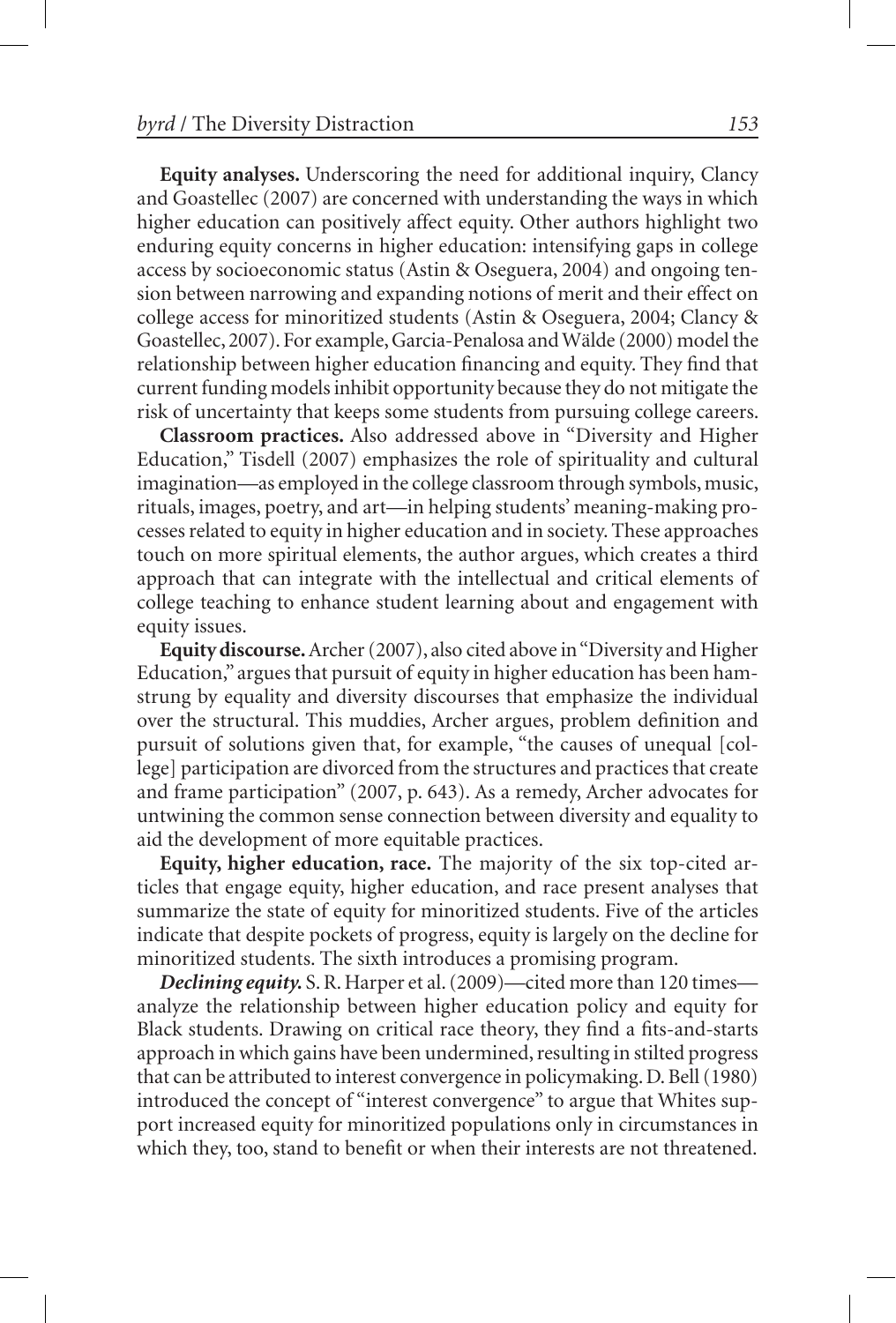Several other articles present the kind of structural analyses that S. R. Harper et al. (2009) prescribe for generating productive equity policies. Shabazz's (2004) historical case study of desegregation and Black liberation efforts in Texas acts as a snapshot of the larger trends identified in Perna et al.'s (2006) analysis. Perna et al.'s Academic Equity Index reveals that despite moments of progress—in some outcomes, in some states, in some periods, for a period of time—Black students in the south face substantial inequities. Based on case studies that reveal a link between policy and declining equity for Latino college students, Contreras (2011) also advocates for an equity index to situate students' success and to evaluate parity across groups. Orfield, Marin, and Horn (2005) acknowledge that their analyses "present a dominant picture of institutions quietly implementing policies that will almost certainly increase social and economic stratification" (p. 8). As a remedy, the authors suggest that their "educational scrutiny" framework can help institutions can develop, articulate, and align diversity-focused missions and practices that provide accountability for racial justice without relying on a weakening affirmative action.

*Promising program.* Ward (2006) introduces the federally funded GEAR UP (Gaining Early Awareness and Readiness for Undergraduate Programs) as a promising policy intervention. GEAR UP is a state-based, college access program for low-income and minority seventh graders that extends into college; incorporates school, community, and university partnerships; influences district-wide policy; engages parents; and encourages professional development and training for public school educators. Despite its strengths, Ward concedes that GEAR UP—even with the changes this comprehensive approach spurred—had not been formally evaluated and did not account for some of the school-based restructuring, monitoring, and institutionalization needed to support system-level change.

#### **Discussion**

This analysis offers insight into the relative efficacy of orientations toward diversity or equity, as employed in influential higher education research, to generate opportunities for creative and critical response to racial inequity. Findings suggest that diversity has become an appealing pursuit, in part because its vagueness implies a tolerance for some without making a commitment to all (Ahmed, 2012; Berrey, 2005). Conversely, equity offers an opportunity to shift the conversation back toward educational opportunity for minoritized college students and to push for their full inclusion in higher education contexts. Below, after reviewing what "diversity" and "equity" do in this top-cited higher education literature, I advocate for an emphasis on equity that centers institutional responsibility and action in addressing racial inequities in higher education.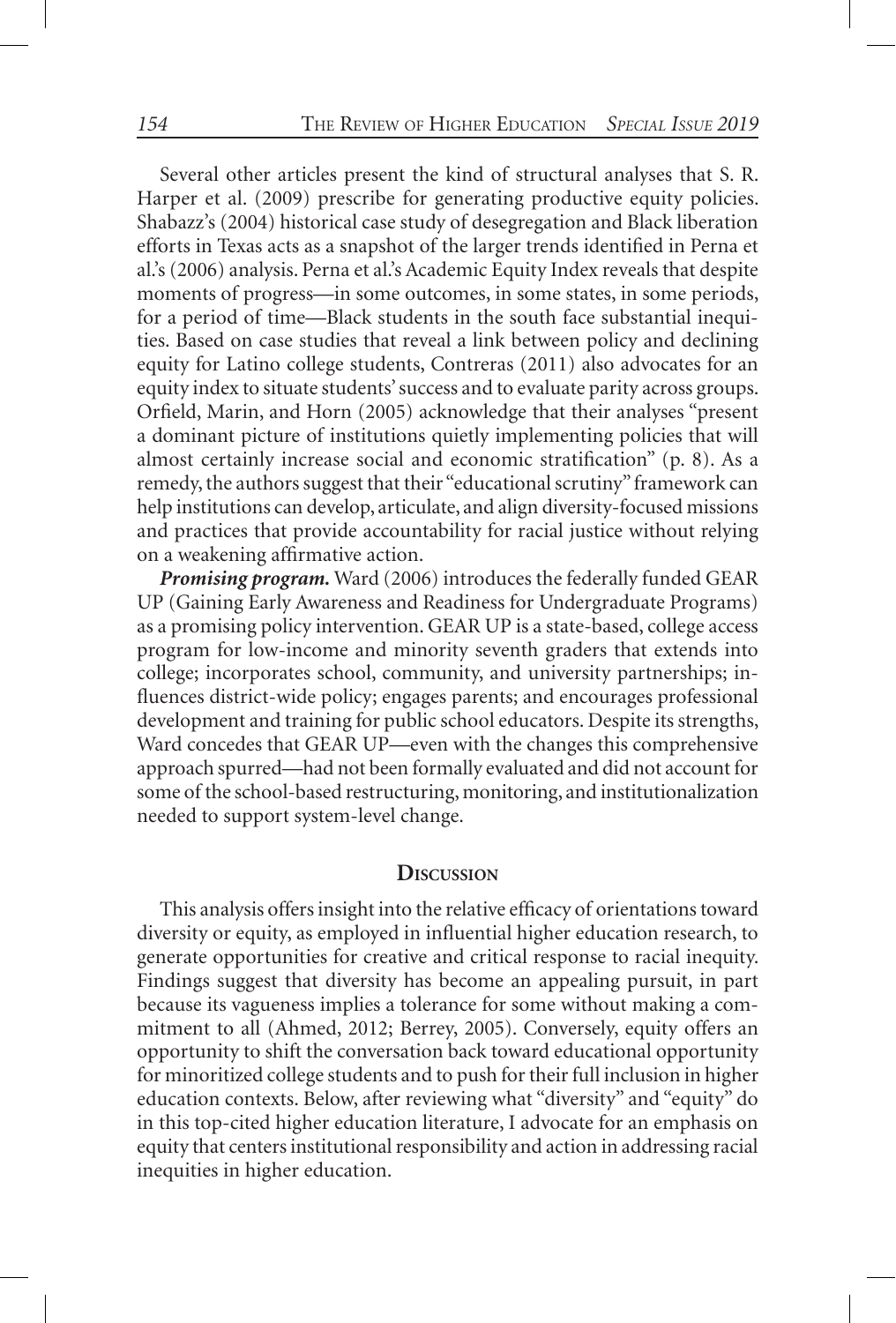#### *What Diversity Does: Less Promoting than Defending and Promising*

Based on this review, it is clear that "diversity" is locked in an affirmative action bind that is linked to the diversity rationale advanced in *Regents of the University of California v. Bakke* (1978). Ten of the eighteen most widely cited references take on affirmative action, most in an effort to shore up the legitimacy of race-conscious admission practices by highlighting the educational benefits of diversity for all students. This affirmative action bind is restrictive for at least two reasons. First, the stance taken in these references is largely defensive. Affirmative action is under attack, and only one legal justification for it remains and even that is continually in jeopardy (see *Fisher v. University of Texas at Austin,* 2009, 2011, 2013, 2016). Hurtado (2007) reframes the educational benefits argument as a larger transformational effort to help higher education meet its civic and academic missions, and notes that critics charge that attending to legal arguments has shifted attention away from social justice advocacy. However, Hurtado's assertion that concern about diversity's educational benefits is not primarily motivated by their centrality to legal arguments belies the affirmative action preoccupation in the literature. And a rhetorical framework that cannot explicitly advocate for compensatory action to ameliorate racialized inequities offers no compelling rejoinder. Even D. Bell (1976), a well-known legal scholar, asserted that the pursuit of racial equity through the law, though a necessary endeavor, is inherently limited and cannot be counted on as a primary source of protection for minoritized populations. Given the lack of urgency about racial inequities within affirmative action debates, Hurtado argues, real opportunity for change lies in the educational benefits of diversity research:

The goal of this emerging body of work is the production of citizens for a multicultural society that can result in leadership with greater social awareness and the complex thinking skills to alleviate social problems related to the complexities of inequality. The *end goal* is the improvement of education for students from different racial, economic, and religious communities who must work together to achieve a vision of the pluralistic democracy we aspire to become [emphasis added]. (2007, p. 193)

An emphasis on the learning outcomes related to diversity, even if they do include critical thinking and an expanded worldview, cannot address largescale causes of educational inequities.

A second concern with the affirmative action orientation within the diversity literature is the reality that the policy is relevant only for a small number of students who attend or seek to attend a relatively small number of "elite" institutions. This is demonstrated by the recognizable names linked to key affirmative action cases: University of Michigan, University of Texas-Austin, University of California-Davis. Access to this set of institu-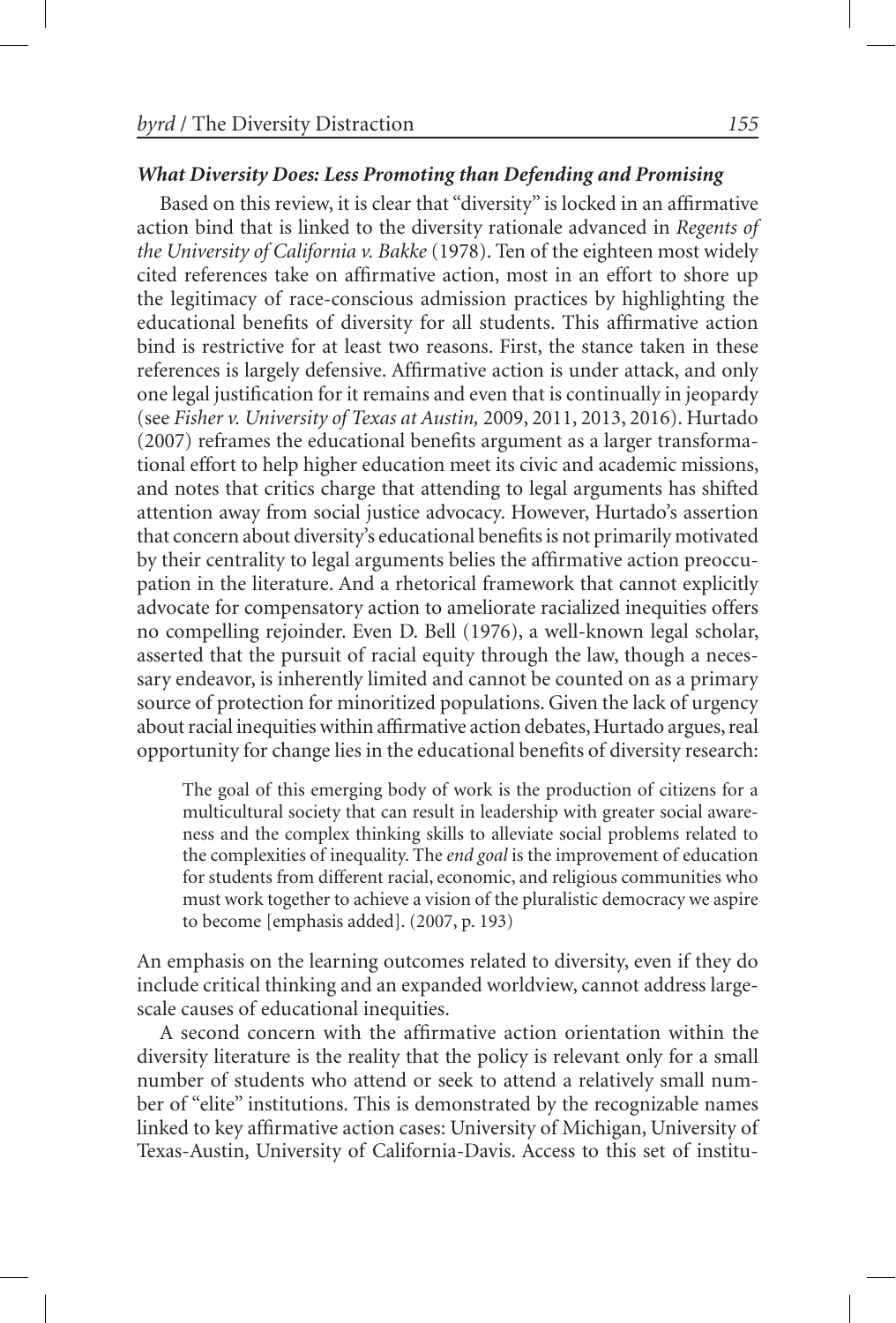tions is inevitably limited but, regardless, most students—particularly most minoritized students—access higher education through considerably lower status colleges and universities (U.S. Department of Education, n.d.). The disproportionate effort expended on institutions attended by relatively few minoritized students misrepresents the most prevalent racial equity concerns in higher education, not the least of which is the stratification that relegates minoritized students to institutions that have fewer resources and where they may be less likely to be successful (Astin & Oseguera, 2004; Gansemer-Topf & Schuh, 2006; Karen, 2002; Melguizo, 2008).

This critical review of literature also reveals that the orientation toward diversity often entails a retreat from race (Berrey, 2011; Morfin et al., 2006). Contemporary concern for diversity requires an orientation toward "all students," which can be translated to "White students, too" or, simply, "for White students" (Yosso et al., 2004). Parallel to this retreat is decreased emphasis on institutional intervention on behalf of minoritized students and increased prevalence of practices that may benefit dominant groups and obscure structural realities that are linked to racial inequities (Jayakumar, 2008; Renner & Moore, 2004). As Berrey (2011) reminds:

the push for diversity entails, at once, a focus on race and a shift away from race . . . In contrast to the logic of remedying racial disadvantage, which relies on a structural explanation of racial exclusion, the logic of diversity provides a cultural explanation of inclusion. Rather than emphasizing the imperative of social justice, diversity discourse and many diversity programs stress the instrumental benefits of racial identity and of interpersonal interaction along racial and other lines. (p. 577)

This retreat from race has been aided by a rhetorical transformation in which diversity no longer explicitly signals a concern for race and ethnicity. Instead, the emphasis is on cultural differences and helping students negotiate the range of viewpoints and experiences embodied by a diverse group of students. Race may be included, but certainly need not be—a flexibility that allows the roots and structures of systemic inequities to fade into the background (Berrey, 2011). Andersen (2001) challenges this desire for "diversity without oppression" in which "people can simultaneously recognize diversity, but not oppression; deny difference and appreciate diversity; [are] conscious of racial differences, but not conscious of continuing racial injustice" (p. 199). This incoherent simultaneity inhibits diversity's potential as a lever for serious social change. Diversity elides power differentials among cultural groups, and thus lacks an emphasis on the cultural and structural realities that undergird social inequity (Blackmore, 2006). Here, inclusion relies on a "politics of presence" through which representation in a context of "mosaic multiculturalism" is held as the epitome of positive change rather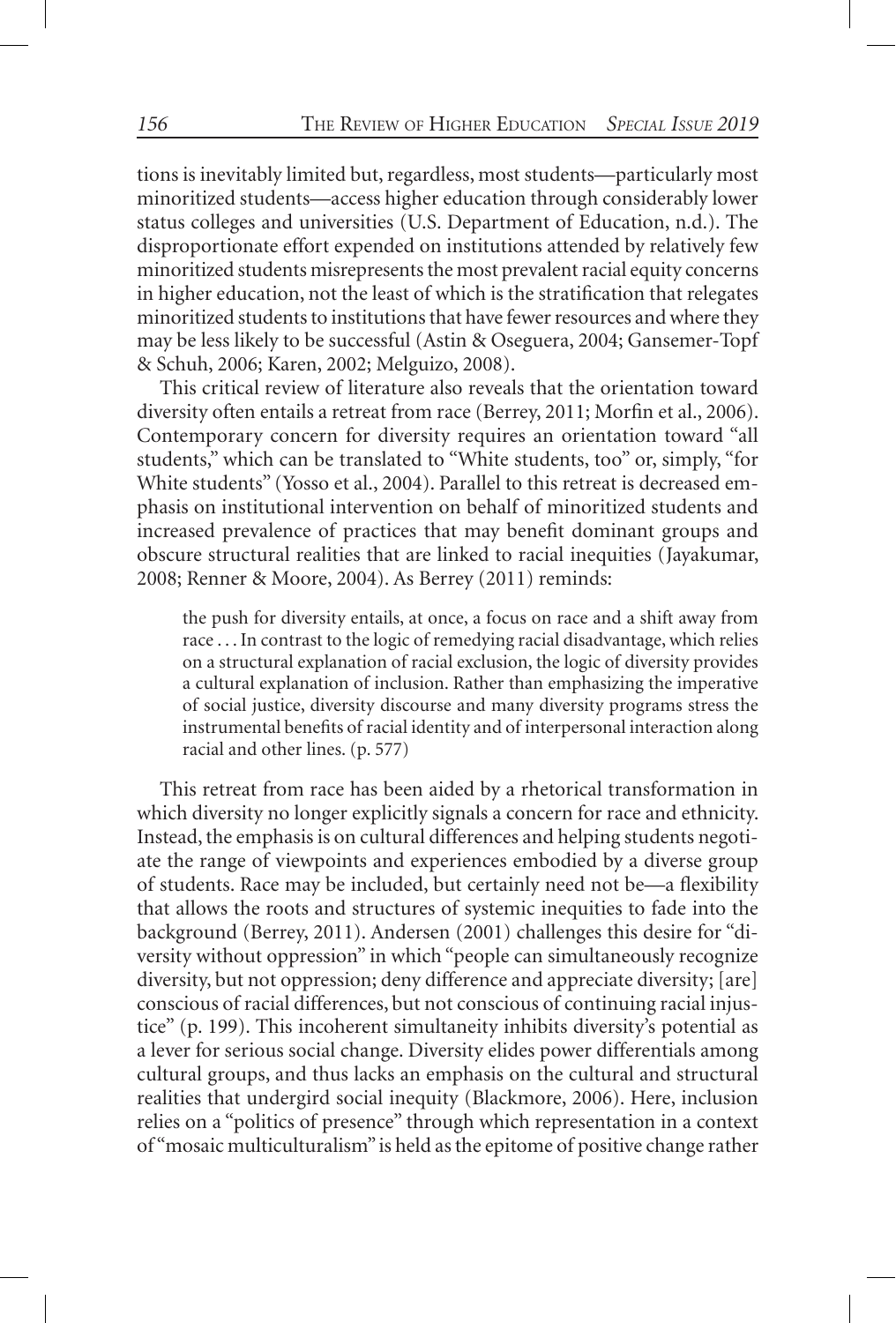than a theory of social justice that could spur transformational institutional change (Benhabib, 2000; Blackmore, 2006).

Further, this cultural difference approach emphasizes the instrumental benefits of diverse learning environments (see Hurtado, 2007; Jayakumar, 2008). While true that students can be enriched through interaction with diverse others in intentionally structured contexts and conditions (Garces & Jayakumar, 2014; Hess, 2009),<sup>5</sup> a narrow focus on instrumentality can contribute to a commodification of diversity in several ways. First, diversity becomes something to be consumed and, perhaps, enjoyed. While diversity may be "good for everyone" (Archer, 2007, p. 648), the imagined "I" is meant to value it because it is good for *me*. One's commitment to diversity, then, extends only so far as the personal value one sees in it. In this design, the task of diversity advocates is to convince dominant "others" that diversity is valuable to them, which places the importance of diversity in what it creates for dominant others rather than for the minoritized others who appear to make a space diverse. Once diversity centers on consumption value—that is, me and my personal benefit—there is no legitimate foothold for arguments based on the benefit to minoritized populations, likely leaving the norms and practices of the institutions where this diversity is to be housed unchanged (Prasad & Mills, 1997).

Second, the pursuit of diversity in relatively un-diverse settings can lead to the commodification—or commoditization—of racialized cultural goods. Anderson (2005) writes that one of the achievements of diversity discourse has been a diversification of the curriculum—an achievement that leverages a discourse of difference without attending to the politics of inclusion. Due to limited access and constrained outcomes for minoritized students in higher education, this diversified curriculum largely exists in spaces from which minoritized students are relatively absent. By allowing "students 'without color' to exchange ideas, redefine and/or reinterpret texts that contest and give voice to racialized identities, as well as chronicle the experiences of communities of color," many diversity-related efforts substitute the social value of discourses of diversity for non-minoritized students with an enacted commitment to educational opportunity for minoritized students (Anderson, 2005, p. 411).

Finally, this commodity orientation to diversity makes the presence of cultural diversity an asset that institutions can advertise and leverage to gain competitive advantage. That is, not as a social goal that is subject to critique,

<sup>&</sup>lt;sup>5</sup>Garces and Jayakumar (2014) argue that more than critical mass—which centers primarily on numerical representation—is required for higher education institutions to realize the educational benefits of diversity. The authors offer "dynamic diversity," which rather than critical mass, requires that "contextual factors of the learning environment set the stage for and facilitate productive interactions and exchanges across racial lines" (p. 117).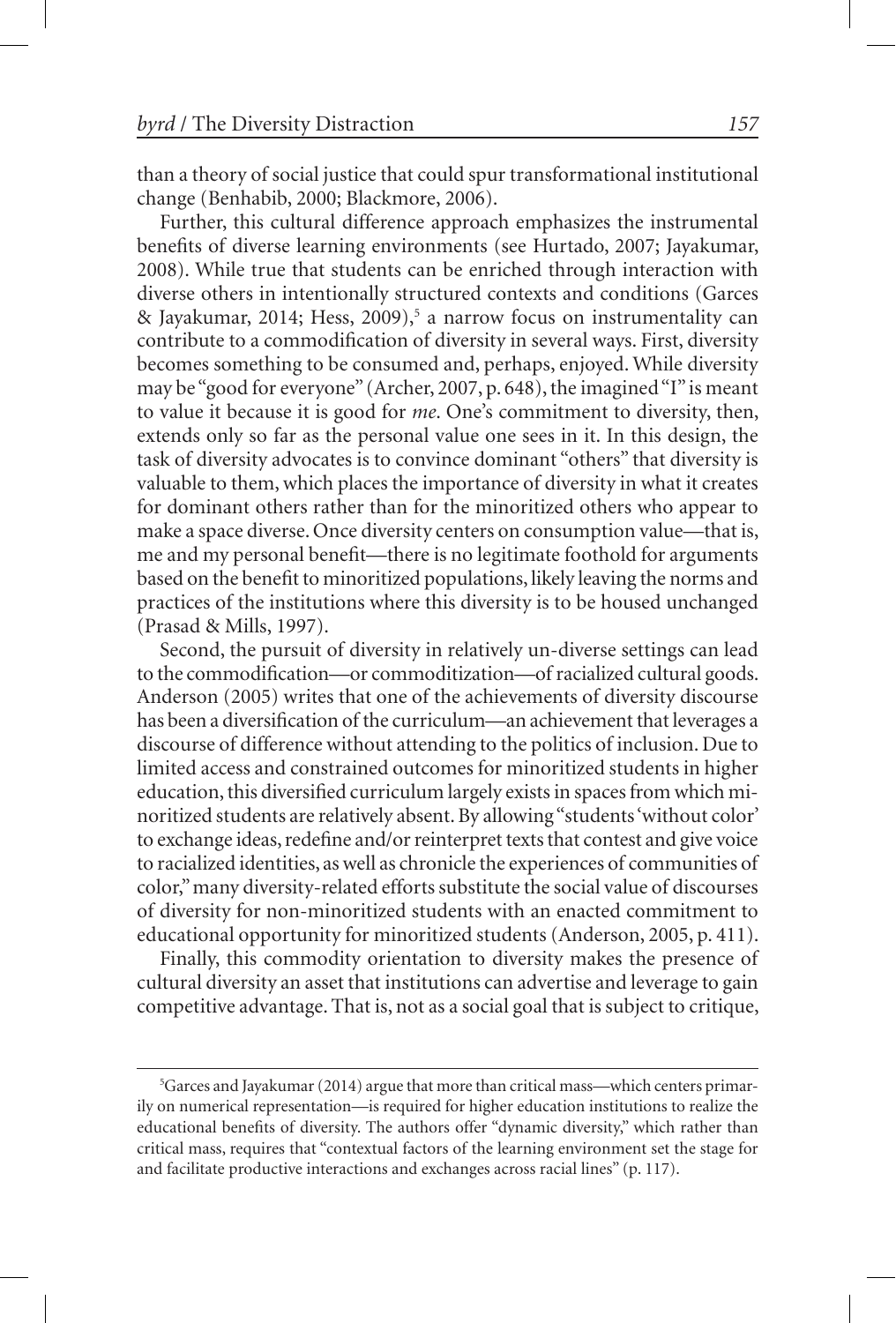but as a tool for institutional advancement, a "condition to be prized and nurtured" not merely tolerated (R. H. Brown, 2002, pp. 1081–1082). The link between the appearance of diversity and institutional image-making creates a representational value in diversity or even in the mere appearance of diversity. If one accepts that there is an instrumental value—educational, civic, or economic—in individuals interacting in diverse spaces, institutions that purport to provide such spaces offer access to a relatively scarce good (R. H. Brown, 2002). This makes of diversity a product that student consumers just must have and institutions must provide, such that diversity marketing has become a lucrative endeavor—that is, marketing not to minoritized populations in search of inclusive environments but to non-minoritized populations in pursuit of valuable, yet elusive, diversity opportunities (Prasad & Mills, 1997). This marketing also serves to sanitize diversity, presenting wholesome images of assimilated difference. For example, Swan (2010) critiques the "photograph of the 'mosaic'"—shiny, happy (diverse) people holding hands—because it "visually represents racial difference within a sameness grid . . . [that] obscures unequal power relations and attempts to defuse political antagonism from minoritized groups, and placate the imagined [W]hite viewer" (p. 78). With antagonisms defused, the minoritized other becomes digestible, helping to confirm for the White viewer that s/he can consume the diversity being offered—saying, *Diversity is great but if you're afraid of being uncomfortable, don't worry, we all fit, we're all the same. We may appear to be different but really we're the same as you.* These images ironically promise a diversity that—thanks to challenges to race-conscious practices and narrow notions of merit—is continually under attack and available only in certain geographies of the higher education landscape.

Based on this analysis, I conclude that diversity and its current use in topcited higher education research is an ineffective avenue through which to pursue meaningful change toward racial equity. Renner and Moore (2004) argue more sharply that the emphasis on diversity has impaired racial equity because it has been a diversionary tactic that maintains the status quo, writing, "We cannot go from desegregation to equity through diversity. We can get from desegregation to diversity through equity" (p. 237). While scholars have advocated for more interactional or transformative framings of diversity (see Chang, 2002; Garces & Jayakumar, 2014; Pursley, 2003), the concept nevertheless is often taken as a static representation that results merely from who is in the room (Allen et al., 2000). It merely is. It is not at work; it is not doing. Given the narrow focus on this idealized room, at best what is required is that the group of gathered individuals merely get along—the world outside need not exist, need not trouble us.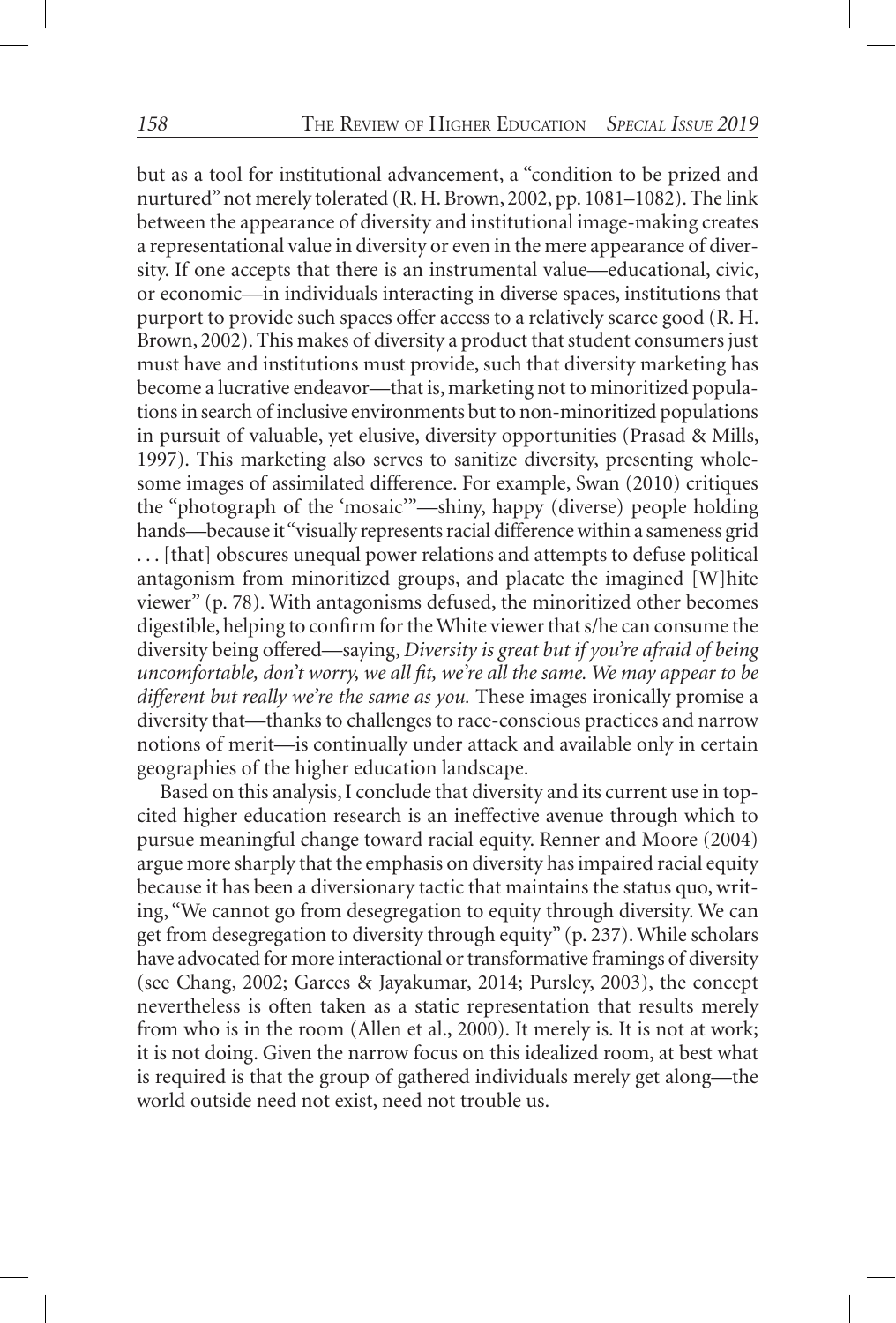# *What Equity Does: Setting a Standard, Asking Questions, Expecting Action*

While I am underwhelmed about the potential of a diversity frame to generate scholarship and practice that aim to eradicate racial inequities in higher education, I am relatively, and reluctantly, cautiously optimistic about what equity can do for several reasons—its presumption of an absolute standard and its embedded orientation toward inquiry and action.

First, equity is normed. It is set against a standard—the definition of which may fluctuate by context but—that entails recognition of disparities and their mechanisms. Equity invariably frames the query relative to groups' progress toward other values—for example, educational opportunity, access to higher education, success outcomes (Gillborn & Youdell, 2000). Further, an equity orientation moves away from the equal treatment of all groups to emphasize "access and removal of barriers for historically disadvantaged groups" (Ng, 2003, p. 19). Equity, thus, has an external referent that is not the sole creation of higher education institutions and that allows institutions less absolute discretion in local framings. Instead, local practices and outcomes, to some extent, must reflect and affect external equity concerns (Valli, Cooper, & Frankes, 1997). In addition, the definition or metrics of interest are not necessarily predetermined; that is, pursuit of equity need not be enacted on behalf of affected parties but, rather, can be constructed with them (Zine, 2001). Equity entails the opportunity to establish shared definitions of success that can link representation with inclusion and participation. In this way, equity is not up for debate. It is a value to get behind. This analysis reveals that equity is assumed to be always already preferred, which is evidenced by authors' lack of preoccupation with convincing readers that equity is a legitimate value.

Second, equity emphasizes the need for inquiry. The articles in this review reveal a shared concern for assessing, documenting, and making visible the relationship between higher education and educational inequity, especially for minoritized students. In particular, critical theory offers productive tools with which to examine power and privilege in higher education, and the ways in which institutional norms—in specific institutions or higher education broadly—help to (re)create these power relations. For example, S. R. Harper et al. (2009) offer a policy analysis that leverages critical race theory to explore how policy can reproduce inequity, and they conclude by underscoring the necessity of efforts to better understand educational equity, and its requisites, for minoritized populations. Pasque, Carducci, Kuntz, and Gildersleeve (2012), too, offer an inquiry- and action-driven characterization of what equity requires of higher education scholars. They write:

*equity,* as a concept, provides a unifying political goal for scholars interested in fostering social justice in, by, through, and for the social institution of higher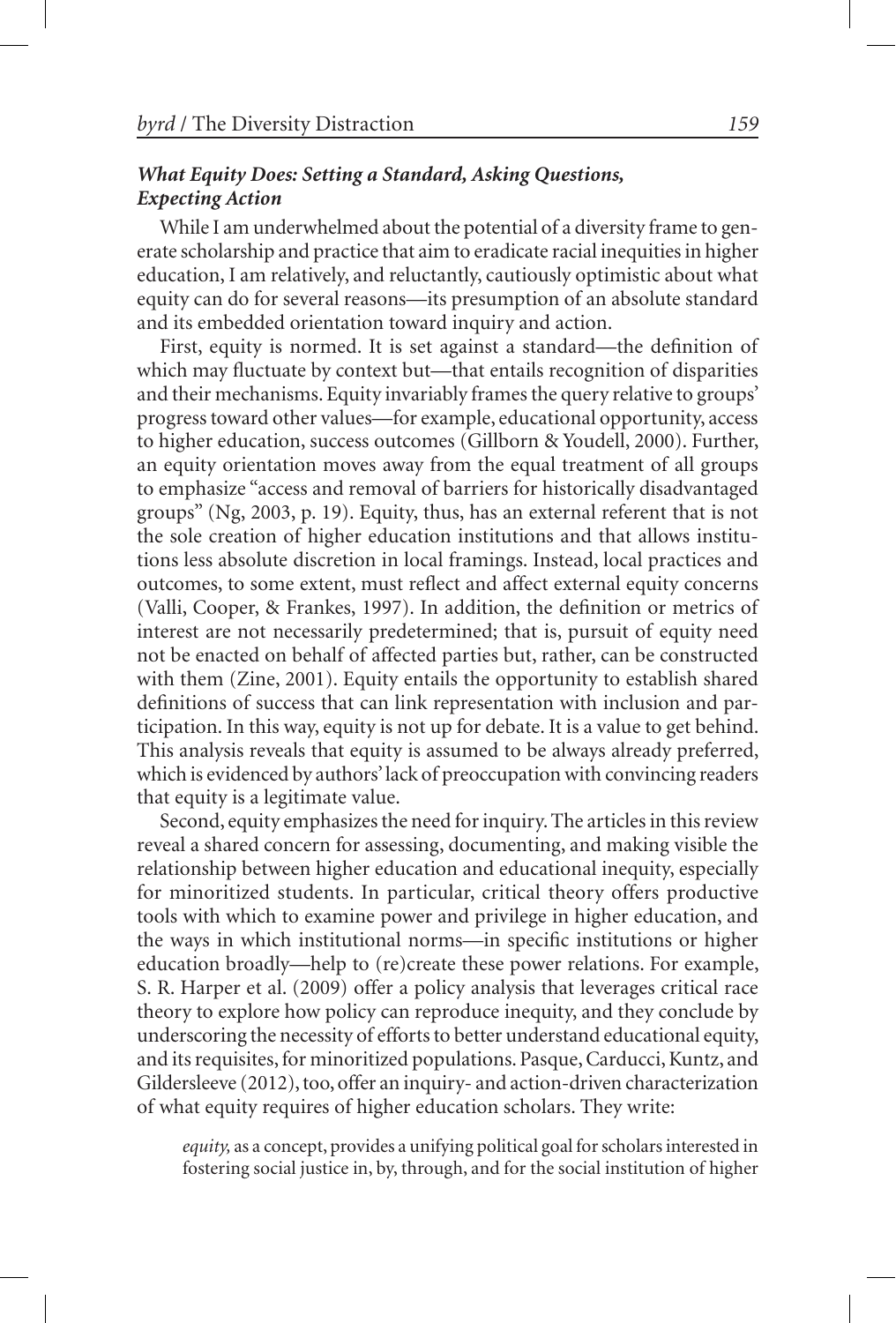education. Equity involves considerations of an ongoing array of social processes and institutions and their subsequent impact on select social groups; the ways in which such social arrangements disadvantage some groups and legitimate others. Considerations for equity call forth issues of justness and fairness as well as strategies aimed at accounting for historical lineages of inequality [emphasis in original]. (p. 2)

Finally, when faced with knowledge of these social arrangements and their effects, action can become a moral imperative (Pine & Hilliard, 1990). As such, a concern for positive change is embedded within equity. Equity, framed as an aspirational standard to be more deeply understood through ongoing, critical analysis, then requires the move to action. As Brennan and Naidoo (2008) surmise, increased understanding of "higher education's contribution to the achievement of equity and social justice may well require both cultural change within the academic profession and new forms of relationship between institutions of higher education and the societies of which they form a part" (p. 298). This underscores that if higher education has a role in advancing social equity, so too should the institutions that comprise it. References in this analysis echo this belief, calling not only for more equity-focused inquiry on higher education but also within colleges and universities themselves. Renner and Moore (2004) suggest institutional audits while Marin and Yun (2005) advocate for educational scrutiny; in either case, the goal is not merely to seek rhetorical consistency in stated commitments to a value but instead to generate institutional alignment in the creation of equity as a particular institutional outcome.

Despite my cautious optimism about use of an equity frame for the pursuit of racial justice in higher education research and practice, it is not a cure-all nor is it an approach unchallenged by complexity. Its emancipatory potential is not a guarantee for several reasons. First, the notion of equity is not inherently progressive; its requirements will vary based on whether need or merit is of central concern (Ashley, 2014). Need would shift institutional resources toward the relatively underprivileged while merit, especially if narrowly defined, would shift institutional resources toward the relatively privileged (Liu, 2011; Orfield et al., 2005). The former would meet my understanding of justice; the latter would not. Second, equity and equality are often used interchangeably, allowing for elision of equity's emphasis on unequal distribution to achieve justice and fairness (Espinoza, 2007; Valli et al., 1997). Third, even if guided by a concern for relative need, the pursuit of equity is a complex process, particularly when undertaken collectively. Zine's (2001) investigation of the collective creation of an equity-focused policy reveals that such efforts are rife with potential for negotiation, contestation, and conflict as groups debate the realistic implications, rhetorically and practically, of different definitions of equity. Finally, the current higher education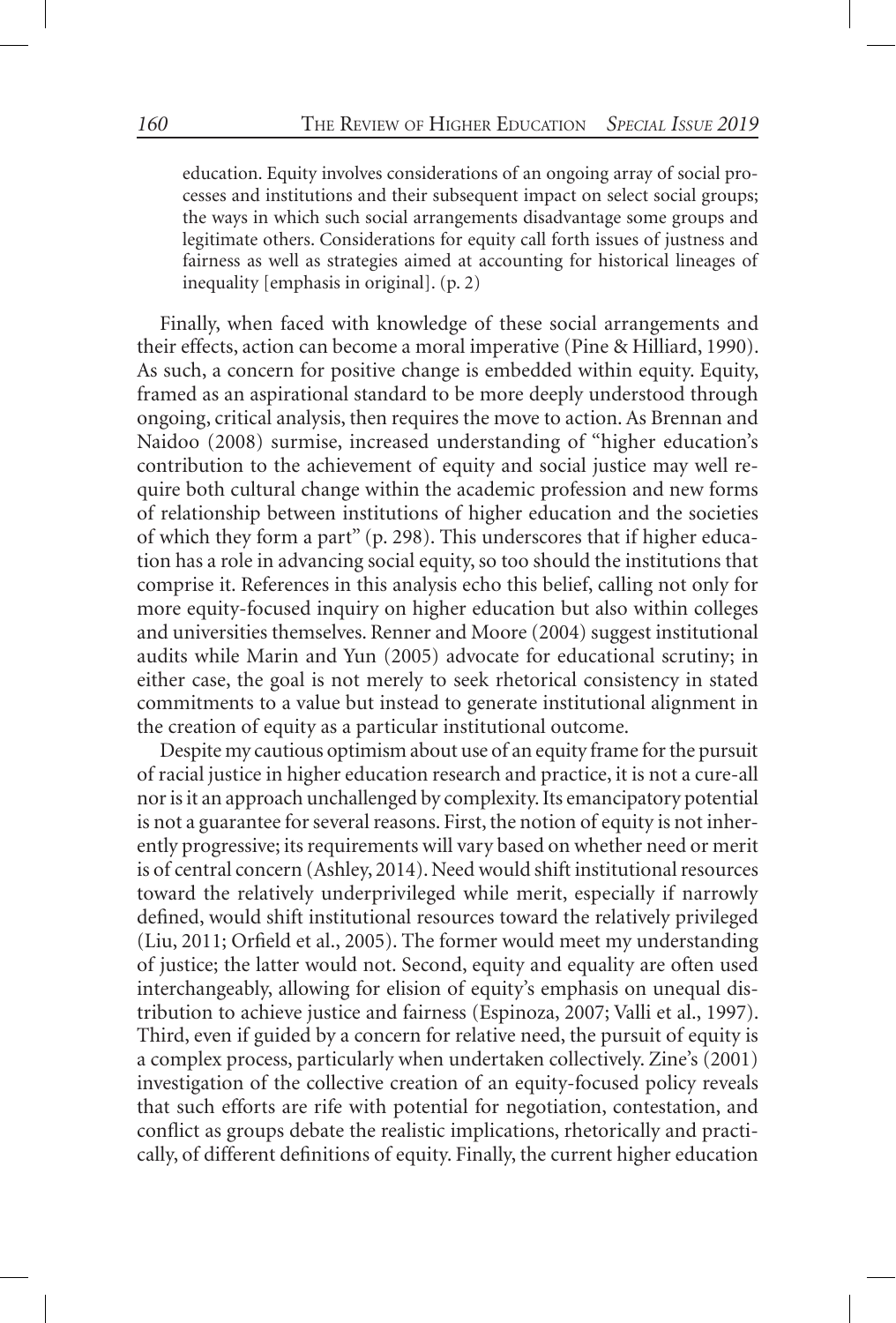context of increasing public scrutiny, funding crises, and external assessment pressures constrains institutions' ability to justify and pursue values-based change even as they must continue to do so (Astin & antonio, 2012; Campbell, 2015). Given these insights, pragmatism might suggest that racial equity is a complex and potentially unlikely goal; nevertheless, it must be pursued with "the unbelievable conviction that something must be done, that action must be taken" (D. Bell, 1991, p. 91).

#### **Implications**

This review suggests that while equity is not a panacea, it is a potentially productive frame for higher education research and practice, one that is relatively scarce within top-cited scholarship. Despite its complexities, there is great potential for equity concerns to influence domestic higher education research. Other scholars suggest the same. A 2012 supplement of the *Review of Higher Education* highlighted the productive link between an equity orientation and critical perspectives on educational research and practice. Similarly, a recent special issue of *Equity and Excellence in Education* acts as:

[a] call [to action] not only to push the boundaries of knowledge but also to encourage those in higher education . . . to think more deeply about the ideas, language (e.g., social justice, equity, fairness, access, etc.) and patterns of thought that are often taken for granted in higher education contexts. (Patton, Shahjahan, & Osei-Kofi, 2010, p. 268)

These patterns can be unearthed and explored through both theoretical and empirical scholarship.

The frames we use for our work are necessarily important; nevertheless, it is useful to distinguish being motivated by equity from pursuing it. Estela Bensimon (2012) and colleagues engage in this pursuit through application of the Equity Scorecard—a race-conscious, justice- and practice-oriented tool for organizational change toward equity. While it is important that this normative approach to institutional responsibility for equitable student outcomes is prevalent in the literature on equity in higher education, productive evolution of the concept and its related practice will inevitably be structured by the orientation and intentions of the scholars, activists, and practitioners who rise to equity's call. The development and examination of key tools with which to pursue equity in higher education must be more than a one-shop operation.

Finally, although studies of higher education rarely link institutional action to broader relations of power, a critical approach is required to uncover the role that higher education plays in the recreation and disruption of social inequities (Bensimon & Bishop, 2012). Extant investigations often frame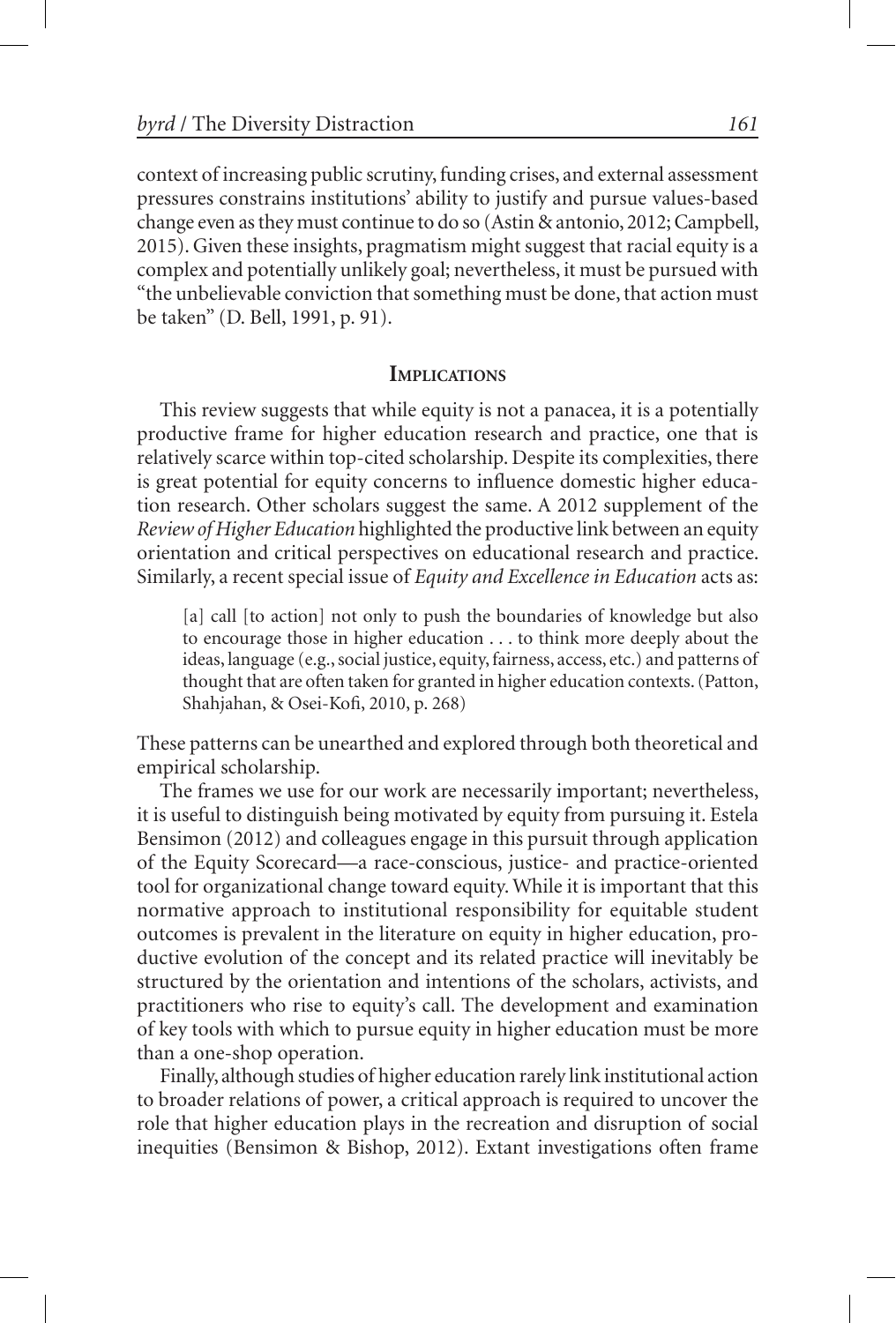institutions as apolitical entities, abstracted from the larger social context, even as this research documents how concern for power and legitimacy regularly influence institutional practice (DiMaggio & Powell, 1983; Pusser & Marginson, 2013). Rather than a legal centric or colorblind approach that shunts systemic analysis of institutional contributions to the endurance of racial inequity, the task is to uncover the ideological, social, political, and economic factors that help to reproduce racialized power relations and inequities (Bonilla-Silva, 2006; García, 1999). Critical attention to social discourses of race-neutrality, colorblindness, inclusion, and loosely multidimensional diversity can uncover dependence on common sense notions that inhibit the critical reflection that can lead to deep institutional change.

Still, as Archer (2007) warns, equity is not immune to rhetorical abuse; work done under its umbrella must be subjected to critical inquiry. Realization of equity's promise in higher education requires critical examination of equity-framed efforts. Interrogation of the structural effects of race and racism, particularly as embodied in the norms and effects of problem framing, practice, and research, is part of what Anderson (2012) calls the "fundamental policy challenge" (p. 140). Rather than after-the-fact critiques for which critical scholars are rightfully known, this policy challenge necessitates interactive and proactive engagement of the range of stakeholders whose thoughts and actions influence the direction of higher education.

#### **Conclusion**

This paper offers a critical literature review of diversity and equity frames in higher education research. It is guided by a set of research questions that center where and how race, ethnicity, and the inequities faced by minoritized populations are addressed in top-cited scholarship. Findings indicate that the prevalence of race or justice-neutral rhetoric in diversity discourse in higher education prevents a serious investigation of race, racism, and racial inequities in minoritized students' college experiences and outcomes (S. R. Harper, 2012; Morfin et al., 2006; Winkle-Wagner & Locks, 2013). It also inhibits productive work toward reducing race-inflected institutional inequities (Chesler & Crowfoot, 1989). Equity, conversely, offers an opportunity to re-inflect discourse and practice in higher education with attention to—and an orientation toward—institutional responsibility for minoritized students' experiences and outcomes.

#### **References**

Aguirre, A., & Martinez, R. (2003). The diversity rationale in higher education: An overview of the contemporary legal context. *Social Justice, 30*(1), 138–152. Retrieved from<http://www.jstor.org/stable/29768169>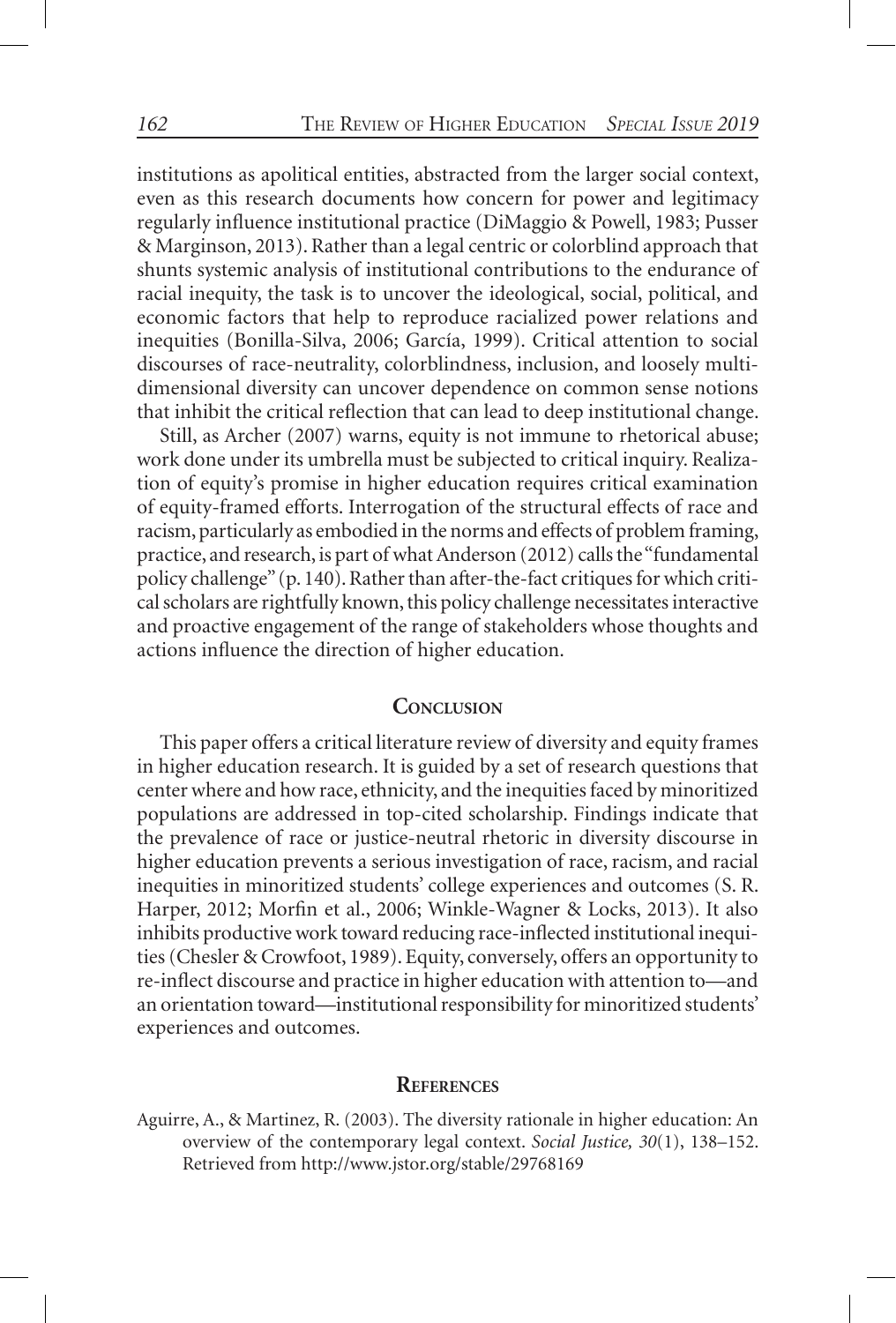- Ahmed, S. (2012). *On being included: Racism and diversity in institutional life*. Durham, NC: Duke University Press.
- Allen, W. R. (2005). A forward glance in a mirror: Diversity challenged—access, equity, and success in higher education. *Educational Researcher, 34*(7), 18–23. doi:10.3102/0013189X034007018
- Allen, W. R., Teranishi, R., Dinwiddie, G., & Gonzalez, G. (2000). Knocking at freedom's door: Race, equity and affirmative action in U.S. higher education. *Journal of Negro Education, 69*(1/2), 3–11. doi:10.2307/3343241
- Alon, S., & Tienda, M. (2007). Diversity, opportunity, and the shifting meritocracy in higher education. *American Sociological Review, 72*(4), 487–511. doi:10.1177/000312240707200401
- Ancheta, A. N. (2007). Antidiscrimination law and race-conscious recruitment, retention, and financial aid policies in higher education. In G. Orfield, P. Marin, S. M. Flores, & L. M. Garces (Ed.), *Charting the future of college affirmative action: Legal victories, continuing attacks, and new research* (pp. 15–34). Los Angeles, CA: The Civil Rights Project at UCLA.
- Andersen, M. L. (2001). Restructuring for whom? Race, class, gender, and the ideology of invisibility. *Sociological Forum, 16*(2), 181–201. doi:10.2307/685062
- Anderson, G. M. (2005). In the name of diversity: Education and the commoditization and consumption of race in the United States. *The Urban Review, 37*(5), 399–423. doi:10.1007/s11256–005–0017-z
- Anderson, G. M. (2012). Equity and critical policy analysis in higher education: A bridge still too far. *Review of Higher Education, 36*(1), 133–142. doi:10.1353/ rhe.2012.0051
- Archer, L. (2007). Diversity, equality and higher education: A critical reflection on the ab/uses of equity discourse within widening participation. *Teaching in Higher Education, 12*(5–6), 635–653. doi:10.1080/13562510701595325
- Ashley, S. R. (2014). Is the inequality equitable? An examination of the distributive equity of philanthropic grants to rural communities. *Administration & Society, 46*(6), 684–706. doi:10.1177/0095399712469196
- Astin, A. W., & antonio, a. l. (2012). *Assessment for excellence: The philosophy and practice of assessment and evaluation in higher education* (2nd ed.). Lanham, MD: Rowman & Littlefield.
- Astin, A. W., & Oseguera, L. (2004). The declining "equity" of American higher education. *Review of Higher Education, 27*(3), 321–341. doi:10.1353/rhe.2004.0001
- Banks, R. R. (2007). Race-conscious affirmative action and race-neutral policies in the aftermath of the Michigan cases. In G. Orfield, P. Marin, S. M. Flores, & L. M. Garces (Ed.), *Charting the future of college affirmative action: Legal victories, continuing attacks, and new research* (pp. 35–56). Los Angeles, CA: The Civil Rights Project at UCLA.
- Banning, J. H., Ahuna, L. M., & Hughes, B. M. (2000). A study of the NASPA Journal (1967–1996): A 30-year reflection of scholarship in student affairs focusing on race and ethnicity. *NASPA Journal, 38*(1), 58–69. Retrieved from [http://](http://dx.doi.org/10.2202/1949-6605.1121) [dx.doi.org/10.2202/1949–6605.1121](http://dx.doi.org/10.2202/1949-6605.1121)
- Bell, D. (1976). Racial remediation: An historical perspective on current conditions. *Notre Dame Law, 52*(5), 5–29. Retrieved from [http://scholarship.law.nd.edu/](http://scholarship.law.nd.edu/ndlr/vol52/iss1/1) [ndlr/vol52/iss1/1](http://scholarship.law.nd.edu/ndlr/vol52/iss1/1)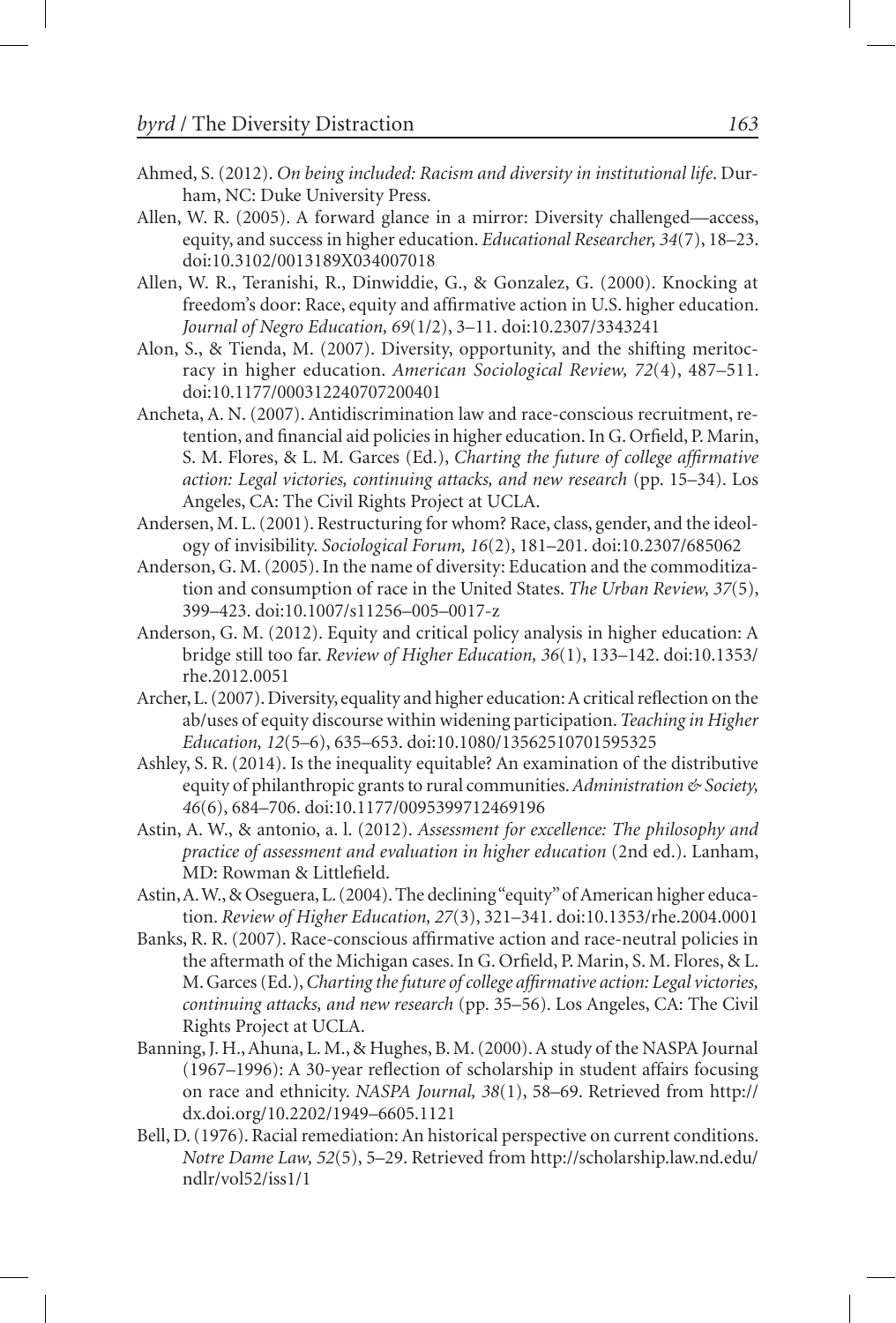- Bell, D. (1980). Brown v. Board of Education and the interest-convergence dilemma. *Harvard Law Review, 93*(3), 518–533. Retrieved from [http://www.jstor.org/](http://www.jstor.org/stable/1340546) [stable/1340546](http://www.jstor.org/stable/1340546)
- Bell, D. (1991). Racism is here to stay: Now what? *Howard Law Journal, 35*, 79–93. Retrieved from [http://heinonline.org/HOL/Page?handle=hein.journals/](http://heinonline.org/HOL/Page?handle=hein.journals/howlj35&g_sent=1&collection=journals&id=87) [howlj35&g\\_sent=1&collection=journals&id=87](http://heinonline.org/HOL/Page?handle=hein.journals/howlj35&g_sent=1&collection=journals&id=87)
- Bell, D. (2003). Diversity's Distractions. *Columbia law review, 103*(6), 1622–1633. doi:10.2307/3593396
- Bell, J. M., & Hartmann, D. (2007). Diversity in everyday discourse: The cultural ambiguities and consequences of "happy talk". *American Sociological Review, 72*(6), 895–914. doi:10.1177/000312240707200603
- Benhabib, S. (2000). *The claims of culture: Equality and diversity in the global era*. Princeton, NJ: Princeton University Press.
- Bensimon, E. M. (2012). The Equity Scorecard: Theory of change. In E. M. Bensimon & L. Malcolm (Eds.), *Confronting equity issues on campus: Implementing the Equity Scorecard in theory and practice* (pp. 17–44). Sterling, VA: Stylus.
- Bensimon, E. M., & Bishop, R. (2012). Introduction: Why "critical"? The need for new ways of knowing. *Review of Higher Education, 36*(1), 1–7. doi:10.1353/ rhe.2012.0046
- Berrey, E. C. (2005). Divided over diversity: Political discourse in a Chicago neighborhood. *City & Community, 4*(2), 143–170. doi:10.1111/j.1540– 6040.2005.00109.x
- Berrey, E. C. (2011). Why diversity became orthodox in higher education, and how it changed the meaning of race on campus. *Critical Sociology, 37*(5), 573–596. doi:10.1177/0896920510380069
- Blackmore, J. (2006). Deconstructing diversity discourses in the field of educational management and leadership. *Educational Management Administration & Leadership, 34*(2), 181–199. doi:10.1177/1741143206062492
- Bloom Jr, L. H. (1998). Hopwood, Bakke and the future of the diversity justification. *Texas Tech Law Review, 29*(1), 1–73. Retrieved from [http://heinonline.](http://heinonline.org/HOL/Page?handle=hein.journals/text29&g_sent=1&collection=journals&id=11) [org/HOL/Page?handle=hein.journals/text29&g\\_sent=1&collection=journa](http://heinonline.org/HOL/Page?handle=hein.journals/text29&g_sent=1&collection=journals&id=11)  $ls\&id=11$
- Bonilla-Silva, E. (2006). *Racism without racists: Color-blind racism and the persistence of racial inequality in America* (2nd ed.). Lanham, MD: Rowman & Littlefield.
- Bowen, W. G., & Bok, D. (1998). *Shape of the river: Long-term consequences of considering race in college and university admissions*. Princeton, NJ: Princeton University Press.
- Bowen, W. G., Kurzweil, M. A., Tobin, E. M., & Pichler, S. C. (2005). *Equity and excellence in American higher education*. Charlottesville, VA: University of Virginia Press.
- Boyatzis, R. (1998). *Transforming qualitative information: Thematic analysis and code development*. Thousand Oaks, CA: Sage.
- Brennan, J., & Naidoo, R. (2008). Higher education and the achievement (and/or prevention) of equity and social justice. *Higher Education, 56*(3), 287–302. doi:10.1007/s10734–008–9127–3
- Brest, P., & Oshige, M. (1995). Affirmative action for whom? *Stanford Law Review, 47*, 855 -900. Retrieved from<http://www.jstor.org/stable/1229177>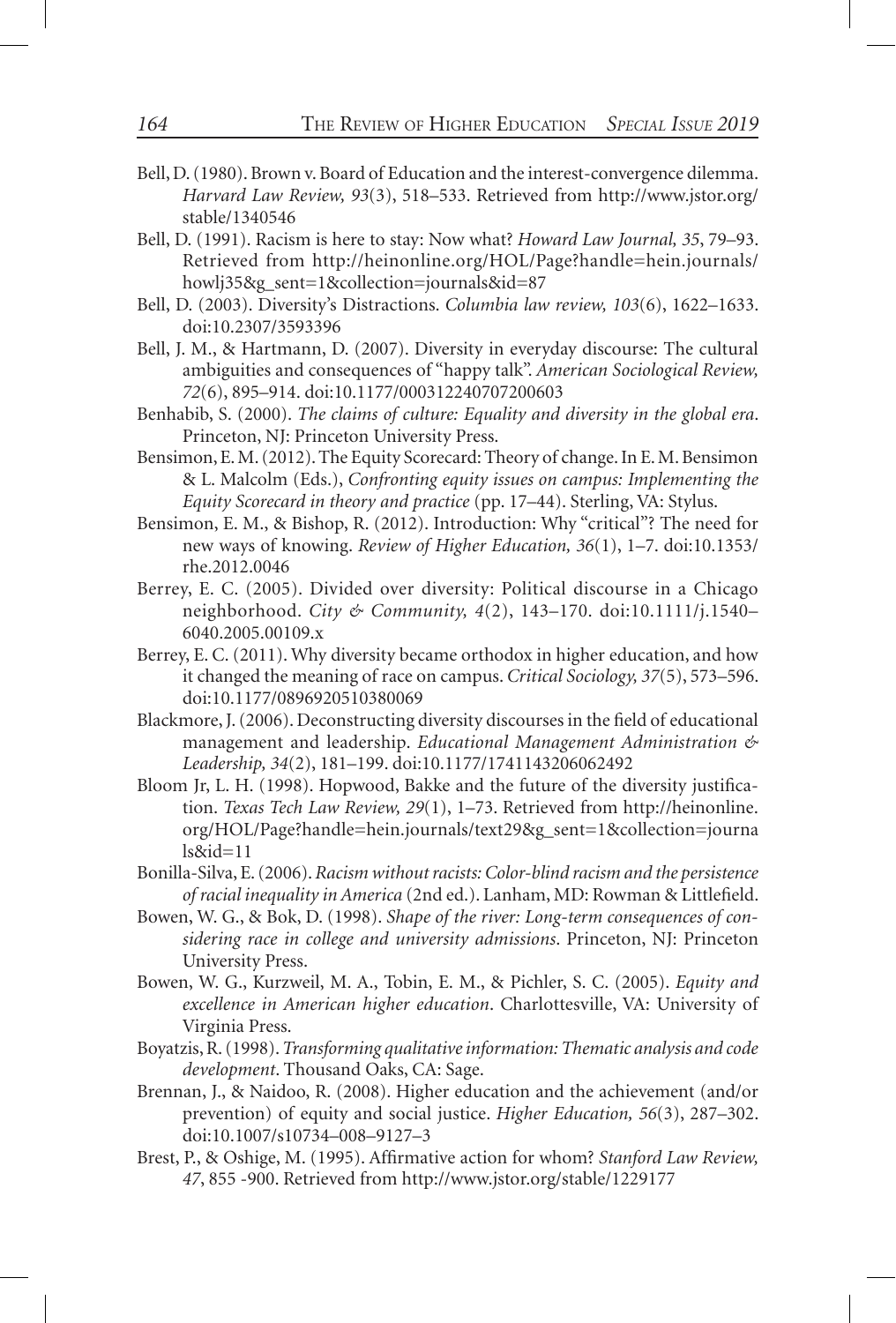- Brown, L. I. (2004). Diversity: The challenge for higher education. *Race Ethnicity and Education, 7*(1), 21–34. doi:10.1080/1361332042000187289
- Brown, R. H. (2002). Overcoming educational exclusion: Is diversity an appropriate model for democratic higher education? *American Behavioral Scientist, 45*(7), 1061–1087. doi:10.1177/0002764202045007003
- *Brown v. Board of Education of Topeka*, 347 U.S. 483 (1954).
- Buhrke, R. A., Ben-Ezra, L. A., Hurley, M. E., & Ruprecht, L. J. (1992). Content analysis and methodological critique of articles concerning lesbian and gay male issues in counseling journals. *Journal of Counseling Psychology, 39*(1), 91–99. Retrieved from [http://dx.doi.org/10.1037/0022–0167.39.1.91](http://dx.doi.org/10.1037/0022-0167.39.1.91)
- Campbell, C. M. (2015). Serving a different master: Assessing college educational quality for the public. In M. B. Paulsen (Ed.), *Higher education: Handbook of theory and research* (Vol. XXX, pp. 525–579). New York, NY: Springer.
- Chang, M. J. (2002). Preservation or transformation: Where's the real educational discourse on diversity? *Review of Higher Education, 25*(2), 125–140. doi:10.1353/ rhe.2002.0003
- Chang, M. J., Astin, A. W., & Kim, D. (2004). Cross-racial interaction among undergraduates: Some consequences, causes, and patterns. *Research in Higher Education, 45*(5), 529–553. doi:10.1023/B:RIHE.0000032327.45961.33
- Chang, M. J., Denson, N., Saenz, V., & Misa, K. (2006). The educational benefits of sustaining cross-racial interaction among undergraduates. *Journal of Higher Education, 77*(3), 430–455. doi:10.1353/jhe.2006.0018
- Charmaz, K. (2014). *Constructing grounded theory: A practical guide through qualitative analysis* (2nd ed.). Los Angeles, CA: Sage.
- Chesler, M. A., & Crowfoot, J. (1989). Racism in higher education I: An organizational analysis *Program on Conflict Management Alternatives Working Paper Series*. Ann Arbor, MI: University of Michigan.
- Clancy, P., & Goastellec, G. (2007). Exploring access and equity in higher education: Policy and performance in a comparative perspective. *Higher Education Quarterly, 61*(2), 136–154. doi:10.1111/j.1468–2273.2007.00343.x
- Cokorinos, L. (2003). *The assault on diversity: An organized challenge to racial and gender justice*. Lanham, MD: Rowman & Littlefield.
- Coleman, J. (1968). The concept of equality of educational opportunity. *Harvard Educational Review, 38*(1), 7–22. Retrieved from [http://dx.doi.org/10.17763/](http://dx.doi.org/10.17763/haer.38.1.m3770776577415m2) [haer.38.1.m3770776577415m2](http://dx.doi.org/10.17763/haer.38.1.m3770776577415m2)
- Contreras, F. (2011). *Achieving equity for Latino students: Expanding the pathway to higher education through public policy*. New York, NY: Teachers College Press.
- Cortes, K. E. (2010). Do bans on affirmative action hurt minority students? Evidence from the Texas Top 10% Plan. *Economics of Education Review, 29*(6), 1110– 1124. Retrieved from<http://dx.doi.org/10.1016/j.econedurev.2010.06.004>
- Creamer, E. G. (1994). Gender and publications in core higher education journals. *Journal of College Student Development, 35*(1), 35–39. Retrieved from [http://](http://eric.ed.gov/?id=EJ478906) [eric.ed.gov/?id=EJ478906](http://eric.ed.gov/?id=EJ478906)
- Davis, L. R. (2002). Racial diversity in higher education: Ingredients for success and failure. *Journal of Applied Behavioral Science, 38*(2), 137–155. doi:10.1177/00286302038002001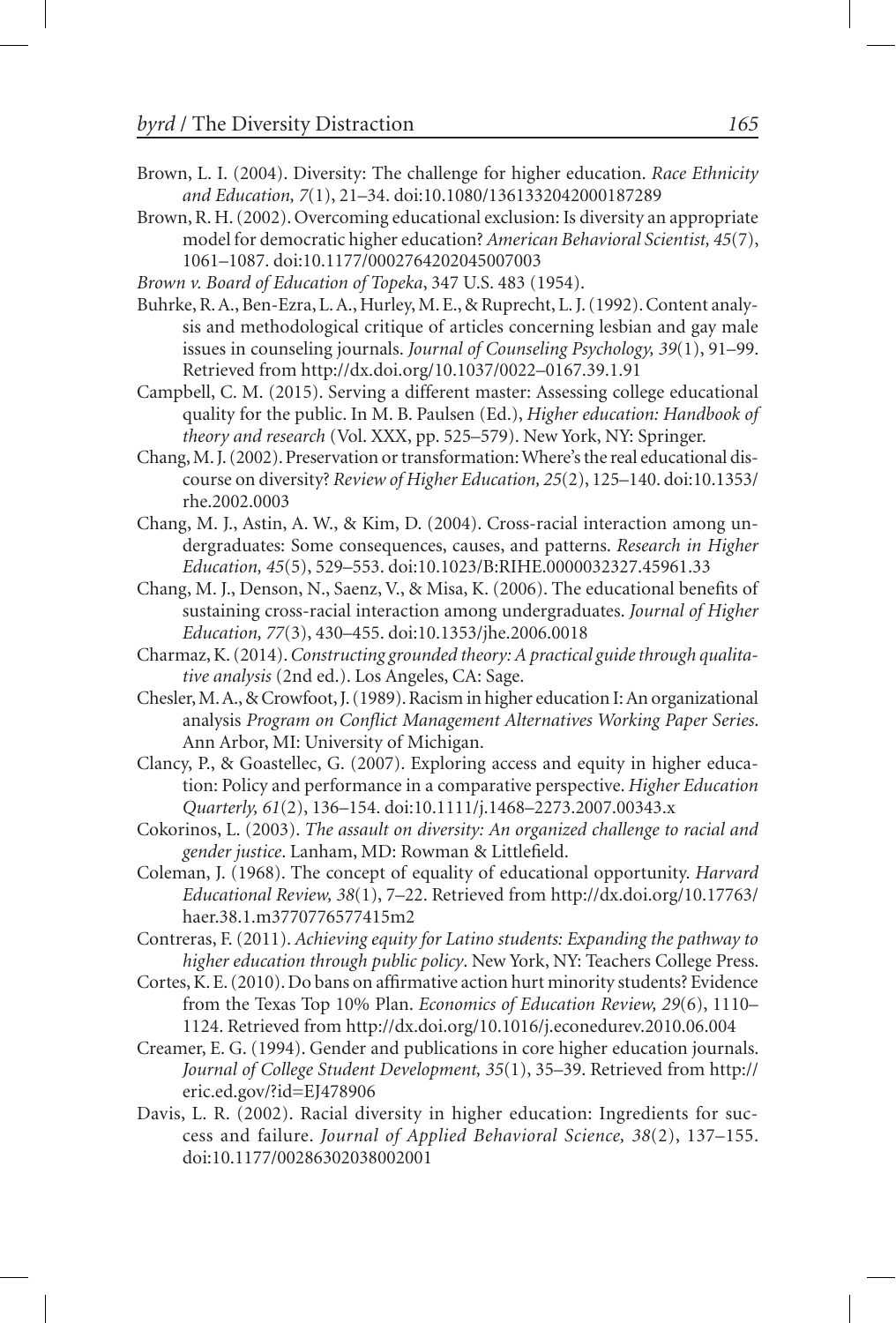- Delgado, R. (1984). The imperial scholar: Reflections on a review of civil rights literature. *University of Pennsylvania Law Review, 132*(3), 561–578. Retrieved from<http://www.jstor.org/stable/3311882>
- Delgado, R. (1992). The imperial scholar revisited: How to marginalize outsider writing, ten years later. *University of Pennsylvania Law Review, 140*(4), 1349–1372. Retrieved from<http://www.jstor.org/stable/3312406>
- Denzin, N. K., & Lincoln, Y. S. (2008). Introduction: The discipline and practice of qualitative research In N. K. Denzin & Y. S. Lincoln (Eds.), *Collecting and interpreting qualitative material* (3rd ed.). Los Angeles, CA: Sage.
- Dickson, L. M. (2006). Does ending affirmative action in college admissions lower the percent of minority students applying to college? *Economics of Education Review, 25*(1), 109–119. Retrieved from [http://dx.doi.org/10.1016/j.econ](http://dx.doi.org/10.1016/j.econedurev.2004.11.005)[edurev.2004.11.005](http://dx.doi.org/10.1016/j.econedurev.2004.11.005)
- DiMaggio, P. J., & Powell, W. W. (1983). The iron cage revisited: Institutional isomorphism and collective rationality in organizational fields. *American Sociological Review, 48*(2), 147–160. Retrieved from <http://www.jstor.org/stable/2095101>
- Donaldson, J. F., & Townsend, B. K. (2007). Higher education journals' discourse about adult undergraduate students. *Journal of Higher Education, 78*(1), 27–50. doi:10.1353/jhe.2007.0001
- Dowd, A. C., & Bensimon, E. M. (2015). *Engaging the "race question": Accountability and equity in U.S. higher education*. New York, NY: Teachers College Press.
- Dumas-Hines, F. A., Cochran, L. L., & Williams, E. U. (2001). Promoting diversity: Recommendations for recruitment and retention of minorities in higher education. *College Student Journal, 35*(3), 433–441. Retrieved from [https://](https://www.questia.com/library/journal/1G1-80744656/promoting-diversity-recommedations-for-recruitment) [www.questia.com/library/journal/1G1–80744656/promoting-diversity](https://www.questia.com/library/journal/1G1-80744656/promoting-diversity-recommedations-for-recruitment)[recommedations-for-recruitment](https://www.questia.com/library/journal/1G1-80744656/promoting-diversity-recommedations-for-recruitment)
- Epple, D., Romano, R., & Sieg, H. (2008). Diversity and affirmative action in higher education. *Journal of Public Economic Theory, 10*(4), 475–501. doi: 10.1111/j.1467–9779.2008.00373.x
- Espinoza, O. (2007). Solving the equity-equality conceptual dilemma: A new model for analysis of the educational process. *Educational Researcher, 49*(4), 343–363. doi:10.1080/00131880701717198
- Fereday, J., & Muir-Cochrane, E. (2006). Demonstrating rigor using thematic analysis: A hybrid approach of inductive and deductive coding and theme development. *International Journal of Qualitative Methods, 5*(1), 80–92. doi:10.1177/160940690600500107
- *Fisher v. University of Texas at Austin*, 631 F.3d 213 (5th Cir. 2011).
- *Fisher v. University of Texas at Austin*, 570 U. S. \_\_\_\_ (2013).
- *Fisher v. University of Texas at Austin*, 579 U. S. \_\_\_\_ (2016).
- *Fisher v. University of Texas at Austin*, 645 F.Supp.2d 587 (W.D. Tex. 2009).
- Gansemer-Topf, A. M., & Schuh, J. H. (2006). Institutional selectivity and institutional expenditures: Examining organizational factors that contribute to retention and graduation. *Research in Higher education, 47*(6), 613–642. doi:10.1007/ s11162–006–9009–4
- Garces, L. M. (2012). Racial diversity, legitimacy, and the citizenry: The impactof affirmative action bans on graduate school enrollment. *Review of Higher Education, 36*(1), 93–132. doi:10.1353/rhe.2012.0050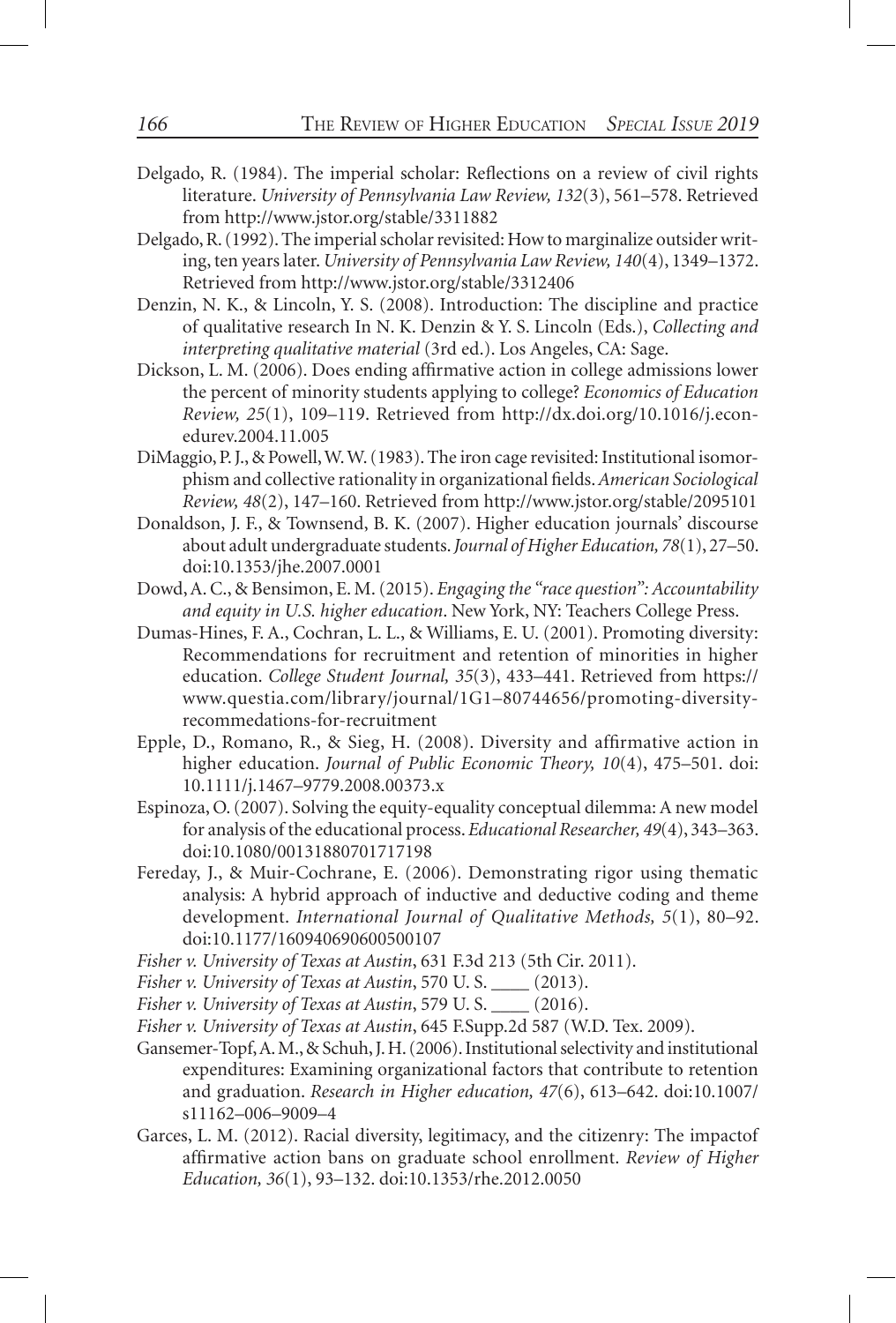- Garces, L. M., & Jayakumar, U. M. (2014). Dynamic diversity toward a contextual understanding of critical mass. *Educational Researcher, 43*(3), 115–124. doi:10.3102/0013189X14529814
- García, A. M. (1999). Multiculturalism: An 'as if' phenomenon. *International Journal of Qualitative Studies in Education, 12*(3), 299–310. doi:10.1080/095183999236150
- Garcia-Penalosa, C., & Wälde, K. (2000). Efficiency and equity effects of subsidies to higher education. *Oxford Economic Papers, 52*(4), 702–722. Retrieved from <http://www.jstor.org/stable/3488665>
- Gillborn, D. (2005). Education policy as an act of white supremacy: Whiteness, critical race theory and education reform. *Journal of Education Policy, 20*(4), 485–505. doi:10.1080/02680930500132346
- Gillborn, D., & Youdell, D. (2000). *Rationing education: Policy, practice, reform, and equity*. Buckingham, England, and Philadelphia, PA: Open University Press. *Grutter v. Bollinger*, 539 U.S. 306 (2003).
- Gurin, P., Dey, E. L., Hurtado, S., & Gurin, G. (2002). Diversity and higher education: Theory and impact on educational outcomes. *Harvard Educational Review, 72*(3), 330–367. Retrieved from [http://dx.doi.org/10.17763/](http://dx.doi.org/10.17763/haer.72.3.01151786u134n051) [haer.72.3.01151786u134n051](http://dx.doi.org/10.17763/haer.72.3.01151786u134n051)
- Hale, F. W. (Ed.) (2004). *What makes racial diversity work in higher education*. Sterling, VA: Stylus.
- Halverson, L. R., Graham, C. R., Spring, K. J., & Drysdale, J. S. (2012). An analysis of high impact scholarship and publication trends in blended learning. *Distance Education, 33*(3), 381–413. Retrieved from http://dx.doi.org/10.1080/015879 19.2012.723166
- Halverson, L. R., Graham, C. R., Spring, K. J., Drysdale, J. S., & Henrie, C. R. (2014). A thematic analysis of the most highly cited scholarship in the first decade of blended learning research. *The Internet and Higher Education, 20*, 20–34. Retrieved from<http://dx.doi.org/10.1016/j.iheduc.2013.09.004>
- Harper, S., & Reskin, B. (2005). Affirmative action at school and on the job. *Annual Review of Sociology*, 31, 357–379. Retrieved from [http://www.jstor.org/](http://www.jstor.org/stable/29737724) [stable/29737724](http://www.jstor.org/stable/29737724)
- Harper, S. R. (2012). Race without racism: How higher education researchers minimize racist institutional norms. *Review of Higher Education, 36*(1, Supplement), 9–29. doi: 10.1353/rhe.2012.0047
- Harper, S. R., & Hurtado, S. (2007). Nine themes in campus racial climates and implications for institutional transformation. *New Directions for Student Services, 120*, 7–24. doi:10.1002/ss.254
- Harper, S. R., Patton, L. D., & Wooden, O. S. (2009). Access and equity for African American students in higher education: A critical race historical analysis of policy efforts. *The Journal of Higher Education, 80*(4), 389–414. doi: 10.1353/ jhe.0.0052
- Hess, D. E. (2009). *Controversy in the classroom: The democratic power of discussion*. New York, NY: Routledge.
- Hinrichs, P. (2012). The effects of affirmative action bans on college enrollment, educational attainment, and the demographic composition of universities. *Review of Economics and Statistics, 94*(3), 712–722. doi:10.1162/REST\_a\_00170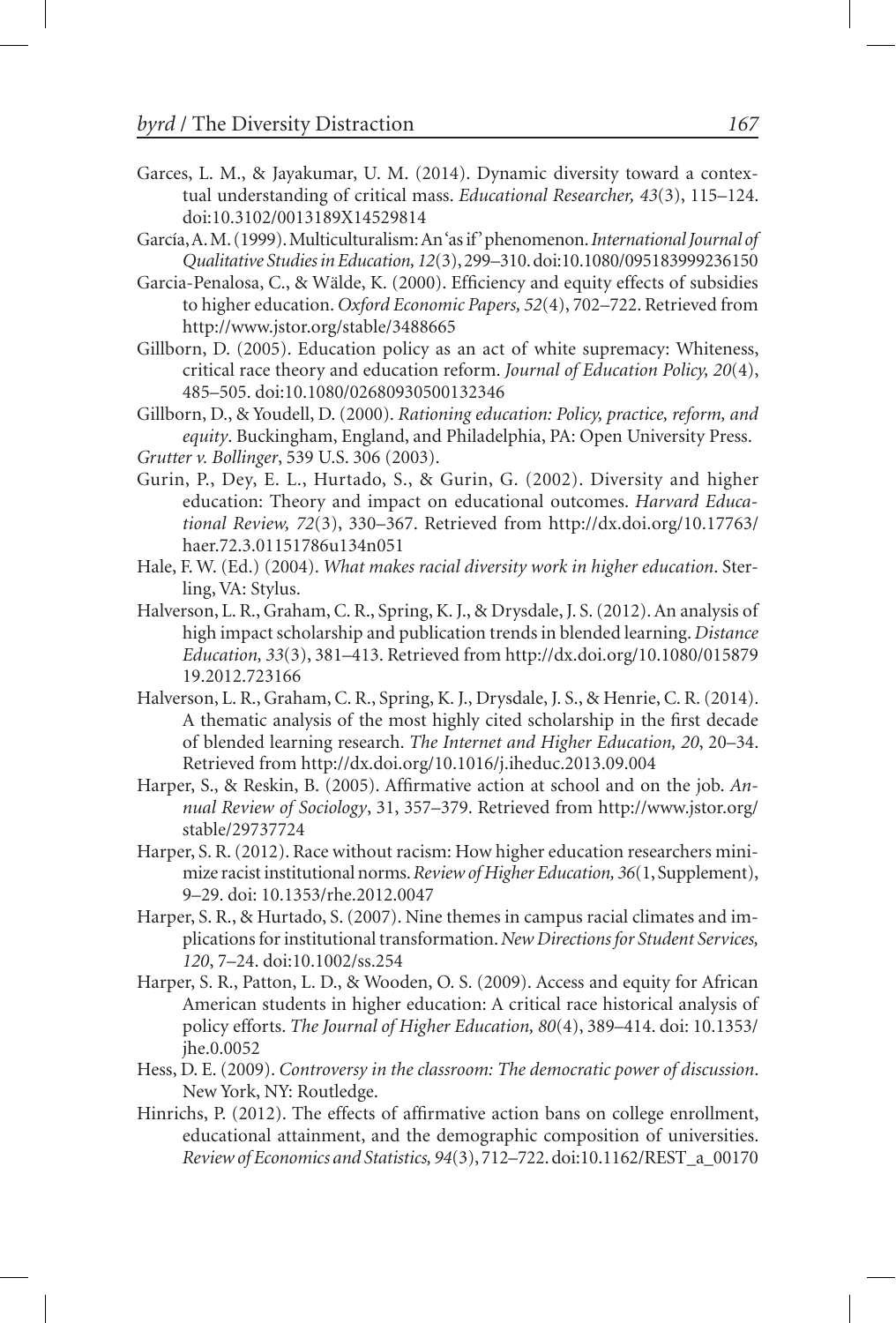- Horvat, E. M. (2001). Understanding equity and access in higher education: The potential contribution of Pierre Bourdieu. In J. C. Smart (Ed.), *Higher education: Handbook of theory and research* (Vol. XVI, pp. 195–238). New York, NY: Agathon Press.
- Hurtado, S. (2007). Linking diversity with the educational and civic missions of higher education. *Review of Higher Education, 30*(2), 185–196. doi: 10.1353/ rhe.2006.0070
- Hurtado, S., Milem, J. F., Clayton-Pedersen, A. R., & Allen, W. R. (1998). Enhancing campus climates for racial/ethnic diversity: Educational policy and practice. *Review of Higher Education, 21*(3), 279–302. doi:10.1353/rhe.1998.0003
- Ibarra, R. A. (2001). *Beyond affirmative action: Reframing the context of higher education*. Madison, WI: University of Wisconsin Press.
- Iverson, S. V. D. (2012). Constructing outsiders: The discursive framing of access in university diversity policies. *Review of Higher Education, 35*(2), 149–177. doi:10.1353/rhe.2012.0013
- Jayakumar, U. M. (2008). Can higher education meet the needs of an increasingly diverse and global society? Campus diversity and cross-cultural workforce competencies. *Harvard Educational Review, 78*(4), 615–651. Retrieved from <http://dx.doi.org/10.17763/haer.78.4.b60031p350276699>
- Karen, D. (2002). Changes in access to higher education in the United States: 1980– 1992. *Sociology of Education, 75*(3), 191–210. doi:10.2307/3090265
- Kelly, E., & Dobbin, F. (1998). How affirmative action became diversity management: Employer response to antidiscrimination law, 1961 to 1996. *American Behavioral Scientist, 41*(7), 960–984. doi:10.1177/0002764298041007008
- Kidder, W. C. (2000). Affirmative action in higher education: Recent developments in litigation, admissions and diversity research. *Berkeley La Raza Law Journal, 12*, 173–230. Retrieved from [http://heinonline.org/HOL/](http://heinonline.org/HOL/LandingPage?handle=hein.journals/berklarlj12&div=14&id=&page=) [LandingPage?handle=hein.journals/berklarlj12&div=14&id=&page=](http://heinonline.org/HOL/LandingPage?handle=hein.journals/berklarlj12&div=14&id=&page=)
- Kincheloe, J., & McLaren, P. (2011). Rethinking critical theory and qualitative research. In K. Hayes, S. R. Steinberg, & K. Tobin (Eds.), *Key works in critical pedagogy* (Vol. 32, pp. 285–326). Dordrecht, Netherlands: Sense Publishers.
- Kuh, G. D., & Bursky, M. (1980). Knowledge dissemination by publication in student affairs: Who publishes what where? *Journal of College Student Personnel, 21*(5), 387–393. Retrieved from <http://eric.ed.gov/?id=EJ231729>
- Liu, A. (2011). Unraveling the myth of meritocracy within the context of US higher education. *Higher Education, 62*(4), 383–397. doi:10.1007/s10734–010–9394–7
- Long, M. C. (2007). Affirmative action and its alternatives in public universities: What do we know? *Public Administration Review, 76*(2), 315–330. doi:10.1111/j.1540– 6210.2007.00715.x
- Lynch, C. (2006). Critical interpretation of interwar peace movements. In D. Yanow & P. Schwartz-Shea (Eds.), *Interpretation and method: Empirical research methods and the interpretive turn* (pp. 291–299). London, England, and New York, NY: M.E. Sharpe.
- Marin, P., & Yun, J. T. (2005). From strict scrutiny to educational scrutiny: A new vision for higher education policy and research. In G. Orfield, P. Marin, & C. L. Horn (Eds.), *Higher Education and the color line: College access, racial equity, and social change* (pp. 197–218). Cambridge, MA: Harvard University Press.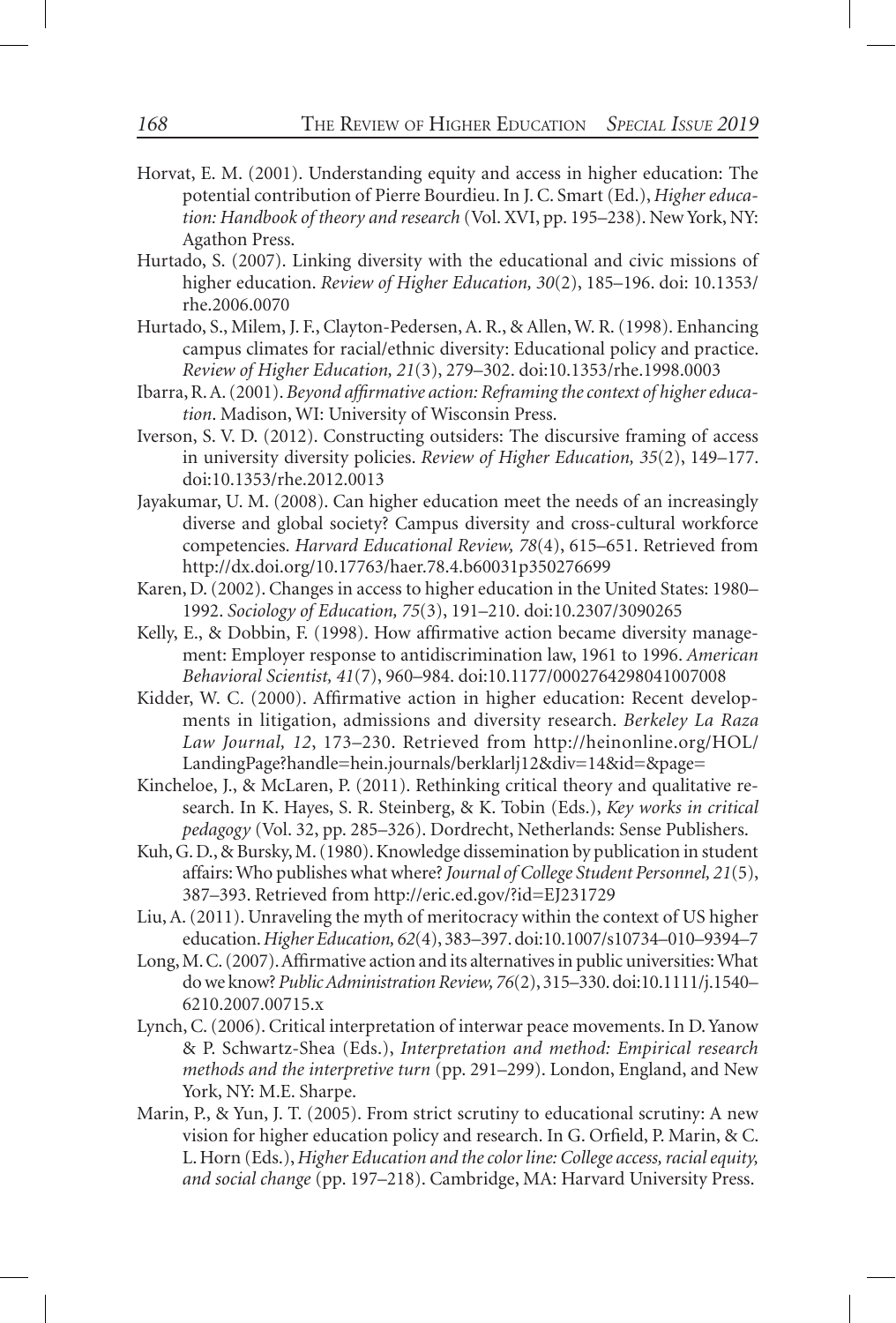- Mars, M. M., & Rios-Aguilar, C. (2010). Academic entrepreneurship (re)defined: Significance and implications for the scholarship of higher education. *Higher Education, 59*(4), 441–460. doi:10.1007/s10734–009–9258–1
- Melguizo, T. (2008). Quality matters: Assessing the impact of attending more selective institutions on college completion rates of minorities. *Research in Higher education, 49*(3), 214–236. doi:10.1007/s11162–007–9076–1
- Meyer, R. (2016). Independent and unequal: How independent educational evaluations provide less than equal educational opportunity to students with disabilities. *Boston University Public Interest Law Journal, 25*(1), 75–100. Retrieved from [http://heinonline.org/HOL/Page?handle=hein.journals/bupi25&g\\_sent](http://heinonline.org/HOL/Page?handle=hein.journals/bupi25&g_sent=1&collection=journals&id=77) [=1&collection=journals&id=77](http://heinonline.org/HOL/Page?handle=hein.journals/bupi25&g_sent=1&collection=journals&id=77)
- Moran, R. F. (2006). Of doubt and diversity: The future of affirmative action in higher education. *Ohio State Law Journal, 67*, 201–243. Retrieved from [http://heinonline.org/HOL/LandingPage?handle=hein.journals/](http://heinonline.org/HOL/LandingPage?handle=hein.journals/ohslj67&div=17&id=&page=) [ohslj67&div=17&id=&page=](http://heinonline.org/HOL/LandingPage?handle=hein.journals/ohslj67&div=17&id=&page=)
- Morfin, O. J., Perez, V. H., Parker, L., Lynn, M., & Arrona, J. (2006). Hiding the politically obvious: A critical race theory preview of diversity as racial neutrality in higher education. *Educational Policy, 20*(1), 249–270. doi:10.1177/0895904805285785
- Musil, C. M. (1996). The maturing of diversity initiatives on American campuses. *American Behavioral Scientist, 40*(2), 222–232. doi:10.1177/0002764296040002013
- Musil, C. M., Garcia, M., Hudgins, C. A., Nettles, M. T., Sedlacek, W. E., & Smith, D. G. (1999). To form a more perfect union: Campus diversity initiatives. *Understanding the Difference Diversity Makes: Assessing Campus Diversity Initiatives*. Washington, D.C.: Association of American Colleges and Universities.
- National Center for Education Statistics. (2012). *Digest of Education Statistics: 2011*. Retrieved from Washington, DC: [http://nces.ed.gov/programs/digest/d11/](http://nces.ed.gov/programs/digest/d11/index.asp) [index.asp](http://nces.ed.gov/programs/digest/d11/index.asp)
- Ng, R. (2003). Toward an integrative approach to equity in education. In P. Trifonas (Ed.), *Pedagogies of difference: Rethinking education for social change* (pp. 206–213). New York, NY: RoutledgeFalmer.
- Orfield, G., Marin, P., Flores, S. M., & Garces, L. M. (2007). Charting the future of college affirmative action: Legal victories, continuing attacks, and new research. Los Angeles, CA: The Civil Rights Project at UCLA.
- Orfield, G., Marin, P., & Horn, C. L. (2005). *Higher Education and the color line: College access, racial equity, and social change*. Cambridge, MA: Harvard University Press.
- Orfield, G., & Miller, E. (Eds.). (1998). *Chilling admissions: The affirmative action crisis and the search for alternatives*. Cambridge, MA: Harvard Education Publishing Group.
- Oswick, C. (2010). The social construction of diversity, equality and inclusion. In G. Healy, G. Kirton, & M. Noon (Eds.), *Equality, inequalities and diversity: Contemporary challenges and strategies* (pp. 18–36). New York, NY: Palgrave Macmillan.
- Paradise, B. (2011). Racially transcendent diversity. *University of Louisville Law Review, 50*, 415–489. Retrieved from [http://heinonline.org/HOL/Page?handle=hein.](http://heinonline.org/HOL/Page?handle=hein.journals/branlaj50&g_sent=1&collection=journals&id=421) [journals/branlaj50&g\\_sent=1&collection=journals&id=421](http://heinonline.org/HOL/Page?handle=hein.journals/branlaj50&g_sent=1&collection=journals&id=421)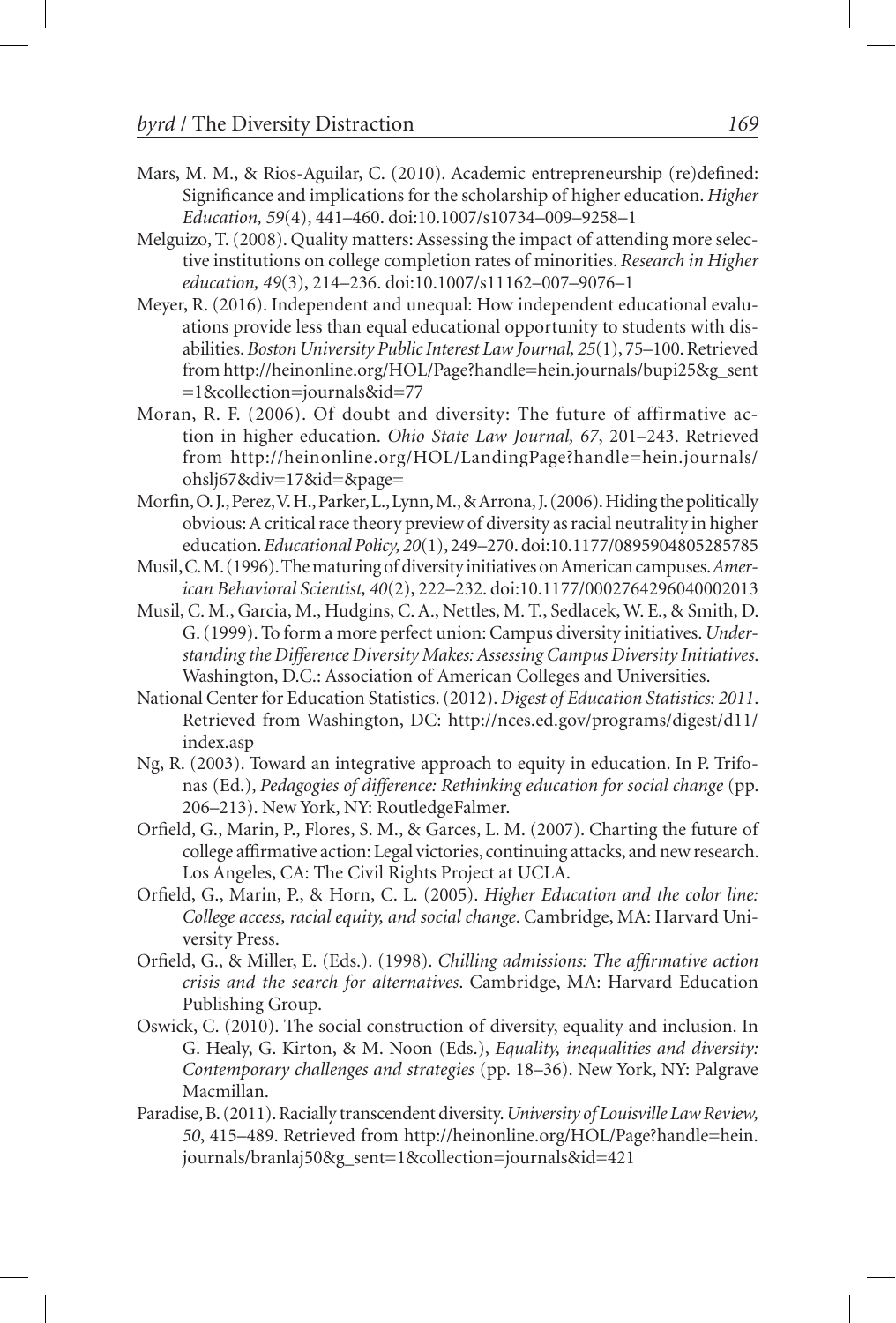- Pasque, P. A., Carducci, R., Kuntz, A. M., & Gildersleeve, R. E. (2012). Qualitative inquiry for equity in higher education: Methodological innovations, implications, and interventions. In K. Ward & L. E. Wolf-Wendel (Eds.), *ASHE higher education report* (Vol. 37, pp. 1–15). San Francisco, CA: Wiley.
- Patton, L. D., Shahjahan, R. A., & Osei-Kofi, N. (2010). Introduction to the "Emergent Approaches to Diversity and Social Justice in Higher Education" special issue. *Equity & Excellence in Education, 43*(3), 265–278. doi:10.1080/106656 84.2010.496692
- Perna, L. W., Milem, J., Gerald, D., Baum, E., Rowan, H., & Hutchens, N. (2006). The status of equity for Black undergraduates in public higher education in the south: Still separate and unequal. *Research in Higher education, 47*(2), 197–228. doi:10.1007/s11162–005–8886–2
- Pine, G. J., & Hilliard, A. G. (1990). Rx for racism: Imperatives for America's schools. *Phi Delta Kappan, 71*(8), 593–600. Retrieved from [http://0-www.jstor.org.libus.](http://0-www.jstor.org.libus.csd.mu.edu/stable/20404226) [csd.mu.edu/stable/20404226](http://0-www.jstor.org.libus.csd.mu.edu/stable/20404226)
- Pinel, E. C., Warner, L. R., & Chua, P. P. (2005). Getting there is only half the battle: Stigma consciousness and maintaining diversity in higher education. *Journal of Social Issues, 61*(3), 481–506. doi:10.1111/j.1540–4560.2005.00417.x
- Prasad, P., & Mills, A. J. (1997). From showcase to shadow: Understanding the dilemmas of workplace diversity. In P. Prasad, A. J. Mills, M. Elmes, & A. Prasad (Eds.), *Managing the organizational melting pot: Dilemmas of workplace diversity* (pp. 3–27). Thousand Oaks, CA: Sage.
- Pursley, G. B. (2003). Thinking diversity, rethinking race: Toward a transformative concept of diversity in higher education. *Texas Law Review, 82*, 153–199. Retrieved from [http://heinonline.org/HOL/LandingPage?handle=hein.journals/](http://heinonline.org/HOL/LandingPage?handle=hein.journals/tlr82&div=15&id=&page=) [tlr82&div=15&id=&page=](http://heinonline.org/HOL/LandingPage?handle=hein.journals/tlr82&div=15&id=&page=)
- Pusser, B., & Marginson, S. (2013). University rankings in critical perspective. *Journal of Higher Education, 84*(4), 544–568. doi:10.1353/jhe.2013.0022
- Quaye, S. J., & Harper, S. R. (Ed.) (2014). *Student engagement in higher education: Theoretical perspectives and practical approaches for diverse populations* (2nd ed.). New York, NY, and London, England: Routledge.
- *Regents of the University of California v. Bakke*, 438 U.S. 265 (1978).
- Renner, K. E., & Moore, T. (2004). The more things change, the more they stay the same: The elusive search for racial equity in higher education. *Analyses of Social Issue and Public Policy, 4*(1), 227–241. doi: 10.1111/j.1530–2415.2004.00045.x
- Rose, D. (2015). Regulating opportunity: Title IX and the birth of gender-conscious higher education policy. *Journal of Policy History, 27*(1), 157–183. Retrieved from<https://doi.org/10.1017/S0898030614000396>
- Ryu, M. (2009) Minorities in higher education: 2009 supplement. *Twenty-third status report*. Washington, DC: American Council on Education.
- Saldaña, J. (2009). *The coding manual for qualitative researchers* (2nd ed.). Los Angeles, CA: Sage.
- Sewell, W. H. (1971). Inequality of opportunity for higher education. *American Sociological Review, 36*(5), 793–809. Retrieved from [http://www.jstor.org/](http://www.jstor.org/stable/2093667) [stable/2093667](http://www.jstor.org/stable/2093667)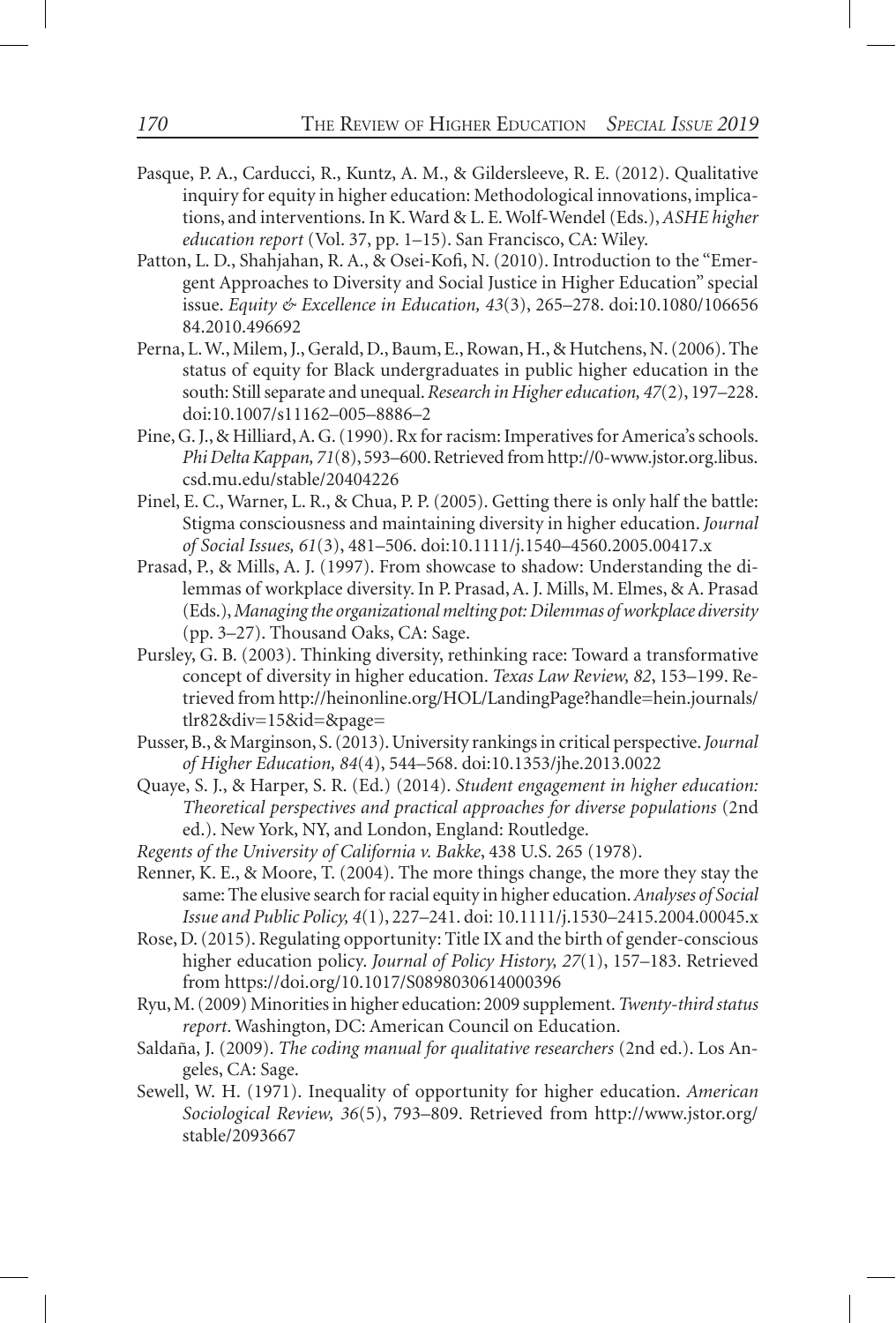- Shabazz, A. (2004). *Advancing democracy: African Americans and the struggle for access and equity in higher education in Texas*. Chapel Hill, NC: University of North Carolina Press.
- Skrentny, J. D. (2002). *The minority rights revolution*. Cambridge, MA: Harvard University Press.
- Swan, E. (2010). Commodity diversity: Smiling faces as a strategy of containment. *Organization, 17*(1), 77–100. doi:10.1177/1350508409350043
- Taylor, S. (1997). Critical policy analysis: Exploring contexts, texts and consequences. *Discourse: Studies in the Cultural Politics of Education, 18*(1), 23–35. doi:10.1080/0159630970180102
- Teranishi, R. T., Allen, W., & Solorzano, D. (2004). Opportunity at the crossroads: Racial inequality, school segregation, and higher education in California. *Teachers College Record, 106*(11), 2224–2245. Retrieved from [http://eric.](http://eric.ed.gov/?id=EJ687600) [ed.gov/?id=EJ687600](http://eric.ed.gov/?id=EJ687600)
- Tienda, M. (2013). Diversity ≠ inclusion promoting integration in higher education. *Educational Researcher, 42*(9), 467–475. Retrieved from 10.3102/0013189X13516164
- Tienda, M., Leicht, K. T., Sullivan, T., Maltese, M., & Lloyd, K. (2003). *Closing the gap?: Admissions and enrollments at the Texas public flagships before and after affirmative action* (Working Paper 2003–01). Retrieved from Princeton, NJ: [http://theop.princeton.edu/reports/wp/closing\\_the\\_gap.pdf](http://theop.princeton.edu/reports/wp/closing_the_gap.pdf)
- Tierney, W. G. (1997). The parameters of affirmative action: Equity and excellence in the academy. *Review of Educational Research, 67*(2), 165–196. doi:10.3102/00346543067002165
- Tisdell, E. (2007). In the new millennium: The role of spirituality and the cultural imagination in dealing with diversity and equity in the higher education classroom. *Teachers College Record, 109*(3), 531–560. Retrieved from [http://](http://www.tcrecord.org/Content.asp?ContentID=12223) [www.tcrecord.org/Content.asp?ContentID=12223](http://www.tcrecord.org/Content.asp?ContentID=12223)
- Townsend, B. K., Donaldson, J., & Wilson, T. (2009). Marginal or monumental? Visibility of community colleges in selected higher-education journals. *Community College Journal of Research and Practice, 33*(9), 708–720. Retrieved from <http://dx.doi.org/10.1080/10668920903022441>
- Turner, C. S. V., González, J. C., & Wood, J. L. (2011). Faculty of color in academe: What 20 years of literature tells us. In S. R. Harper & J. F. L. Jackson (Eds.), *Introduction to American higher education* (pp. 41–73). New York, NY, and London, England: Routledge.
- U.S. Department of Education. (n.d.). Table 5.2A. Percentage distribution of undergraduates, by race/ethnicity and selected institutional and student characteristics: 2003–04. *National Postsecondary Student Aid Study (NPSAS:04)*. Washington, DC: National Center for Education Statistics.
- Valli, L., Cooper, D., & Frankes, L. (1997). Professional development schools and equity: A critical analysis of rhetoric and research. *Review of Research in Education, 22*, 251–304. Retrieved from <http://www.jstor.org/stable/1167377>
- Ward, N. L. (2006). Improving equity and access for low-income and minority youth into institutions of higher education. *Urban Education, 41*(1), 50–70. doi:10.1177/0042085905282253